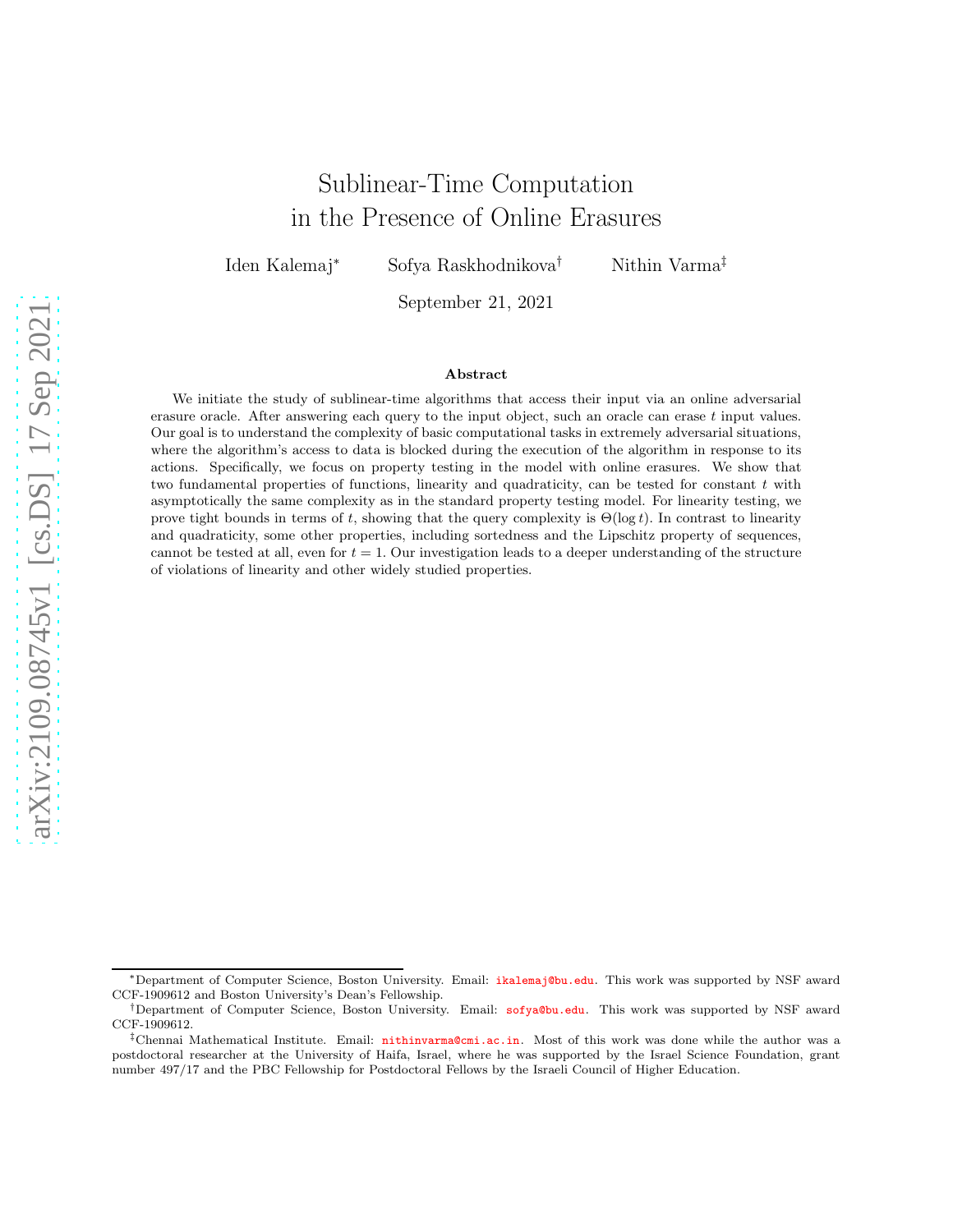### 1 Introduction

We initiate the study of sublinear-time algorithms that compute in the presence of an online adversary that blocks access to some data points in response to the algorithm's queries. A motivating scenario is when a user wishes to remove their data from a dataset due to privacy concerns, as enabled by right to be forgotten laws such as the EU General Data Protection Regulation [\[Man13\]](#page-24-0). The online aspect of our model suitably captures the case of individuals who are prompted to restrict access to their data after noticing an inquiry into their or others' data. We choose to model such user actions as adversarial in order to perform worst-case analysis. Two other motivating scenarios are naturally adversarial. In one, an algorithm is trying to detect some fraud (e.g., tax fraud) and the adversary wants to obstruct access to data in order to make it hard to uncover any evidence. In the other scenario, an algorithm's goal is to determine an optimal course of action (e.g., whether to invest in a stock or to buy an item), whereas the adversary leads the algorithm astray by adaptively blocking access to pertinent information.

In our model, after answering each query to the input object, the adversary can hide a small number of input values. Our goal is to understand the complexity of basic computational tasks in extremely adversarial situations, where the algorithm's access to data is blocked during the execution of the algorithm in response to its actions. Specifically, we represent the input object as a function  $f$  on an arbitrary finite domain<sup>1</sup>, which the algorithm can access by querying a point x from the domain and receiving the answer  $\mathcal{O}(x)$  from an oracle. At the beginning of computation,  $\mathcal{O}(x) = f(x)$  for all points x in the domain of the function. We parameterize our model by a natural number  $t$  that controls the number of function values the adversary can erase after the oracle answers each query. Mathematically, we represent the oracle and the adversary as one entity. However, it might be helpful to think of the oracle as the data holder and of the adversary as the obstructionist. A t-online-erasure oracle can replace values  $\mathcal{O}(x)$  on up to t points x with a special symbol ⊥, thus erasing them. The new values will be used by the oracle to answer future queries to the corresponding points. The locations of erasures are unknown to the algorithm. The actions of the oracle can depend on the input, the queries made so far, and even on the publicly known code that the algorithm is running, but not on future coin tosses of the algorithm.

We focus on investigating property testing in the presence of online erasures. In the property testing model, introduced by [\[RS96,](#page-25-0) [GGR98\]](#page-23-0) with the goal of formally studying sublinear-time algorithms, a property is represented by a set P (of functions satisfying the desired property). A function f is  $\varepsilon$ -far from P if f differs from each function  $g \in \mathcal{P}$  on at least an  $\varepsilon$  fraction of domain points. The goal is to distinguish, with constant probability, functions  $f \in \mathcal{P}$  from functions that are  $\varepsilon$ -far from  $\mathcal{P}$ . We call an algorithm a t-online-erasure-resilient  $\varepsilon$ -tester for property P if, given parameters  $t \in \mathbb{N}$  and  $\varepsilon \in (0,1)$ , and access to an input function f via a t-online-erasure oracle, the algorithm accepts with probability at least 2/3 if  $f \in \mathcal{P}$ and rejects with probability at least  $2/3$  if f is  $\varepsilon$ -far from  $\mathcal{P}$ .

We study the query complexity of online-erasure-resilient testing of several fundamental properties. We show that for linearity and quadraticity of functions  $f: \{0,1\}^d \to \{0,1\}$ , the query complexity of t-onlineerasure-resilient testing for constant  $t$  is asymptotically the same as in the standard model. For linearity, we also prove tight bounds in terms of t, showing that the query complexity is  $\Theta(\log t)$ . A function  $f(x)$  is linear if it can be represented as a sum of monomials of the form  $x[i]$ , where  $x = (x[1], \ldots, x[d])$  is a vector of d bits; the function is quadratic if it can be represented as a sum of monomials of the form  $x[i]$  or  $x[i]x[j]$ .

To understand the difficulty of testing in the presence of online erasures, consider the case of linearity and  $t = 1$ . The celebrated tester for linearity in the standard property testing model was proposed by Blum, Luby, and Rubinfeld [\[BLR93\]](#page-22-0). It looks for witnesses of non-linearity that consist of three points x, y, and  $x \oplus y$  satisfying  $f(x) + f(y) \neq f(x \oplus y)$ , where addition is mod 2, and  $\oplus$  denotes bitwise XOR. Bellare et al. [\[BCH](#page-22-1)+96] show that if f is  $\varepsilon$ -far from linear, then a triple  $(x, y, x \oplus y)$  is a witness to non-linearity with probability at least  $\varepsilon$  when  $x, y \in \{0, 1\}^d$  are chosen uniformly and independently at random. In our model, after x and y are queried, the oracle can erase the value of  $x \oplus y$ . To overcome this, our tester considers witnesses with more points, namely, of the form  $\sum_{x \in T} f(x) \neq f(\bigoplus_{x \in T} x)$  for sets  $T \subset \{0,1\}^d$  of even size.

Witnesses of non-quadraticity are even more complicated. The tester of Alon et al. [\[AKK](#page-22-2)+05] looks for

<sup>1</sup> Input objects such as strings, sequences, images, matrices, and graphs can all be represented as functions.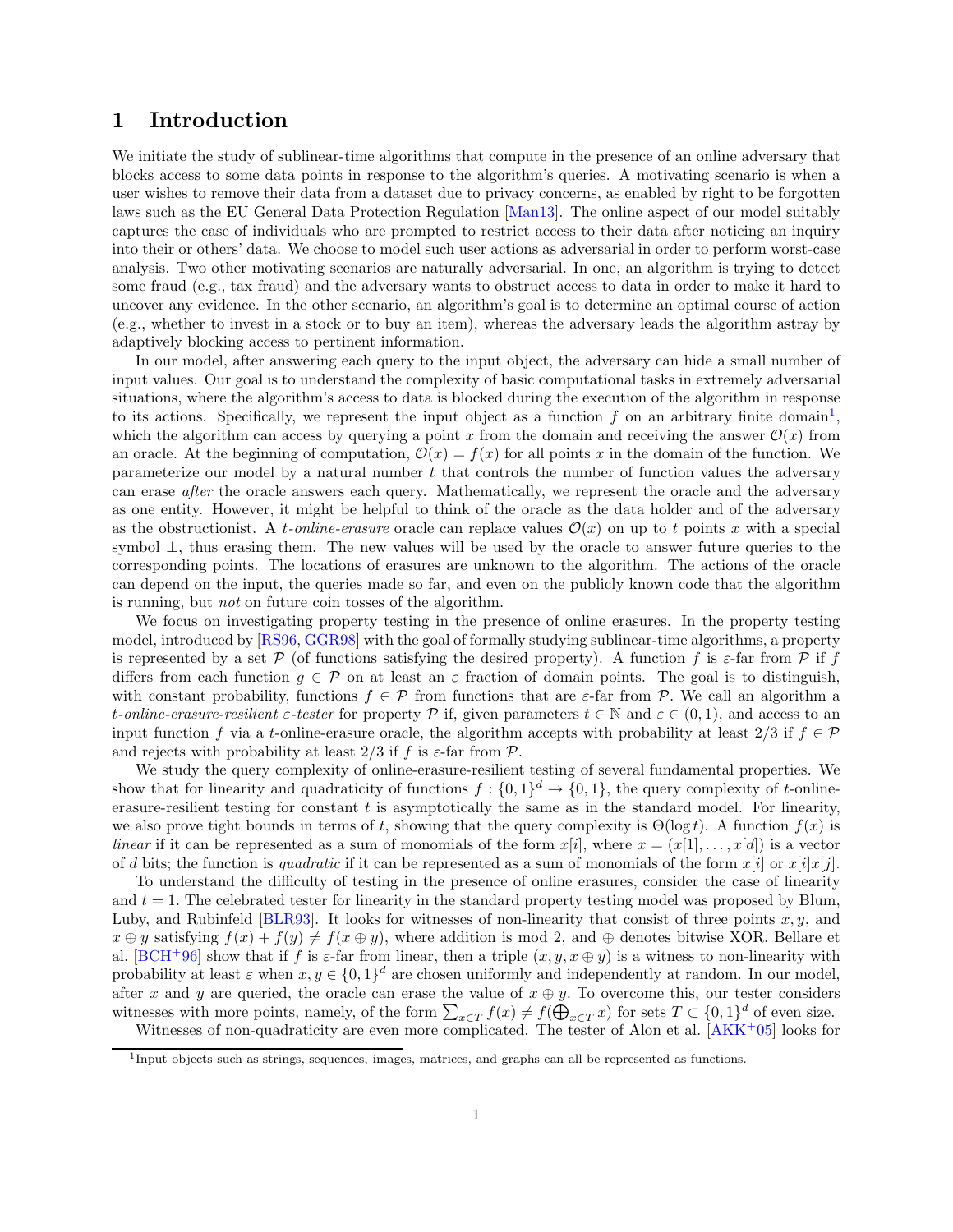witnesses consisting of points  $x, y, z$ , and all four of their linear combinations. We describe a two-player game that models the interaction between the tester and the adversary and give a winning strategy for the testerplayer. We also consider witness structures in which all specified tuples are witnesses of non-quadraticity (to allow for the possibility of the adversary erasing some points from the structure). We analyze the probability of getting a witness structure under uniform sampling when the input function is  $\varepsilon$ -far from quadratic. Our investigation leads to a deeper understanding of the structure of witnesses for both properties, linearity and quadraticity.

In contrast to linearity and quadraticity, we show that several other properties, specifically, sortedness and the Lipschitz property of sequences, and the Lipschitz property of functions  $f: \{0,1\}^d \to \{0,1,2\}$  cannot be tested in the presence of an online-erasure oracle, even with  $t = 1$ , no matter how many queries the algorithm makes. Interestingly, witnesses for these properties have a much simpler structure than witnesses for linearity and quadraticity. Consider the case of sortedness of integer sequences, represented by functions  $f : [n] \to \mathbb{N}$ . A sequence is sorted (or the corresponding function is monotone) if  $f(x) \leq f(y)$  for all  $x < y$  in [n]. A witness of non-sortedness consists of two points  $x < y$ , such that  $f(x) > f(y)$ . In the standard model, sortedness can be *ε*-tested with an algorithm that queries an  $O(\sqrt{n/\epsilon})$  uniform and independent points [\[FLN](#page-23-1)+02]. (The fastest testers for this property have  $O(\frac{\log \varepsilon n}{\varepsilon})$  query complexity [\[EKK](#page-23-2)+00, [DGL](#page-23-3)+99, [BGJ](#page-22-3)+12, [CS13,](#page-23-4) [Bel18\]](#page-22-4), but they make correlated queries that follow a more complicated distribution.) Our impossibility result demonstrates that even the simplest testing strategy of querying independent points can be thwarted by an online adversary. To prove this result, we use sequences that are far from being sorted, but where each point is involved in only one witness, allowing the oracle to erase the second point of the witness as soon as the first one is queried. Using a version of Yao's principle that is suitable for our model, we turn these examples into a general impossibility result for testing sortedness with a 1-online-erasure oracle.

Our impossibility result for testing sortedness uses sequences with many (specifically,  $n$ ) distinct integers. We show that this is not a coincidence by designing a *t*-online-erasure-resilient sortedness tester that works for sequences that have  $O(\frac{\varepsilon^2 n}{t})$  distinct values. However, the number of distinct values does not have to be large to preclude testing the Lipschitz property in our model. A function  $f : [n] \to \mathbb{N}$ , representing an n-integer sequence, is Lipschitz if  $|f(x)-f(y)| \le |x-y|$  for all  $x, y \in [n]$ . Similarly, a function  $f: \{0,1\}^d \to \mathbb{R}$ is Lipschitz if  $|f(x)-f(y)| \leq ||x-y||_1$  for all  $x, y \in \{0, 1\}^d$ . We show that the Lipschitz property of sequences, as well as d-variate functions, cannot be tested even when the range has size 3, even with  $t = 1$ , no matter how many queries the algorithm makes.

Comparison to related models. Our model is closely related to (offline) erasure-resilient testing of Dixit et al. [\[DRTV18\]](#page-23-5). In the model of Dixit et al., also investigated in [\[RV18,](#page-25-1) [RRV19,](#page-25-2) [BFLR20,](#page-22-5) [PRW20,](#page-25-3) [LPRV21,](#page-24-1) [NV21\]](#page-24-2), the adversary performs all erasures to the function before the execution of the algorithm. An (offline) erasure-resilient tester is given a parameter  $\alpha \in (0,1)$ , an upper bound on the fraction of the values that are erased. The adversary we consider is more powerful in the sense that it can perform erasures online, during the execution of the tester. However, in some parameter regimes, our oracle cannot perform as many erasures. Importantly, all three properties that we show are impossible to test in our model, are testable in the model of Dixit et al. with essentially the same query complexity as in the standard model [\[DRTV18\]](#page-23-5). It is open if there are properties that have lower query complexity in the online model than in the offline model. The models are not directly comparable because the erasures are budgeted differently.

Another widely studied model in property testing is that of tolerant testing [\[PRR06\]](#page-24-3). As explained by Dixit et al., every tolerant tester is also (offline) erasure-resilient with corresponding parameters. As pointed out in [\[PRR06\]](#page-24-3), the BLR tester is a tolerant tester of linearity for  $\alpha$  significantly smaller than  $\varepsilon$ . Tolerant testing of linearity with distributional assumptions was studied in [\[KS09\]](#page-24-4) and tolerant testing of low-degree polynomials over large alphabets was studied in [\[GR05\]](#page-24-5). Tolerant testing of sortedness is closely related to approximating the distance to monotonicity and estimating the longest increasing subsequence. These tasks can be performed with polylogorithmic in n number of queries  $[PRR06, ACCLO7, SS17]$  $[PRR06, ACCLO7, SS17]$ . As we showed, sortedness is impossible to test in the presence of online erasures.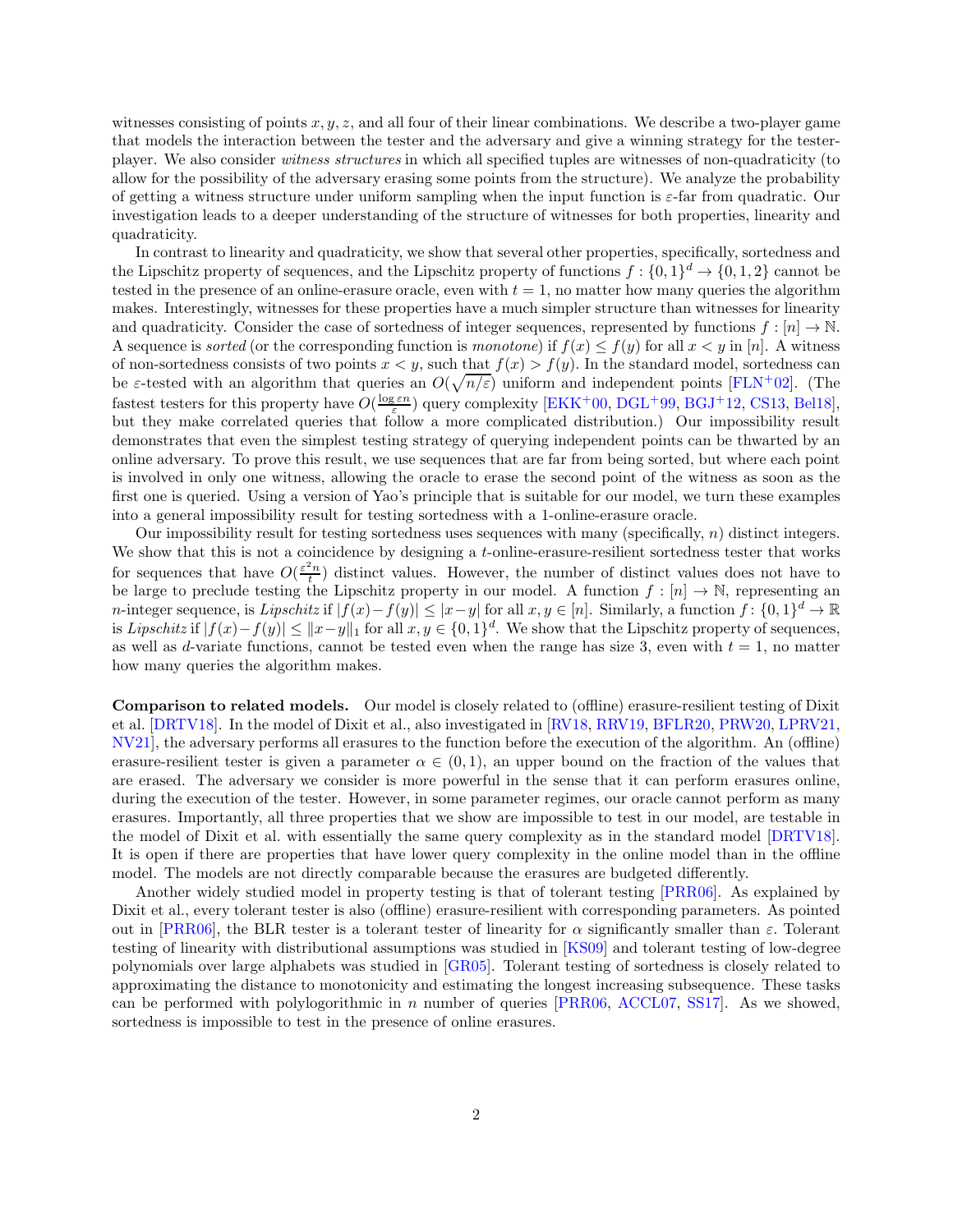#### 1.1 Our Results

We design *t*-online-erasure-resilient testers for linearity and quadraticity, two properties widely studied because of their connection to probabilistically checkable proofs, hardness of approximating NP-hard problems, and coding theory. Our testers have 1-sided error, that is, they always accept functions with the property. They are also *nonadaptive*, that is, their queries do not depend on answers to previous queries.

Linearity. Starting from the pioneering work of [\[BLR93\]](#page-22-0), linearity testing has been investigated, e.g., in [\[BGLR93,](#page-22-7) [BS94,](#page-22-8) [FGL](#page-23-6)+96, [BCH](#page-22-1)+96, [BGS98,](#page-22-9) [Tre98,](#page-25-5) [ST98,](#page-25-6) [ST00,](#page-25-7) [HW03,](#page-24-6) [BSVW03,](#page-23-7) [Sam07,](#page-25-8) [ST09,](#page-25-9) [SW06,](#page-25-10) KLX10 (see [\[RR16\]](#page-25-11) for a survey). Linearity can be  $\varepsilon$ -tested in the standard property testing model with  $O(1/\varepsilon)$  queries by the BLR tester. We say that a pair  $(x, y)$  violates linearity if  $f(x) + f(y) \neq f(x \oplus y)$ . The BLR tester repeatedly selects a uniformly random pair of domain points and rejects if it violates linearity. A tight lower bound on the probability that a uniformly random pair violates linearity was proven by Bellare et al.  $[BCH<sup>+</sup>96]$  and Kaufman et al.  $[KLX10]$ .

We show that linearity can be  $\varepsilon$ -tested with  $\widetilde{O}(\frac{\log t}{\varepsilon})$  queries with a t-online-erasure oracle.

<span id="page-3-2"></span>**Theorem 1.1.** There exist a constant  $c_0 \in (0,1)$  and a 1-sided error, nonadaptive, t-online-erasureresilient  $\varepsilon$ -tester for linearity of functions  $f: \{0,1\}^d \to \{0,1\}$  that works for  $t \leq c_0 \cdot \varepsilon^{5/4} \cdot 2^{d/4}$  and makes  $O\left(\min\left(\frac{1}{\varepsilon}\log\frac{t}{\varepsilon},\frac{t}{\varepsilon}\right)\right)$  queries.

Our linearity tester has query complexity  $O(1/\varepsilon)$  for constant t, which is optimal even in the standard property testing model, with no erasures. The tester looks for more general witnesses of non-linearity than the BLR tester does, namely, for tuples T of elements from  $\{0,1\}^d$  such that  $\sum_{x \in T} f(x) \neq f(\bigoplus_{x \in T} x)$  and  $|T|$  is even. We call such tuples *violating*. The analysis of our linearity tester crucially depends on the following structural theorem.

<span id="page-3-0"></span>**Theorem 1.2.** Let T be a tuple of a fixed even size, where each element of T is sampled uniformly and independently at random from  $\{0,1\}^d$ . If a function  $f: \{0,1\}^d \to \{0,1\}$  is  $\varepsilon$ -far from linear, then

$$
\Pr_{T} \Big[ \sum_{x \in T} f(x) \neq f(\bigoplus_{x \in T} x) \Big] \geq \varepsilon.
$$

Our theorem generalizes the result of [\[BCH](#page-22-1)+96], which dealt with the case  $|T| = 2$ . We remark that [Theorem 1.2](#page-3-0) does not hold for odd |T|. Consider the function  $f(x) = x[1] + 1 \pmod{2}$ , where  $x[1]$  is the first bit of x. Function f is  $\frac{1}{2}$ -far from linear, but has no violating tuples of odd size.

The core procedure of our linearity tester queries  $\Theta(\log(t/\varepsilon))$  uniform points from  $\{0,1\}^d$  to build a reserve and then queries sums of the form  $\bigoplus_{x \in T} x$ , where T is a uniformly random tuple of reserve elements such that  $|T|$  is even. The *quality* of the reserve is the probability that T is violating. The likelyhood that the procedure catches a violating tuple depends on the quality of the reserve (which is a priori unknown to the tester) and the number of sums queried. Instead of querying the same number of sums in each iteration of this core procedure, one can obtain a better query complexity by guessing different reserve qualities for each iteration and querying the number of sums that is inversely proportional to the reserve quality. We decide on the number of sums to query based on the *work investment* strategy by Berman, Raskhodnikova, and Yaroslavtsev [\[BRY14a\]](#page-22-10), which builds on an idea proposed by Levin and popularized by Goldreich [\[Gol14\]](#page-24-8).

Next, we show that our tester has optimal query complexity in terms of the erasure budget  $t$ .

<span id="page-3-1"></span>**Theorem 1.3.** For all  $\varepsilon \in (0, \frac{1}{4}]$ , every t-online-erasure-resilient  $\varepsilon$ -tester for linearity of functions  $f: \{0,1\}^d \to$  $\{0,1\}$  must make more than  $\log_2 t$  queries.

The main idea in the proof of [Theorem 1.3](#page-3-1) is that when a tester makes  $\lfloor \log_2 t \rfloor$  queries, the adversary has the budget to erase all linear combinations of the previous queries after every step. As a result, the tester cannot distinguish a random linear function from a random function.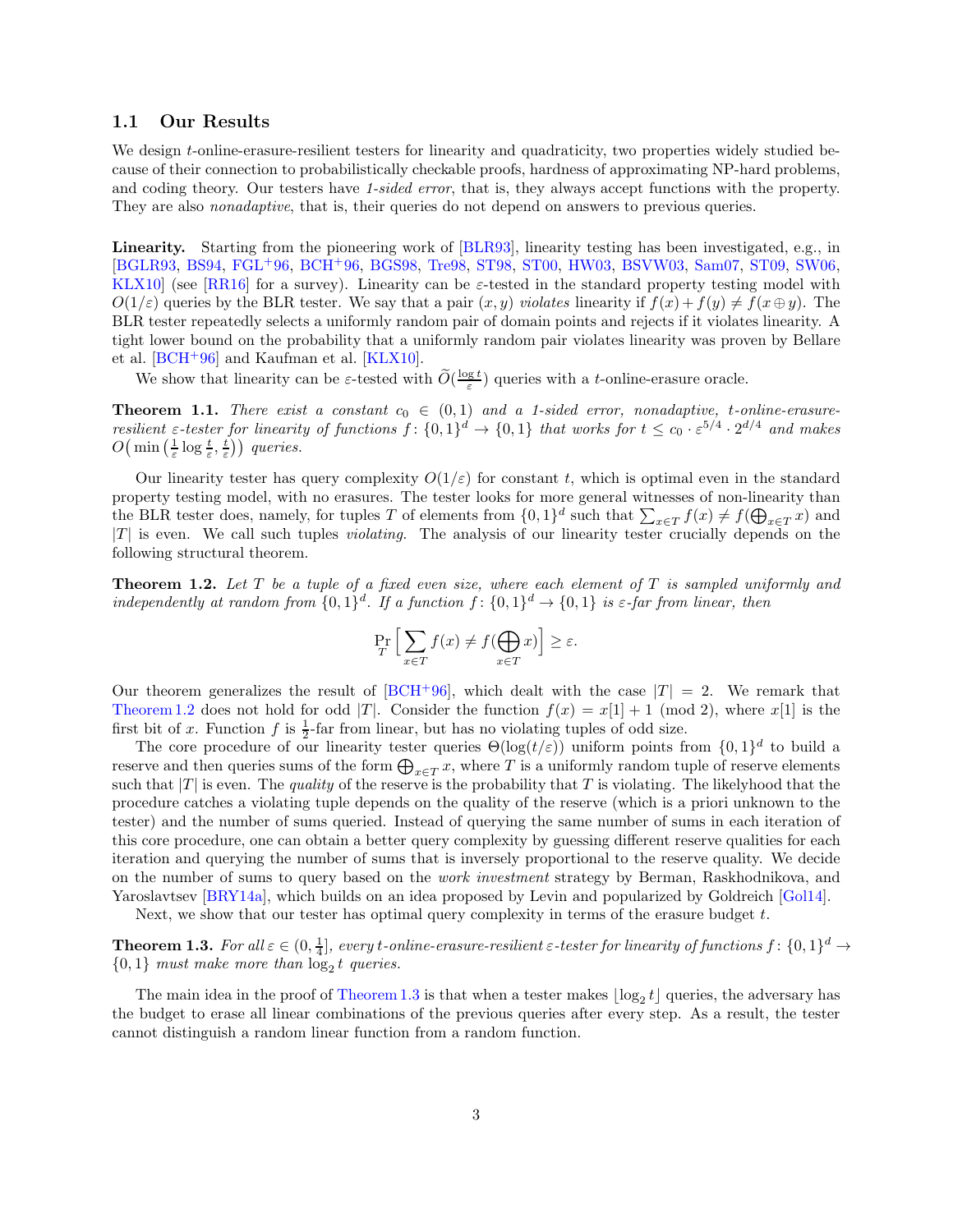Quadraticity. Quadraticity and, more generally, low-degree testing have been studied, e.g., in [\[BFL91,](#page-22-11) [BFLS91,](#page-22-12) [GLR](#page-23-8)+91, [FGL](#page-23-6)+96, [FS95,](#page-23-9) [RS96,](#page-25-0) [RS97,](#page-25-12) [AKK](#page-22-2)+05, [AS03,](#page-22-13) [MR08,](#page-24-9) [Mos17,](#page-24-10) [KR06,](#page-24-11) [Sam07,](#page-25-8) [ST09,](#page-25-9) [JPRZ09,](#page-24-12) [BKS](#page-22-14)+10, [HSS13,](#page-24-13) [RS13,](#page-25-13) [DG13\]](#page-23-10). Low-degree testing is closely related to local testing of Reed-Muller codes. The Reed-Muller code  $\mathcal{C}(k, d)$  consists of codewords, each of which corresponds to all evaluations of a polynomial  $f: \{0,1\}^d \to \{0,1\}$  of degree at most k. A local tester for a code queries a few locations of a codeword; it accepts if the codeword is in the code; otherwise, it rejects with probability proportional to the distance of the codeword from the code.

In the standard property testing model, quadraticity can be  $\varepsilon$ -tested with  $O(1/\varepsilon)$  queries by the tester of Alon et al. [\[AKK](#page-22-2)<sup>+</sup>05] that repeatedly selects  $x, y, z \sim \{0, 1\}^d$  and queries f on all of their linear combinations—the points themselves, the double sums  $x \oplus y, x \oplus z, y \oplus z$ , and the triple sum  $x \oplus y \oplus z$ . The tester rejects if the values of the function on all seven queried points sum to 1, since this cannot happen for a quadratic function. A tight lower bound on the probability that the resulting 7-tuple is a witness of non-quadraticity was proved by Alon et al.  $[AKK^+05]$  and Bhattacharyya et al.  $[BKS^+10]$ .

We prove that quadraticity can be  $\varepsilon$ -tested with  $O(1/\varepsilon)$  queries with a t-online-erasure-oracle for constant t. Our tester can be easily modified to give a local tester for the Reed-Muller code  $\mathcal{C}(2, d)$  that works with a *t*-online-erasure oracle.

<span id="page-4-1"></span>**Theorem 1.4.** There exists a 1-sided error, nonadaptive, t-online-erasure-resilient  $\varepsilon$ -tester for quadraticity of functions  $f: \{0,1\}^d \to \{0,1\}$  that makes  $O(\frac{1}{\varepsilon})$  queries for constant t.

The main ideas behind our quadraticity tester are explained in [Section 1.2.](#page-5-0)

Sortedness. Sortedness testing (see [\[Ras16\]](#page-25-14) for a survey) was introduced by Ergun et al. [\[EKK](#page-23-2)<sup>+00]</sup>. Its query complexity has been pinned down to  $\Theta(\frac{\log(\varepsilon n)}{\varepsilon})$  by [\[EKK](#page-23-2)<sup>+</sup>00, [Fis04,](#page-23-11) [CS14,](#page-23-12) [Bel18\]](#page-22-4).

We show that online-erasure-resilient testing of integer-valued sequences is, in general, impossible.

<span id="page-4-0"></span>**Theorem 1.5.** For all  $\varepsilon \in (0, \frac{1}{12}]$ , no algorithm can  $\varepsilon$ -test sortedness of integer sequences when accessed via the 1-online-erasure oracle.

In the case without erasures, sortedness can be tested with  $O(\sqrt{n/\varepsilon})$  uniform and independent queries [\[FLN](#page-23-1)<sup>+</sup>02]. [Theorem 1.5](#page-4-0) implies that a uniform tester for a property does not translate into the existence of an online-erasure-resilient tester, counter to the intuition that testers that make only uniform and independent queries should be less prone to adversarial attacks. Our lower bound construction demonstrates that the structure of violations to a property plays an important role in determining whether the property is testable.

The hard sequences from the proof of [Theorem 1.5](#page-4-0) have n distinct values. Pallavoor et al. [\[PRV18,](#page-25-15) [Pal20\]](#page-24-14) considered the setting when the tester is given an additional parameter  $r$ , the number of distinct elements in the sequence, and obtained an  $O(\frac{\log r}{\varepsilon})$ -query tester. Two lower bounds apply to this setting:  $\Omega(\log r)$  for nonadaptive testers [\[BRY14b\]](#page-22-15) and  $\Omega(\frac{\log r}{\log \log r})$  for all testers for the case when  $r = n^{1/3}$  [\[Bel18\]](#page-22-4). Pallavoor et al. also showed that sortedness can be tested with  $O(\sqrt{r}/\varepsilon)$  uniform and independent queries. We extend the result of Pallavoor et al. to the setting with online erasures for the case when  $r$  is small.

<span id="page-4-2"></span>**Theorem 1.6.** Let  $c_0 > 0$  be a constant. There exists a 1-sided error, nonadaptive, t-online-erasure-resilient  $\varepsilon$ -tester for sortedness of n-element sequences with at most r distinct values. The tester makes  $O(\frac{\sqrt{r}}{\varepsilon})$  $\frac{\pi}{\varepsilon}$ ) uniform and independent queries and works when  $r < \frac{\varepsilon^2 n}{c_0 t}$ .

Thus, sortedness is not testable with online erasures when r is large and is testable in the setting when r is small. For example, for Boolean sequences, it is testable with  $O(1/\varepsilon)$  queries.

The Lipschitz property. Lipschitz testing, introduced by [\[JR13\]](#page-24-15), was subsequently studied in [\[CS13,](#page-23-4) [DJRT13,](#page-23-13) [BRY14a,](#page-22-10) [AJMR16,](#page-22-16) CDJS17. Lipschitz testing of functions  $f : [n] \rightarrow \{0, 1, 2\}$  can be performed with  $O(\frac{1}{\varepsilon})$  queries [\[JR13\]](#page-24-15). For functions  $f: \{0,1\}^d \to \mathbb{R}$ , it can be done with  $O(\frac{d}{\varepsilon})$  queries [\[JR13,](#page-24-15) [CS13\]](#page-23-4).

We show that the Lipschitz property is impossible to test in the online-erasures model even when the range of the function has only 3 distinct values. This applies to both domains,  $[n]$  and  $\{0, 1\}^d$ .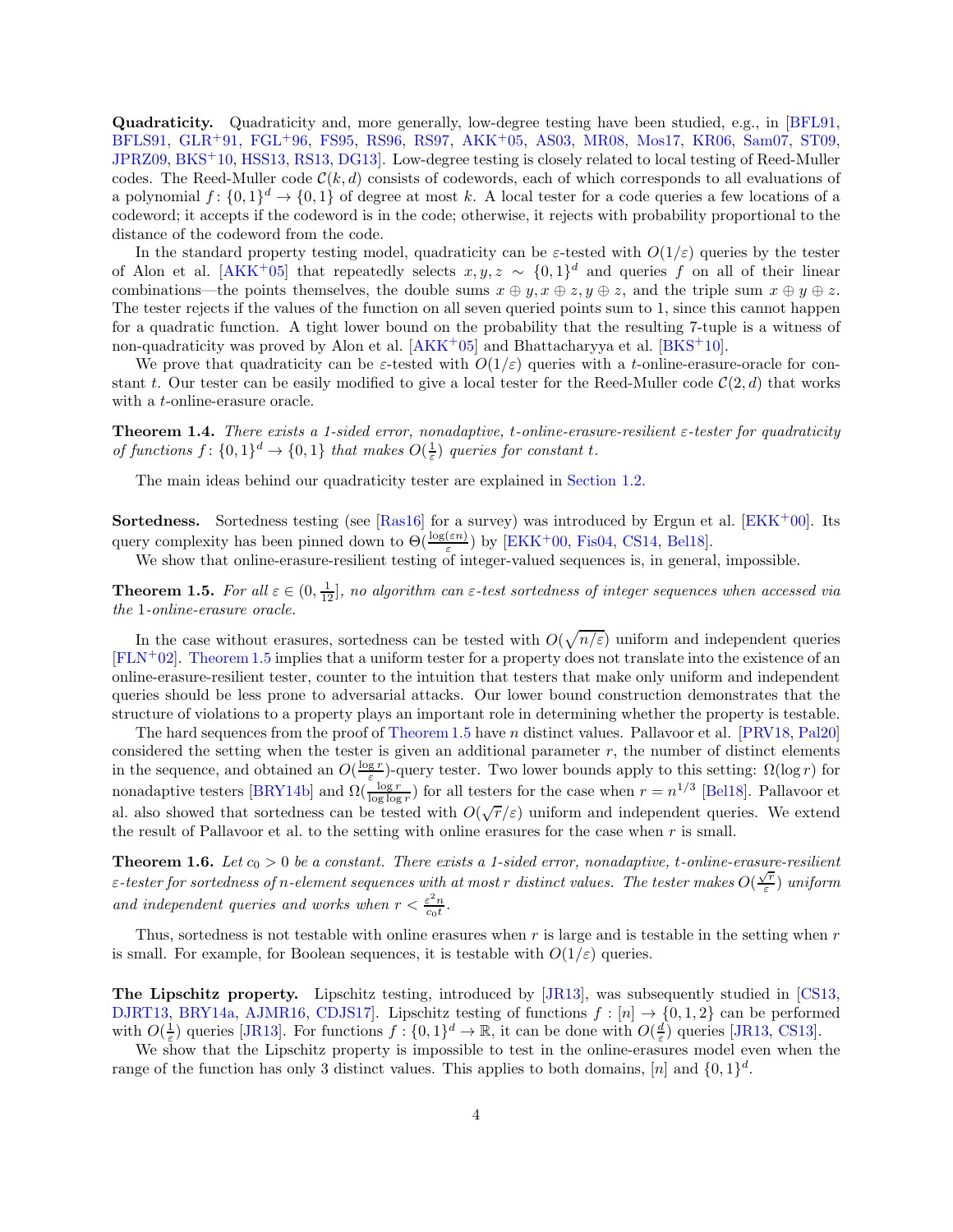<span id="page-5-1"></span>

Figure 1: Stages in the quadraticity game for  $t = 1$ , played according to the winning strategy for Player 1: connecting the y-decoys from the first tree to x-decoys (frames 1-4); drawing z and connecting it to y-decoys and an x-decoy (frames 5-6), and creation of a blue triangle (frames  $7-8$ ). Frame 5 contains edges from z to two structures, each replicating frame 4. We depict only points and edges relevant for subsequent frames.

<span id="page-5-2"></span>**Theorem 1.7.** For all  $\varepsilon \in (0, \frac{1}{8})$ , there is no 1-online-erasure-resilient  $\varepsilon$ -tester for the Lipschitz property of functions  $f: [n] \to \{0, 1, 2\}$ . The same statement holds when the domain is  $\{0, 1\}^d$  instead of  $[n]$ .

Yao's minimax principle. All our lower bounds use Yao's minimax principle. A formulation of Yao's minimax principle suitable for our online-erasures model is described in [Appendix A.](#page-26-0)

#### <span id="page-5-0"></span>1.2 The Ideas Behind Our Quadraticity Tester

One challenge in generalizing the tester of  $[AKK^+05]$  to work with an online-erasure oracle is that its queries are correlated. First, we want to ensure that the tester can obtain function values on tuples of the form  $(x, y, z, x \oplus y, x \oplus z, y \oplus z, x \oplus y \oplus z)$ . Then we want to ensure that, if the original function is far from the property, the tester is likely to catch such a tuple that is also a witness to not satisfying the property. Next, we formulate a two-player game<sup>2</sup> that abstracts the first task. In the game, the tester-player sees what erasures are made by the oracle-player. This assumption is made to abstract out the most basic challenge and is not used in the algorithms' analyses.

Quadraticity testing as a two-player game. Player 1 represents the tester and Player 2 represents the adversary. The players take turns drawing points, connecting points with edges, and coloring triangles specified by drawn points, each in their own color. Player 1 wins the game if it draws in blue all the vertices and edges of a triangle and colors the triangle blue. The vertices represent the points  $x, y, z \in \{0, 1\}^d$ , the edges are the sums  $x \oplus y$ ,  $x \oplus z$ ,  $y \oplus z$ , and the triangle is the sum  $x \oplus y \oplus z$ . A move of Player 1 consists of drawing a point or an edge between two existing non-adjacent points or coloring a uncolored triangle between three existing points (in blue). A move of Player 2 consists of at most t steps; in each step, it can draw a red edge between existing points or color a triangle between three existing points (in red).

Our online-erasure-resilient quadraticity tester is based on a winning strategy for Player 1 with  $t^{O(t)}$ moves. At a high level, Player 1 first draws many decoys for x. The y-decoys are organized in  $t + 1$  full  $(t + 1)$ -ary trees of depth t. The root for tree i is  $y_i$ , its children are  $y_{i,j}$ , where  $j \in [t + 1]$ , etc. We jot the rest of the winning strategy for  $t = 1$  and depict it in [Fig. 1.](#page-5-1) In this case, Player 1 does the following for each of two trees: it draws points  $x_1^{(i)}, \ldots, x_{12}^{(i)}, y_i$ ; connects  $y_i$  to half of x-decoys  $(w.l.o.g., x_1^{(i)}, \ldots, x_6^{(i)})$ ; draws point  $y_{i,1}$ , connects it to two of the x-decoys adjacent to  $y_1$  (w.l.o.g.,  $x_1^{(i)}$  and  $x_2^{(i)}$ ); draws point  $y_{i,2}$ , connects it to two of  $x_3^{(i)}, \ldots, x_6^{(i)}$  (w.l.o.g.,  $x_3^{(i)}$  and  $x_4^{(i)}$ ); draws z and connects it to one of the roots (w.l.o.g.,

<sup>2</sup>This game has been tested on real children, and they spent hours playing it.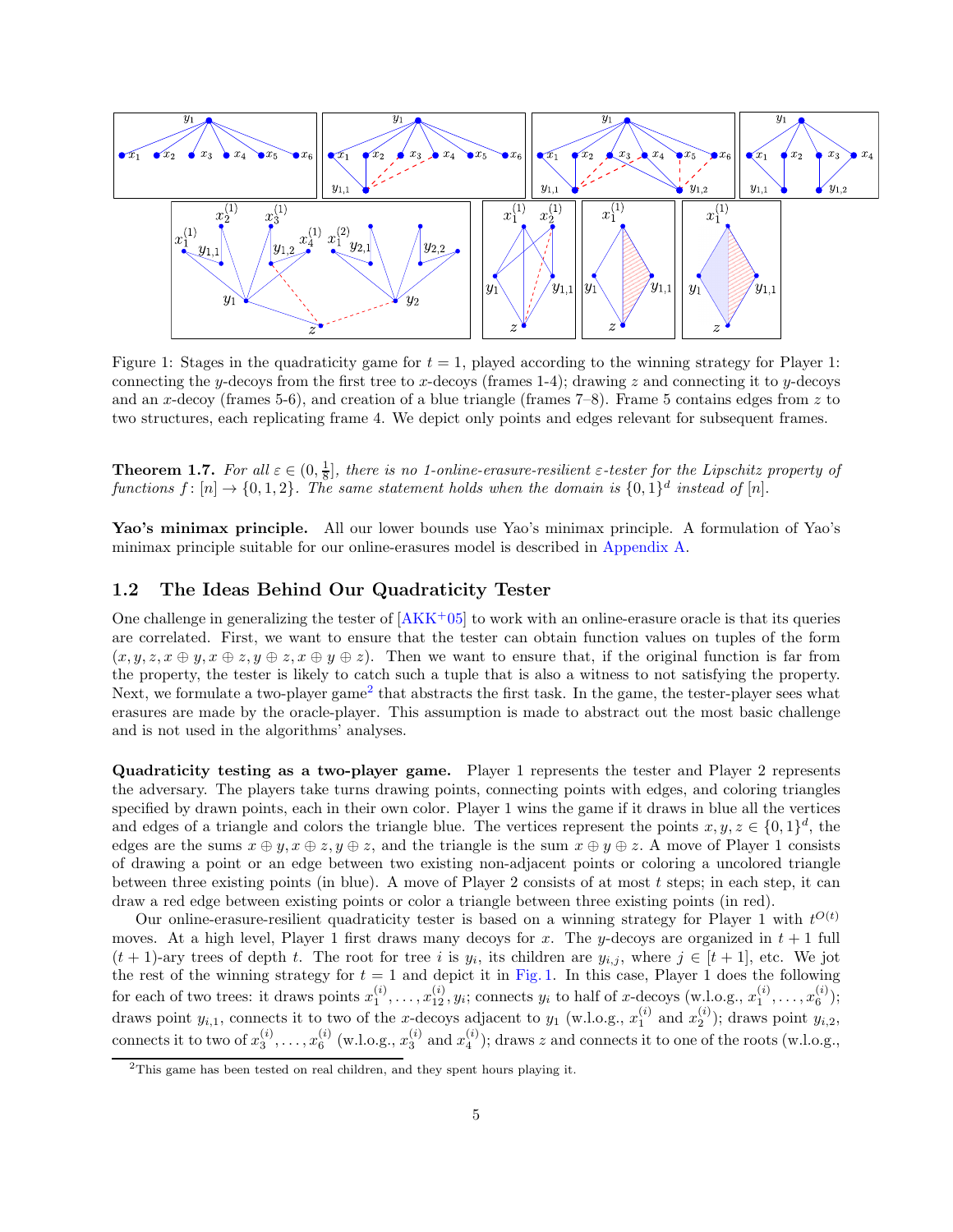$y_1$ , connects z to one of  $y_{1,1}$  and  $y_{1,2}$  (w.l.o.g.,  $y_{1,1}$ ), connects z to one of  $x_1^{(1)}$  and  $x_2^{(1)}$  (w.l.o.g.,  $x_1^{(1)}$ ), and finally colors one of the triangles  $x_1^{(1)}y_1z$  and  $x_1^{(1)}y_1z$ , thus winning the game. The decoys are arranged to guarantee that Player 1 always has at least one available move in each step of the strategy.

For general t, the winning strategy is described in full detail in [Algorithm 2.](#page-12-0) Recall that the y-decoys are organized in  $t + 1$  full  $(t + 1)$ -ary trees of depth t. For every root-to-leaf path in every tree, Player 1 draws edges from all the nodes in that path to a separate set of  $t + 1$  decoys for x. After z is drawn, the tester "walks" along a root-to-leaf path in one of the trees, drawing edges between z and the y-decoys on the path. The goal of this walk is to avoid the parts of the tree spoiled by Player 2. Finally, Player 1 connects z to an x-decoy that is adjacent to all vertices in the path, and then colors a triangle involving this x-decoy, a y-decoy from the chosen path, and z. The structure of decoys guarantees that Player 1 always has  $t + 1$ options for its next move, only t of which can be spoiled by Player 1.

From the game to a tester. There are two important aspects of designing a tester that are abstracted away in the game: First, the tester does not actually know which values are erased until it queries them. Second, the tester needs to catch a witness demonstrating a violation of the property, not merely a tuple of the right form with no erasures. Here, we briefly describe how we overcome these challenges.

Our quadraticity tester is based directly on the game. It converts the moves of the winning strategy of Player 1 into a corresponding procedure, making a uniformly random guess at each step about the choices that remain nonerased. There are three core technical lemmas used in the analysis of the algorithm. [Lemma 4.4](#page-13-0) lower bounds the probability that the tester makes correct guesses at each step about which edges (double sums) and triangles (triple sums) remain nonerased, thus addressing part of the first challenge. This probability depends only on the erasure budget t. To address the second challenge, [Lemma 4.3](#page-13-1) gives a lower bound on the probability that uniformly random sampled points (the x- and y- decoys together with  $z$ ) form a large violation structure, where all triangles that Player 1 might eventually complete violate quadraticity. Building on a result of Alon et al., we show that even though the number of triangles involved in the violation structure is large, namely  $t^{O(t)}$ , the probability of sampling such a structure is  $\alpha = \Omega(\min(\varepsilon, c_t)),$ where  $c_t \in (0,1)$  depends only on t. Finally, [Lemma 4.2](#page-13-2) shows that despite the online adversarial erasures, the tester has a probability of  $\alpha/2$  of sampling the points of such a large violation structure and obtaining their values from the oracle. The three lemmas combined show that quadraticity can be tested with  $O(1/\varepsilon)$ queries for constant t.

#### 1.3 Conclusions and Open Questions

We initiate a study of sublinear-time algorithms in the presence of online adversarial erasures. We design efficient online-erasure-resilient testers for several important properties (linearity, quadraticity, and—for the case of small number of distinct values—sortedness). For linearity, we prove tight upper and lower bounds in terms of t. We also show that several basic properties, specifically, sortedness of integer sequences and the Lipschitz properties, cannot be tested in our model. We now list several open problems.

- Sortedness is an example of a property that is impossible to test with online erasures, but is easy to test with offline erasures, as well as tolerantly. Is there a property that has smaller query complexity in the online-erasure-resilient model than in the (offline) erasure-resilient model of [\[DRTV18\]](#page-23-5)?
- We design a t-online-erasure-resilient quadraticity tester that makes  $O(1/\varepsilon)$  queries for constant t. What is the query complexity of t-online-erasure-resilient quadraticity testing in terms of t and  $\varepsilon$ ?
- The query complexity of  $\varepsilon$ -testing if a function is a polynomial of degree at most k is  $\Theta(\frac{1}{\varepsilon}+2^k)$ [\[AKK](#page-22-2)+05, [BKS](#page-22-14)+10]. Is there a low-degree test for  $k \geq 3$  that works in the presence of online erasures?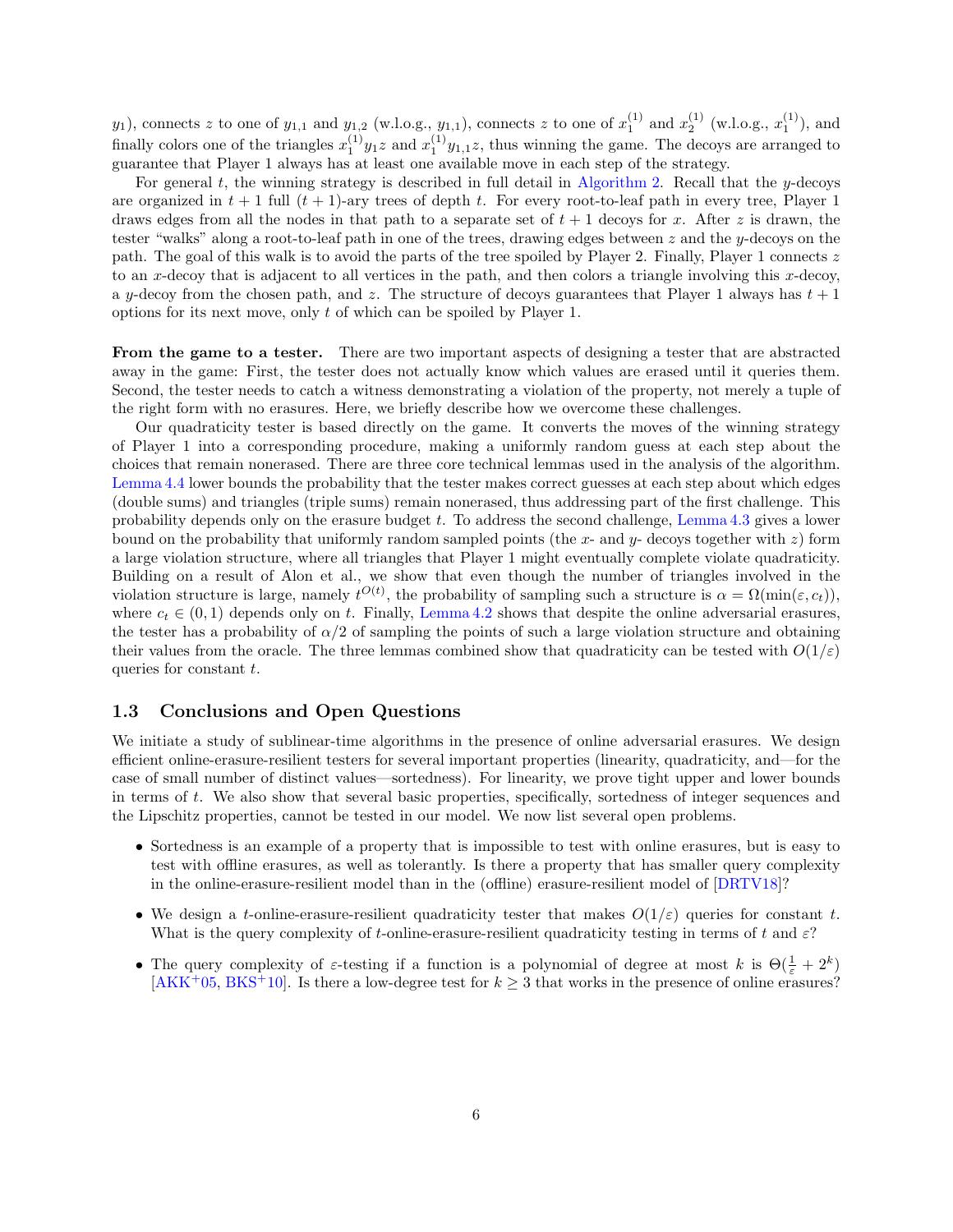### 2 An Online-Erasure-Resilient Linearity Tester

To prove [Theorem 1.1,](#page-3-2) we present and analyze two testers. Our main online-erasure-resilient linearity tester [\(Algorithm 1\)](#page-7-0) is presented in this section. Its query complexity has optimal dependence on t and nearly optimal dependence on  $\varepsilon$ . Its performance is summarized in [Theorem 2.1.](#page-7-1) To complete the proof of [Theorem 1.1,](#page-3-2) we give a  $O(t/\varepsilon)$ -query linearity tester in [Section B.](#page-28-0) It has optimal query complexity for constant t.

<span id="page-7-1"></span>**Theorem 2.1.** There exists  $c_0 \in (0,1)$  and a 1-sided error, nonadaptive, t-online-erasure-resilient  $\varepsilon$ -tester for linearity of functions  $f: \{0,1\}^d \to \{0,1\}$  that works for  $t \leq c_0 \cdot \varepsilon^{5/4} \cdot 2^{d/4}$  and makes  $O(\frac{1}{\varepsilon} \log \frac{t}{\varepsilon})$  queries.

<span id="page-7-0"></span>The t-online-erasure-resilient tester guaranteed by [Theorem 2.1](#page-7-1) is presented in [Algorithm 1.](#page-7-0)

| <b>Algorithm 1</b> An Online-Erasure-Resilient Linearity Tester |  |  |  |  |
|-----------------------------------------------------------------|--|--|--|--|
|-----------------------------------------------------------------|--|--|--|--|

**Input:**  $\varepsilon \in (0, \frac{1}{2})$ , erasure budget  $t \in \mathbb{N}$ , access to function  $f : \{0,1\}^d \to \{0,1\}$  via a t-online-erasure oracle. 1: Let  $q = 2 \log \frac{50t}{\varepsilon}$ . 2: for all  $j \in [\log \frac{8}{\varepsilon}]$ : 3: repeat  $\frac{8 \ln 5}{2^j \varepsilon}$  times: 4: for all  $i \in [q]$ :<br>5: Sample  $x_i$ 5: Sample  $x_i \sim \{0, 1\}^d$  and query f at  $x_i$ . 6: repeat  $4 \cdot 2^j$  times: 7: Sample a uniform nonempty subset I of [q] of even size and query f at  $\bigoplus_{i \in I} x_i$ . 8: **Reject** if  $\sum_{i \in I} f(x_i) \neq f(\bigoplus_{i \in I} x_i)$  and all points are nonerased. 9: Accept.

#### 2.1 Proof of [Theorem 1.2](#page-3-0)

In this section, we prove [Theorem 1.2,](#page-3-0) the main structural result needed for [Theorem 2.1.](#page-7-1) Recall that a k-tuple  $(x_1, \ldots, x_k) \in (\{0,1\}^d)^k$  violates linearity if  $f(x_1) + \cdots + f(x_k) \neq f(x_1 \oplus \cdots \oplus x_k)$ . (Addition is mod 2 when adding values of Boolean functions.) [Theorem 1.2](#page-3-0) states that if f is  $\varepsilon$ -far from linear, then for all even k, with probability at least  $\varepsilon$ , independently and uniformly sampled points  $x_1, \ldots, x_k \sim \{0, 1\}^d$  form a violating k-tuple. Our proof of [Theorem 1.2](#page-3-0) builds on the proof of  $[BCH<sup>+</sup>96$ , Theorem 1.2, which is a special case of [Theorem 1.2](#page-3-0) for  $k = 2$ . The proof is via Fourier analysis. Next, we state some standard facts and definitions related to Fourier analysis. See, e.g., [\[Don07\]](#page-23-15) for proofs of these facts.

Consider the space of all real-valued functions on  $\{0,1\}^d$  equipped with the inner-product

$$
\langle g, h \rangle = \mathop{\mathbb{E}}_{x \sim \{0,1\}^d} [g(x)h(x)],
$$

where  $g, h: \{0,1\}^d \to \mathbb{R}$ . The character functions  $\chi_S: \{0,1\}^d \to \{-1,1\}$ , defined as  $\chi_S = (-1)^{\sum_{i \in S} x[i]}$  for  $S \subseteq [d]$ , form an orthonormal basis for the space of functions under consideration. Hence, every function  $g: \{0,1\}^d \to \mathbb{R}$  can be uniquely expressed as a linear combination of the functions  $\chi_S$ , where  $S \subseteq [d]$ . The Fourier coefficients of g are the coefficients on the functions  $\chi_S$  in this linear representation of g.

**Definition 2.2** (Fourier coefficient). For  $g: \{0,1\}^d \to \mathbb{R}$  and  $S \subseteq [d]$ , the Fourier coefficient of g on S is

$$
\widehat{g}(S) = \langle g, \chi_S \rangle = \mathop{\mathbb{E}}_{x \sim \{0,1\}^d} [g(x) \chi_S(x)].
$$

We will need the following facts about Fourier coefficients.

<span id="page-7-3"></span>**Theorem 2.3** (Parseval's Theorem). For all  $g: \{0,1\}^d \to \mathbb{R}$ , it holds that  $\langle g, g \rangle = \sum_{S \subseteq [d]} \hat{g}(S)^2$ . In particular, if  $g: \{0,1\}^d \to \{-1,1\}$  then  $\sum_{S \subseteq [d]} \hat{g}(S)^2 = 1$ .

<span id="page-7-2"></span>**Theorem 2.4** (Plancherel's Theorem). For all  $g, h: \{0, 1\}^d \to \mathbb{R}$ , it holds that  $\langle g, h \rangle = \sum_{S \subseteq [d]} \hat{g}(S) \hat{h}(S)$ .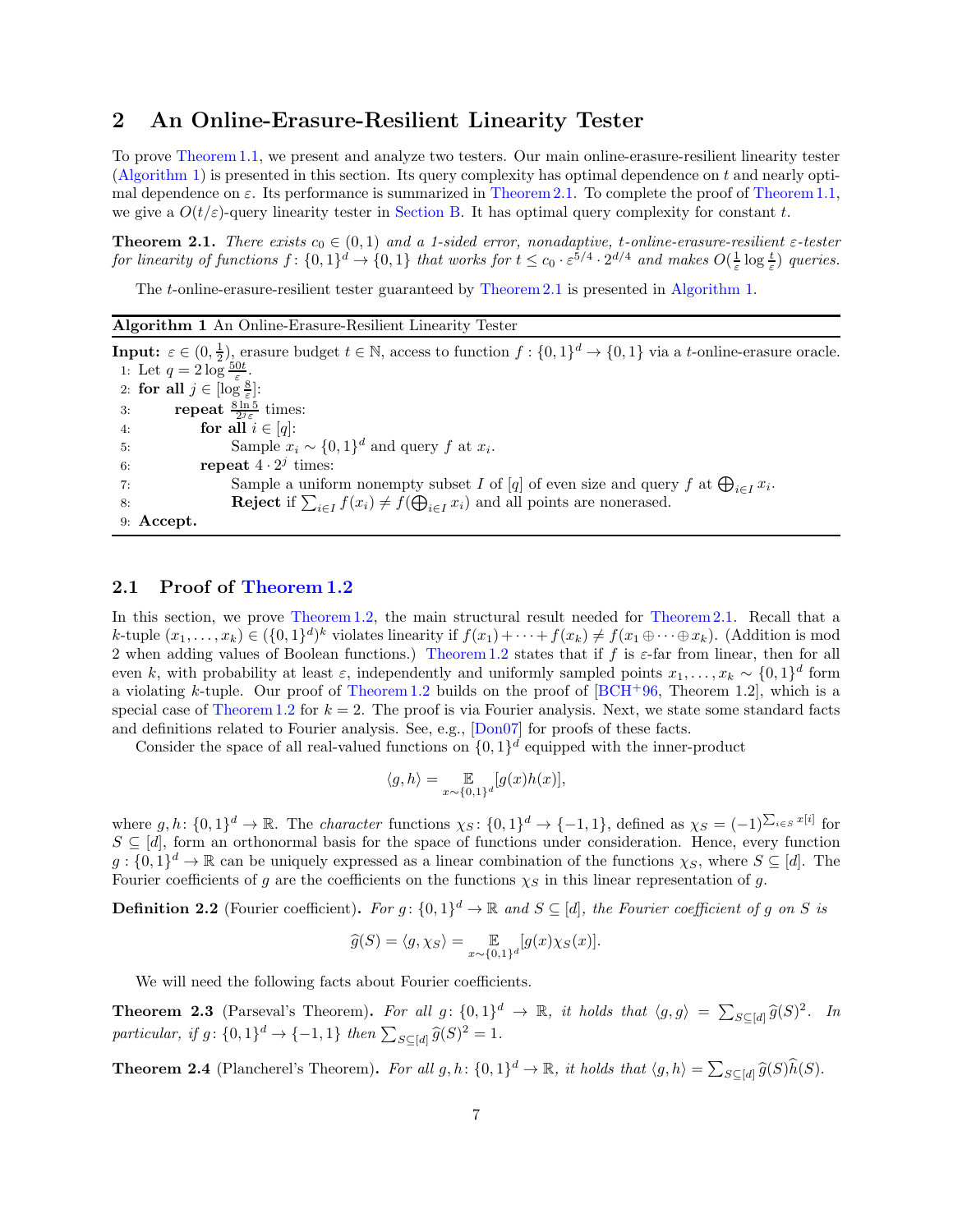A function  $g: \{0,1\}^d \to \{-1,1\}$  is linear if  $g(x)g(y) = g(x \oplus y)$  for all  $x, y \in \{0,1\}^d$ .

<span id="page-8-5"></span>**Lemma 2.5.** The distance of  $g: \{0,1\}^d \to \{-1,1\}$  to linearity is  $\frac{1}{2} - \frac{1}{2} \max_{S \subseteq [d]} \hat{g}(S)$ .

Finally, we also use the convolution operation, defined below, and one of its key properties.

**Definition 2.6** (Convolution). Let  $g, h: \{0, 1\}^d \to \mathbb{R}$ . Their convolution is the function  $g * h : \{0, 1\}^d \to \mathbb{R}$ defined by

<span id="page-8-1"></span><span id="page-8-0"></span>
$$
(g * h)(x) = \mathop{\mathbb{E}}_{y \sim \{0,1\}^d} [g(y)h(x \oplus y)].
$$

<span id="page-8-4"></span>**Theorem 2.7.** Let  $g, h: \{0, 1\}^d \to \mathbb{R}$ . Then, for all  $S \subseteq [d]$ , it holds  $\widehat{g * h}(S) = \widehat{g}(S)\widehat{h}(S)$ .

*Proof of [Theorem 1.2.](#page-3-0)* Define  $g: \{0,1\}^d \to \{-1,1\}$  so that  $g(x) = (-1)^{f(x)}$ . That is, g is obtained from the function f by encoding its output with  $\pm 1$ . Note that the distance to linearity of g is the same as the distance to linearity of f. Then the expression  $\frac{1}{2} - \frac{1}{2}g(x_1) \ldots g(x_k)g(x_1 \oplus \cdots \oplus x_k)$  is an indicator for the event that points  $x_1, \ldots, x_k \sim \{0,1\}^d$  violate linearity for g. Define  $g^{*k}$  to be the convolution of g with itself k times, i.e.,  $g^{*k} = g * \cdots * g$ , where the  $*$  operator appears  $k-1$  times. We obtain

$$
\Pr_{x_1,\ldots,x_k \sim \{0,1\}^d}[(x_1,\ldots,x_k) \text{ violates linearity}] = \mathbb{E}_{x_1,\ldots,x_k \sim \{0,1\}^d} \Big[\frac{1}{2} - \frac{1}{2}g(x_1)\ldots g(x_k)g(x_1 \oplus \cdots \oplus x_k)\Big]
$$
\n
$$
= \frac{1}{2} - \frac{1}{2}_{x_1,\ldots,x_{k-1} \sim \{0,1\}^d} [g(x_1)\ldots g(x_{k-1}) \cdot \mathbb{E}_{x_k \sim \{0,1\}^d} [g(x_k)g(x_1 \oplus \cdots \oplus x_k)]]
$$
\n
$$
= \frac{1}{2} - \frac{1}{2}_{x_1,\ldots,x_{k-1} \sim \{0,1\}^d} [g(x_1)\ldots g(x_{k-1})(g*g)(x_1 \oplus \cdots \oplus x_{k-1})] \tag{1}
$$

$$
= \frac{1}{2} - \frac{1}{2} \mathop{\mathbb{E}}_{x_1 \sim \{0,1\}^d} [g(x_1) \cdot (g^{*k})(x_1)] \tag{2}
$$

<span id="page-8-2"></span>
$$
=\frac{1}{2}-\frac{1}{2}\sum_{S\subseteq[d]}\widehat{g}(S)\widehat{g^{*k}}(S)
$$
\n(3)

<span id="page-8-3"></span>
$$
= \frac{1}{2} - \frac{1}{2} \sum_{S \subseteq [d]} \hat{g}(S)^{k+1},\tag{4}
$$

where  $(1)$  holds by the definition of convolution,  $(2)$  follows by repeated application of the steps used to obtain [\(1\),](#page-8-0) equality [\(3\)](#page-8-2) follows from Plancherel's Theorem [\(Theorem 2.4\)](#page-7-2), and [\(4\)](#page-8-3) follows from [Theorem 2.7.](#page-8-4)

Note that  $|\widehat{g}(S)| \leq 1$  for all  $S \subseteq [d]$ , because  $\widehat{g}(S)$  is the inner product of two functions with range in  ${-1, 1}$ . In addition,  $\hat{g}(S) \ge 0$  for S such that  $\chi_S$  is the closest linear function to g. Then, for even k,

$$
\sum_{S \subseteq [d]} \widehat{g}(S)^{k+1} \le \max_{S \subseteq [d]} (\widehat{g}(S)^{k-1}) \sum_{S \subseteq [d]} \widehat{g}(S)^2 = \max_{S \subseteq [d]} (\widehat{g}(S)^{k-1}) \le \max_{S \subseteq [d]} \widehat{g}(S),
$$

where the equality follows from Parseval's Theorem [\(Theorem 2.3\)](#page-7-3). By [Lemma 2.5,](#page-8-5) the distance of g to linearity is  $\frac{1}{2} - \frac{1}{2} \max_{S \subseteq [d]} \hat{g}(S)$ , which is at least  $\varepsilon$ , since g is  $\varepsilon$ -far from linear. This concludes the proof.

#### 2.2 Proof of [Theorem 2.1](#page-7-1)

In this section, we prove [Theorem 2.1](#page-7-1) using [Theorem 1.2.](#page-3-0) In [Lemma 2.8,](#page-9-0) we analyze the probability of good events that capture, roughly, that the queries made in the beginning of each iteration haven't already been "spoiled" by the previous erasures. Then we use the work investment strategy of [\[BRY14a\]](#page-22-10), stated in [Lemma 2.9,](#page-9-1) together with [Theorem 1.2](#page-3-0) and [Lemma 2.8](#page-9-0) to prove [Theorem 2.1.](#page-7-1)

Each iteration of the outer repeat loop in Steps  $3-8$  of [Algorithm 1](#page-7-0) is called a *round*. We say a query x is successfully obtained if it is nonerased when queried, i.e., the tester obtains  $f(x)$  as opposed to  $\perp$ .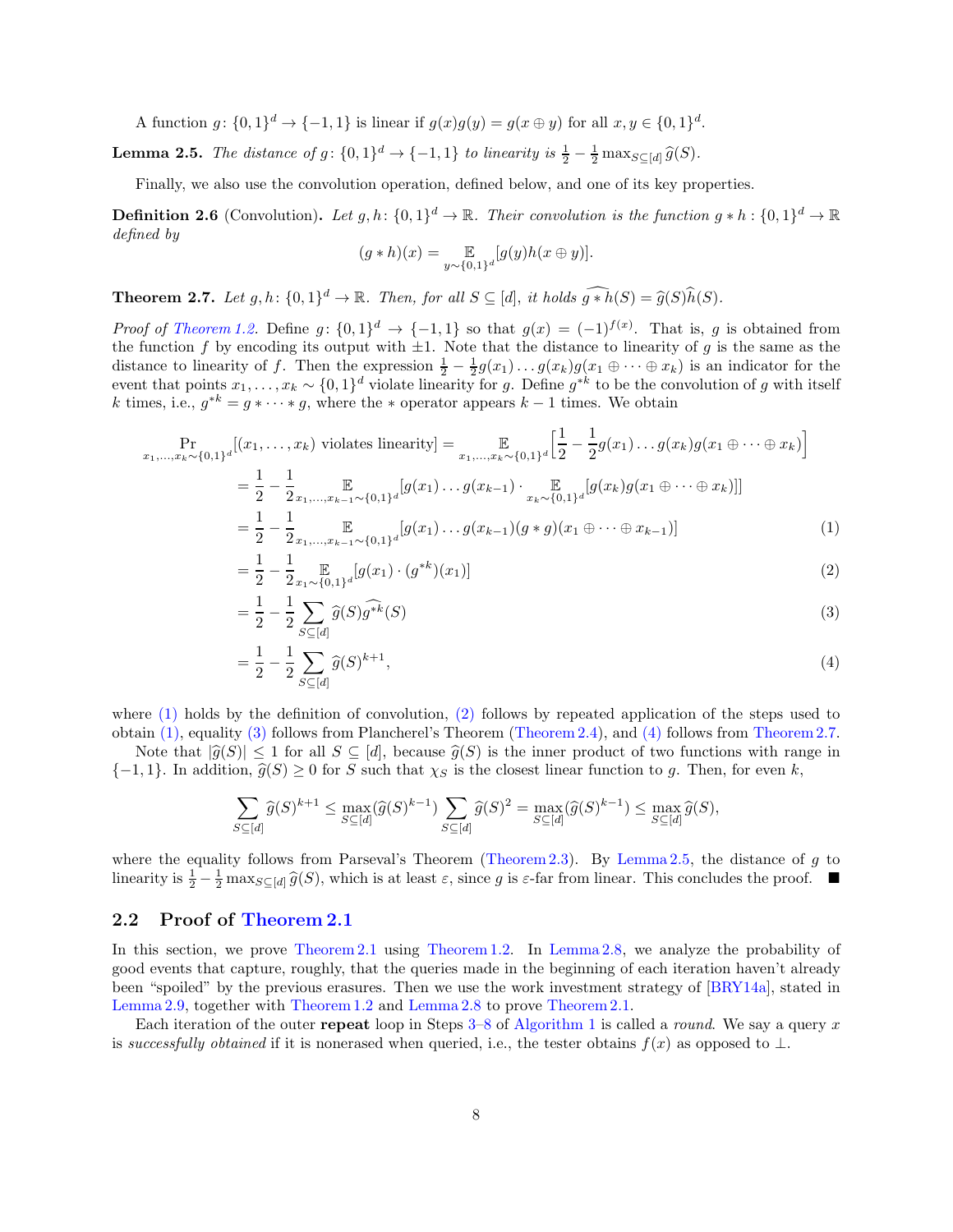<span id="page-9-0"></span>**Lemma 2.8** (Good events). Fix one round of [Algorithm 1.](#page-7-0) Consider the points  $x_1, \ldots, x_q$  queried in [Step 5](#page-7-0) of this round, where  $q = 2\log(50t/\epsilon)$ , and the set S of all sums  $\bigoplus_{i \in I} x_i$ , where I is a nonempty subset of [q] of even size. Let  $G_1$  be the (good) event that all points in S are distinct. Let  $G_2$  be the (good) event that all points  $x_1, \ldots, x_q$  are successfully obtained and all points in S are nonerased at the beginning of the round. Finally, let  $G = G_1 \cap G_2$ . Then  $Pr[\overline{G}] \leq \frac{\varepsilon}{2}$  for all adversarial strategies.

*Proof.* First, we analyze event  $G_1$ . Consider points  $x_{i_1}, \ldots, x_{i_k}, x_{i'_1}, \ldots, x_{i'_\ell} \sim \{0,1\}^d$ , where  $\{i_1, \ldots, i_k\} \neq$  $\{i'_1,\ldots,i'_\ell\}, k,\ell \in [q]$  and  $k,\ell$  are even. Since the points are distributed uniformly and independently, so are the sums  $x_{i_1} \oplus \cdots \oplus x_{i_k}$  and  $x_{i'_1} \oplus \cdots \oplus x_{i'_\ell}$ . The probability that two uniformly and independently sampled points  $x, y \sim \{0, 1\}^d$  are identical is  $\frac{1}{2^d}$ . The number of sets  $I \subseteq [q]$  of even size is  $2^{q-1}$  because every subset of  $[q-1]$  can be uniquely completed to such a set I. By a union bound over all pairs of sums,  $Pr[\overline{G_1}] \leq \frac{2^{2q}}{4 \cdot 2^q}$  $rac{2^{2a}}{4 \cdot 2^d}$ .

To analyze  $G_2$ , fix any adversarial strategy. The number of queries made by [Algorithm 1](#page-7-0) is at most

<span id="page-9-2"></span>
$$
\sum_{j=1}^{\log(8/\varepsilon)} \frac{8\ln 5}{2^j \varepsilon} \left( q + 4 \cdot 2^j \right) \le \frac{8\ln 5}{\varepsilon} q + \frac{32\ln 5}{\varepsilon} \log \frac{8}{\varepsilon} \le \frac{8\ln 5}{\varepsilon} q + \frac{16\ln 5}{\varepsilon} q \le \frac{40q}{\varepsilon}.\tag{5}
$$

.

Hence, the oracle erases at most  $\frac{40qt}{\varepsilon}$  points. Since each point  $x_i$  is sampled uniformly from  $\{0,1\}^d$ ,

$$
\Pr_{x_i \sim \{0,1\}^d} [x_i \text{ is erased when queried}] \le \frac{40qt}{\varepsilon \cdot 2^d}.
$$

Additionally, before the queries  $x_i$  are revealed to the algorithm, each sum  $\bigoplus_{i\in I} x_i$  is distributed uniformly at random. Therefore, for every  $\{i_1, \ldots, i_k\} \subseteq [q],$ 

$$
\Pr_{x_{i_1},\ldots,x_{i_k} \sim \{0,1\}^d} [x_{i_1} \oplus \cdots \oplus x_{i_k}] \text{ is erased at the beginning of the round}] \le \frac{40qt}{\varepsilon \cdot 2^d}
$$

By a union bound over the q points sampled in [Step 5](#page-7-0) and at most  $2^{q-1}$  sums, we get

$$
\Pr[\overline{G_2}] \le \frac{40qt}{\varepsilon 2^d} (q + 2^{q-1}) \le \frac{40qt \cdot 2^q}{\varepsilon \cdot 2^d}.
$$

Since  $q = 2 \log \frac{50t}{\varepsilon}$ , we get  $\frac{40qt}{\varepsilon} \leq \frac{3}{4} \cdot 2^q$  and, consequently,

$$
\Pr[\overline{G}] \le \frac{2^{2q}}{4 \cdot 2^d} + \frac{40qt \cdot 2^q}{\varepsilon \cdot 2^d} \le \frac{2^{2q}}{2^d} \le \frac{50^4 \cdot t^4}{\varepsilon^4 2^d} \le \frac{50^4 \cdot c_0^4 \cdot \varepsilon^5}{\varepsilon^4} \le \frac{\varepsilon}{2},
$$

since  $t \leq c_0 \cdot \varepsilon^{5/4} \cdot 2^{d/4}$ , as stated in [Theorem 2.1,](#page-7-1) and assuming  $c_0$  is sufficiently small.

Next, we state the work investment lemma.

<span id="page-9-1"></span>**Lemma 2.9** (Lemma 2.5 of [\[BRY14a\]](#page-22-10)). Let X be a random variable taking values in [0,1]. Suppose  $\mathbb{E}[X] \ge \alpha$ . Let  $s = \left[\log(\frac{4}{\alpha})\right]$  and  $\delta \in (0,1)$  be the desired probability of error. For all  $j \in [s]$ , let  $p_j = \Pr[X \ge 2^{-j}]$  and  $k_j = \frac{4 \ln(1/\delta)}{2^j \alpha}$  $\frac{\ln(1/\delta)}{2^j \alpha}$ . Then  $\prod_{j=1}^s (1-p_j)^{k_j} \leq \delta$ .

*Proof of [Theorem 2.1.](#page-7-1)* By [\(5\)](#page-9-2), the query complexity of [Algorithm 1](#page-7-0) is  $O(\frac{q}{\varepsilon}) = O(\frac{\log(t/\varepsilon)}{\varepsilon})$  $\frac{(\ell/\varepsilon)}{\varepsilon}$ ). [Algorithm 1](#page-7-0) is nonadaptive and always accepts if f is linear. Suppose now that f is  $\varepsilon$ -far from linear and fix any adversarial strategy. We show that [Algorithm 1](#page-7-0) rejects with probability at least 2/3.

Consider the *last* round of [Algorithm 1.](#page-7-0) For points  $x_1, \ldots, x_q \sim \{0,1\}^d$  sampled in [Step 5](#page-7-0) of this last round, let Y denote the fraction of nonempty sets  $\{i_1, \ldots, i_k\} \subseteq [q]$  such that k is even and  $(x_{i_1}, \ldots, x_{i_k})$ violates linearity. Recall the event G defined in [Lemma 2.8.](#page-9-0) Let  $1_G$  be the indicator random variable for the event G for the last round.

<span id="page-9-3"></span>**Claim 2.10.** Let  $X = Y \cdot \mathbf{1}_G$ , where Y is as defined above. Then  $\mathbb{E}[X] \geq \frac{\varepsilon}{2}$ .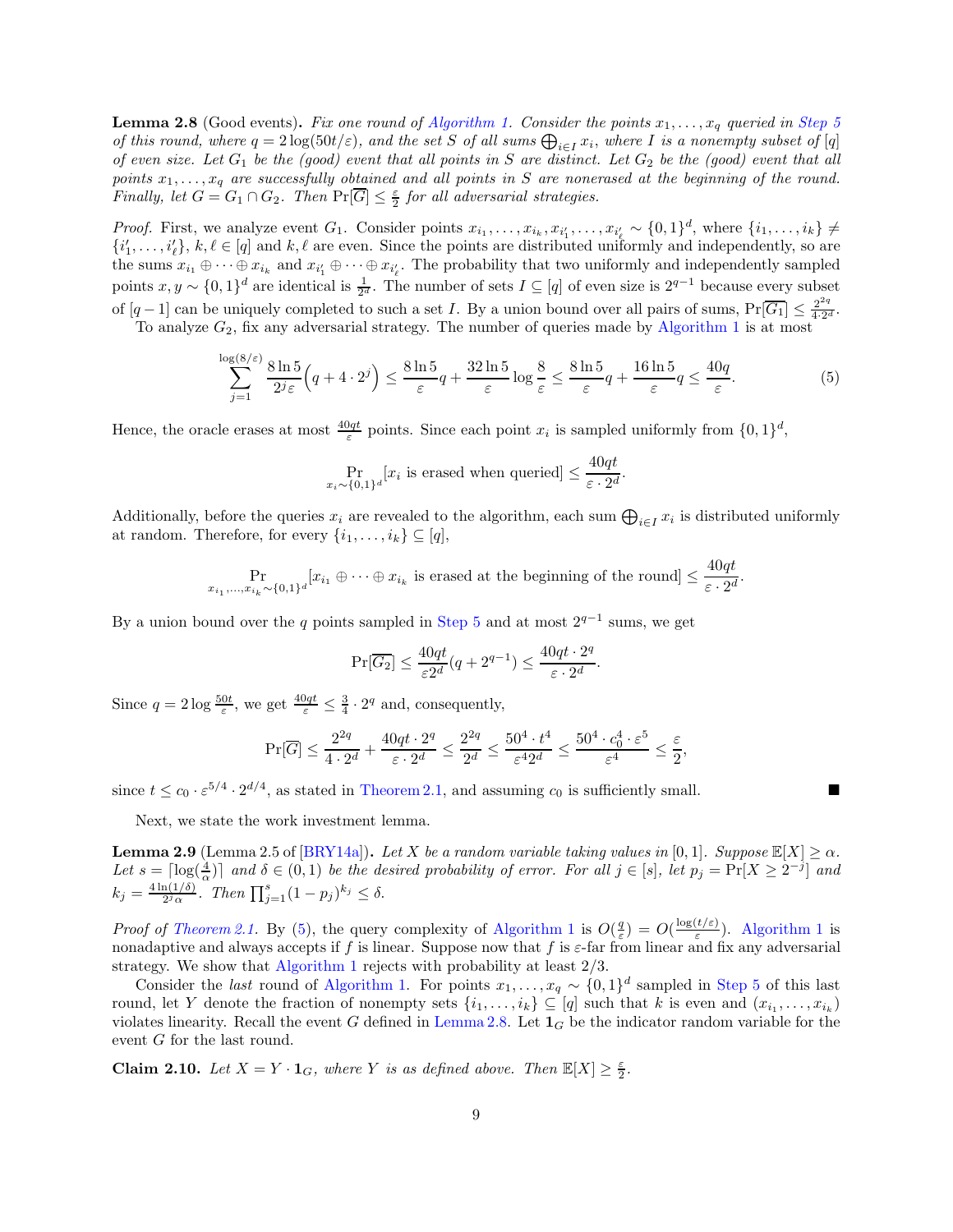*Proof.* For all nonempty  $\{i_1, \ldots, i_k\} \subseteq [q]$ , such that k is even, let  $Y_{i_1,\ldots,i_k}$  be the indicator for the event that  $(x_{i_1}, \ldots, x_{i_k})$  violates linearity. By [Theorem 1.2](#page-3-0) and the fact that k is even,

$$
\mathbb{E}[Y_{i_1,\ldots,i_k}] = \Pr_{x_{i_1},\ldots,x_{i_k} \sim \{0,1\}^d} [(x_{i_1},\ldots,x_{i_k}) \text{ violates linearity}] \ge \varepsilon.
$$

We obtain a lower bound on  $\mathbb{E}[Y]$  by linearity of expectation.

<span id="page-10-0"></span>
$$
\mathbb{E}[Y] = \frac{1}{2^{q-1} - 1} \sum_{\{i_1, \dots, i_k\} \subseteq [q], k \text{ even}} \mathbb{E}[Y_{i_1, \dots, i_k}] \ge \varepsilon. \tag{6}
$$

Observe that  $X = Y$  when G occurs, and  $X = 0$  otherwise. By the law of total expectation,

$$
\mathbb{E}[X] = \mathbb{E}[X|G] \cdot \Pr[G] + \mathbb{E}[X|\overline{G}] \cdot \Pr[\overline{G}] = \mathbb{E}[X|G] \cdot \Pr[G] = \mathbb{E}[Y|G] \cdot \Pr[G]
$$

$$
= \mathbb{E}[Y] - \mathbb{E}[Y|\overline{G}] \cdot \Pr[\overline{G}] \ge \varepsilon - 1 \cdot (\varepsilon/2) = \varepsilon/2,
$$

where the inequality follows from [\(6\),](#page-10-0) the fact that  $Y \leq 1$ , and [Lemma 2.8.](#page-9-0)

Fix any round of [Algorithm 1](#page-7-0) and the value of j used in this round (as defined in [Step 2\)](#page-7-0). Let  $X'$ be defined as X, but for this round instead of the last one. The round is *special* if  $X' \geq 2^{-j}$ . Let  $p'_j = \Pr[X' \ge 2^{-j}]$  and  $p_j = \Pr[X \ge 2^{-j}]$ . Then  $p'_j \ge p_j$ , since the number of erasures only increases with each round. For each j, there are  $k_j = \frac{8 \ln 5}{2^j \varepsilon}$  rounds of [Algorithm 1](#page-7-0) that are run with this particular value of j. Since [Algorithm 1](#page-7-0) uses independent random coins for each round, the probability that no round is special is at most  $1<sub>c</sub>$ 

$$
\prod_{j=1}^{\log \frac{8}{\varepsilon}} (1-p'_j)^{k_j} \le \prod_{j=1}^{\log \frac{8}{\varepsilon}} (1-p_j)^{k_j} \le \frac{1}{5},
$$

where the last inequality follows by [Lemma 2.9](#page-9-1) applied with  $\delta = 1/5$  and  $\alpha = \varepsilon/2$  and [Claim 2.10.](#page-9-3) Therefore, with probability at least  $\frac{4}{5}$ , [Algorithm 1](#page-7-0) has a special round.

Consider a special round of [Algorithm 1](#page-7-0) and fix the value of  $j$  for this round. We show that Algorithm 1 rejects in the special round with probability at least 5/6. We call a sum  $\bigoplus_{i\in I} x_i$  violating if the tuple  $(x_i : i \in I)$  violates linearity. Since G occurred, all q points queried in [Step 5](#page-7-0) of [Algorithm 1](#page-7-0) were successfully obtained. So, the algorithm will reject as soon as it successfully obtains a violating sum. Since G occurred, there are at least  $2^{q-1}-1$  distinct sums that can be queried in [Step 7,](#page-7-0) all of them nonerased at the beginning of the round. [Algorithm 1](#page-7-0) makes at most  $q + 4 \cdot 2^j$  queries in this round, and thus the fraction of these sums erased during the round is at most

$$
t\cdot \frac{q+4\cdot 2^j}{2^{q-1}-1}\le t\cdot \Big(\frac{1}{2^{q/2}}+\frac{3\cdot 2^j}{2^{q-2}}\Big)\le \frac{t}{t\cdot \frac{50}{\varepsilon}}+\frac{12t\cdot 2^j}{t^2\cdot (\frac{50}{\varepsilon})^2}=\frac{8}{50\cdot \frac{8}{\varepsilon}}+\frac{12\cdot 8^2\cdot 2^j}{50^2 t\cdot (\frac{8}{\varepsilon})^2}\le \frac{0.16}{2^j}+\frac{0.3072}{2^j}\le \frac{1}{2\cdot 2^j},
$$

where in the first inequality we used that  $\frac{q}{2q-1} \leq \frac{1}{2q/2}$  for  $q \geq 9$  and that  $2^{q-1}-1 \geq (4/3) \cdot 2^{q-2}$  for  $q \geq 3$ (note that  $q \ge 2 \log(50t/\varepsilon) \ge 2 \log 100 > 13$ ), in the second inequality we used  $q \ge 2 \log(50t/\varepsilon)$ , and in the third inequality we used  $2^j \leq \frac{8}{\varepsilon}$  and  $t \geq 1$ .

Since the round is special, at least a  $2^{-j}$  fraction of the sums that can be queried in [Step 7](#page-7-0) are violating. Thus, the fraction of the sums that are violating and nonerased before each iteration of [Steps 7–8](#page-7-0) in this round is at least  $2^{-j} - 2^{-j-1} = 2^{-j-1}$ .

Then, each iteration of [Steps 7–8](#page-7-0) rejects with probability at least  $2^{-j-1}$ . Since there are  $4 \cdot 2^j$  iterations with independently chosen sums, the probability that the special round accepts is at most

$$
(1 - 2^{-j-1})^{4 \cdot 2^j} \le e^{-2} \le 1/6.
$$

That is, the probability that [Algorithm 1](#page-7-0) rejects in the special round is at least 5/6. Since the special round exists with probability at least  $\frac{4}{5}$ , [Algorithm 1](#page-7-0) rejects with probability at least  $\frac{4}{5} \cdot \frac{5}{6} = \frac{2}{3}$ .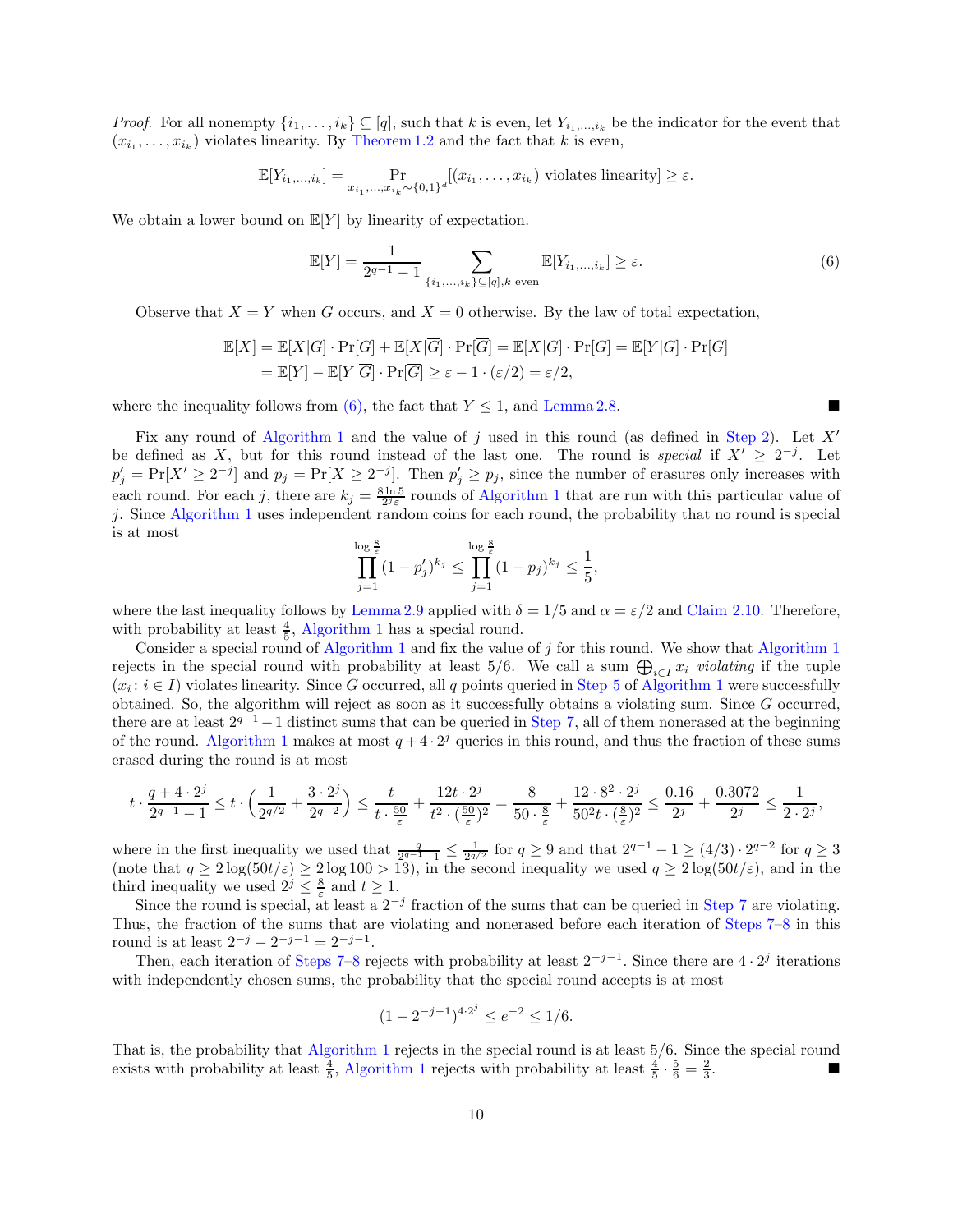### 3 A Lower Bound for Online-Erasure-Resilient Linearity Testing

In this section, we prove [Theorem 1.3](#page-3-1) that shows that every t-online-erasure-resilient  $\varepsilon$ -tester for linearity of functions  $f: \{0,1\}^d \to \{0,1\}$  must make more than  $\log_2 t$  queries.

Proof of [Theorem 1.3.](#page-3-1) The proof is via Yao's minimax principle for the online-erasures model (stated in [Theorem A.1](#page-26-1) and [Corollary A.4\)](#page-27-0). Let  $\mathcal{D}^+$  be the uniform distribution over all linear Boolean functions on  $\{0,1\}^d$  and  $\mathcal{D}^-$  be the uniform distribution over all Boolean functions functions on  $\{0,1\}^d$ .

We show that a function  $f \sim \mathcal{D}^-$  is  $\frac{1}{4}$ -far from linear with probability at least 6/7. Let g be a linear function,  $f \sim \mathcal{D}^-$ , and  $dist(f, g)$  be the fraction of domain points on which f and g differ. Then,  $\mathbb{E}[\text{dist}(f, g)] = \frac{1}{2}$ . By the Hoeffding bound,  $Pr_{f \sim \mathcal{D}^-}[\text{dist}(f,g) \leq \frac{1}{4}] \leq e^{-\frac{2^d}{8}}$ . By a union bound over the 2<sup>d</sup> linear functions,  $\Pr_{f \sim \mathcal{D}^-}[f]$  is  $\frac{1}{4}$ -far from linear]  $\geq 1 - 2^d \cdot e^{-\frac{2^d}{8}}$ . For d large enough, this probability is at least 6/7.

We fix the following strategy for a t-online-erasure oracle  $\mathcal{O}$ : after responding to each query, erase t sums of the form  $\bigoplus_{x\in T} x$ , where T is a subset of the queries made so far, choosing the subsets T in some fixed order. If at most  $log_2 t$  queries are made, the adversary erases all the sums of queried points.

Let A be a deterministic algorithm that makes  $q \leq \log_2 t$  queries to the oracle  $\mathcal{O}$ . Assume w.l.o.g. that A does not repeat queries. We describe two random processes  $\mathcal{P}^+$  and  $\mathcal{P}^-$  that interact with algorithm A in lieu of oracle  $\mathcal O$  and provide query answers consistent with a random function from  $\mathcal D^+$  and  $\mathcal D^-$ , respectively. For each query of A, both processes  $\mathcal{P}^+$  and  $\mathcal{P}^-$  return  $\perp$  if the value has been previously erased by  $\mathcal{O}$ ; otherwise, they return 0 or 1 with equal probability. Thus, the distribution over query-answer histories when A interacts with  $\mathcal{P}^+$  is the same as when A interacts with  $\mathcal{P}^-$ .

Next, we describe how the processes  $\mathcal{P}^+$  and  $\mathcal{P}^-$  assign values to the locations of f that were either not queried by A or erased when queried, and show that they generate  $\mathcal{D}^+$  and  $\mathcal{D}^-$ , respectively. After A finishes its queries,  $\mathcal{P}^-$  sets the remaining unassigned locations (including the erased locations) of the function to be 0 or 1 with equal probability. Clearly,  $\mathcal{P}^-$  generates a function from the distribution  $\mathcal{D}^-$ .

To describe  $\mathcal{P}^+$  fully, first let  $Q \subseteq \{0,1\}^d$  denote the queries of A that are answered with a value other than  $\perp$ . Since  $q \leq \log_2 t$ , by our choice of the oracle  $\mathcal{O}$ , the sum of any subset of vectors in  $Q$  is not contained in Q. Hence, the vectors in Q are linearly independent. Then,  $\mathcal{P}^+$  completes Q to a basis B for  $\{0,1\}^d$  and sets the value of f on all vectors in  $B \setminus Q$  independently to 0 or 1 with equal probability.

Since B is a basis, each vector  $y \in \{0,1\}^d$  can be expressed as a linear combination of vectors in B (with coefficients in  $\{0,1\}$ ), that is,  $y = \bigoplus_{x \in T} x$  for some  $T \subseteq B$ . The process  $\mathcal{P}^+$  sets  $f(y) = \sum_{x \in T} f(x)$ , where additions is mod 2. The function f is linear and agrees with all values previously assigned by  $\mathcal{P}^+$ to the vectors in Q. Moreover, f is distributed according to  $\mathcal{D}^+$ , since one can obtain a uniformly random linear function by first specifying a basis for  $\{0,1\}^d$ , and then setting the value of f to be 0 or 1 with equal probability for each basis vector.

Thus,  $\mathcal{D}^+$  generates linear functions,  $\mathcal{D}^-$  generates functions that are  $\frac{1}{4}$ -far from linear with probability at least  $\frac{6}{7}$ , and the query-answer histories for any deterministic algorithm A that makes at most  $\log_2 t$  queries and runs against our t-online-erasure oracle  $\mathcal O$  are identical under  $\mathcal D^+$  and  $\mathcal D^-$ . Consequently, [Corollary A.4](#page-27-0) implies the desired lower bound.

### 4 An Online-Erasure-Resilient Quadraticity Tester

In this section, we state our online-erasure-resilient quadraticity tester [\(Algorithm 2\)](#page-12-0) and prove [Theorem 1.4.](#page-4-1)

The main idea behind [Algorithm 2](#page-12-0) and its representation as a two-player game is given in [Section 1.2,](#page-5-0) together with explanatory figures for the case when  $t = 1$ . We now give a high level overview of [Algorithm 2.](#page-12-0) For a function  $f: \{0,1\}^d \to \{0,1\}$  and  $x, y, z \in \{0,1\}^d$ , let

$$
T_f(x,y,z) = \sum_{\emptyset \neq S \subseteq \{x,y,z\}} f(\bigoplus_{u \in S} u),
$$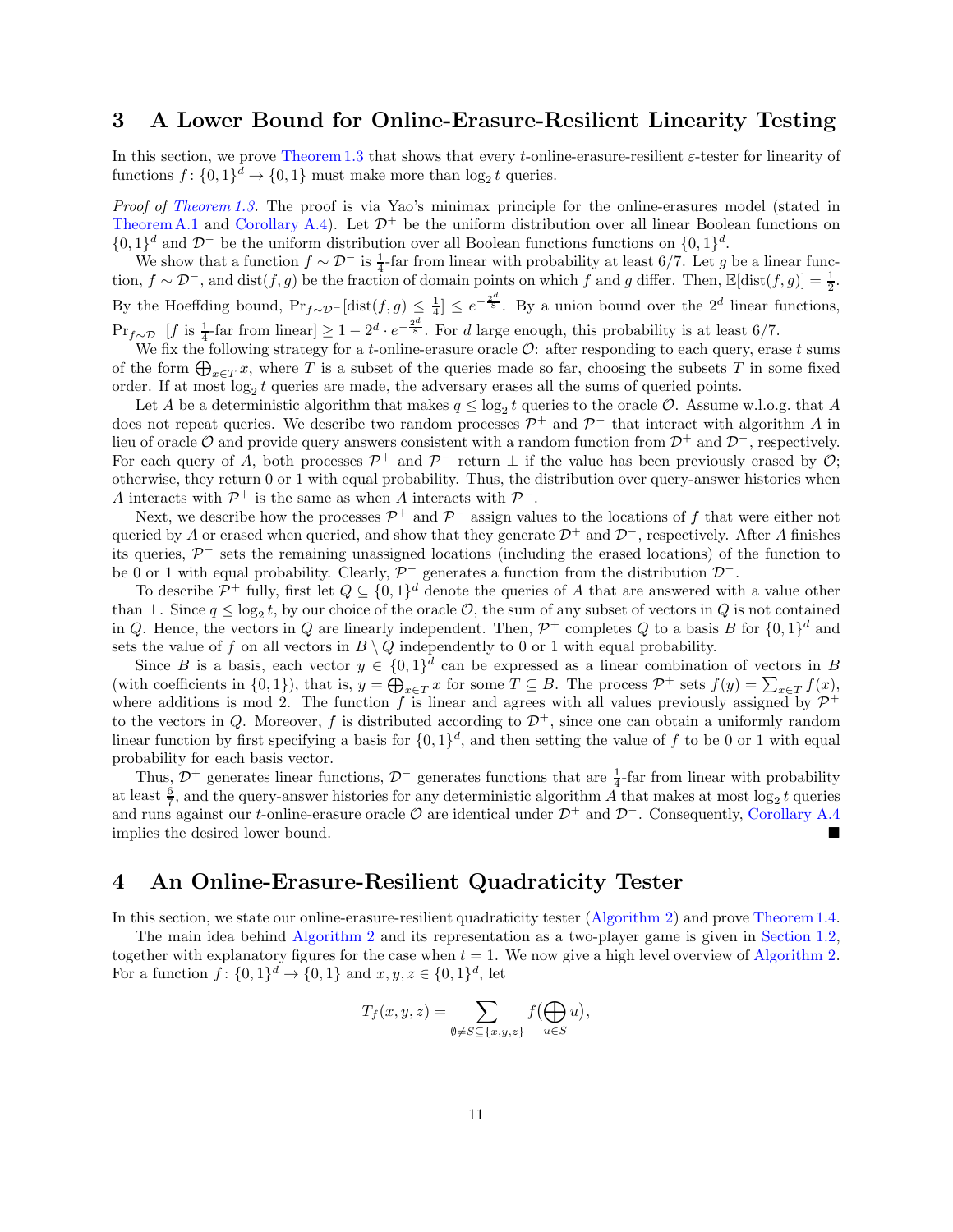where the first sum is mod 2. We say a triple  $(x, y, z)$  violates quadraticity if  $T_f(x, y, z) = 1$ . The tester of Alon et al. samples three vectors  $x, y, z \in \{0, 1\}^d$  uniformly and independently at random and rejects if  $(x, y, z)$  violates quadraticity. Our tester looks for the same kind of violations as the tester of Alon et al.

The main challenge in the design of our online-erasure-resilient tester to ensure it can query all three such points and their sums in the presence of a t-online-erasure adversary. In each iteration of the repeat loop of [Algorithm 2,](#page-12-0) the following steps are performed. For each  $\ell \in [t+1]$ , we first query a *reserve* of uniformly and independently sampled points  $x_i^{(\ell)}$  for  $i \in [(t+1)^2(2t+1)^t]$ . Next, for each  $\ell \in [t+1]$ , we query a set of points that we visualize as being the nodes of a  $(t + 1)$ -ary tree of depth t. There is a one-to-one correspondence between the nodes of such a tree and vectors of length up to  $t + 1$  over the alphabet  $[t + 1]$ . For  $m \in [t]$ , we represent by  $y_{(\ell,j_1,...,j_m)}$ , the sampled point visualized as a node at depth m in the  $\ell$ -th tree, where the  $j_i$ 's specify the unique path from the root to that node in the tree. Now, for  $\ell \in [t+1]$ , and for each node  $y_j$ in the  $\ell$ -th tree, where j is shorthand for  $(\ell, j_1, \ldots, j_m)$ , we associate with that node, a subset  $S_j$  of points from the reserve and query the points  $y_j \oplus x$  for each x in  $S_j$ . The set  $S_j$  is a subset of a specified cardinality of the set  $S_{j^{(-1)}}$ , where  $S_{j^{(-1)}}$  is the set associated with the parent node of  $y_j$  in the  $\ell$ -th tree. Finally, the algorithm queries a point z sampled uniformly and independently at random from  $\{0,1\}^d$ , and samples a uniformly random leaf  $y_j$  of a uniformly random tree  $\ell \in [t+1]$ . The set  $S_j$  associated with the leaf  $y_j$  has, by construction,  $t + 1$  points in it. All the points in  $S_j$ , again, by construction, also belong to the sets  $S_{j'}$ associated with the nodes  $y_{j'}$  on the path from the root to the leaf  $y_j$  of the  $\ell$ -th tree. Our algorithm queries  $y_{j'} \oplus z$  for all such nodes  $y_{j'}$ . It then samples x uniformly at random from  $S_j$  and queries  $x \oplus z$ . Finally, it samples a uniformly random node  $y_{j'}$  on the path from the root to the leaf  $y_j$  and queries  $x \oplus y_{j'} \oplus z$ . Observe that, by design, the point  $x \oplus y_j$  has already been queried in an earlier step. The algorithm rejects if all the points involved in the sum  $T_f(x, y_{j'}, z)$  are nonerased and the triple  $(x, y_{j'}, z)$  violates quadraticity.

[Algorithm 2](#page-12-0) uses the following notation. For a vector  $\mathbf{j} = (\ell, j_1, \ldots, j_m)$ , where  $m \in [0, t]$  and  $\ell, j_1, \ldots, j_t \in$  $[t+1]$ , we use the convention that  $\mathbf{j} = (\ell)$  for  $m = 0$ . For  $k \in [0, m]$ , let  $\mathbf{j}^{(k)} = (\ell, j_1, \ldots, j_k)$  be the vector containing the first  $k+1$  entries of j. Finally, let  $j^{(-1)}$  be the vector j with its last entry removed. If  $j = (\ell)$ , then  $j$  $\cdot$ (−1)  $\cdot$ <sub>α+</sub> $\cdot$ 

<span id="page-12-0"></span>

|               | then $j^{\prime}$ is the empty vector $\psi$ .                                                                                                               |                                                                                                                                                   |  |
|---------------|--------------------------------------------------------------------------------------------------------------------------------------------------------------|---------------------------------------------------------------------------------------------------------------------------------------------------|--|
|               | Algorithm 2 A t-Online-Erasure-Resilient Quadraticity Tester                                                                                                 |                                                                                                                                                   |  |
|               | <b>Input:</b> $\varepsilon \in (0,1)$ , access to function $f: \{0,1\}^d \to \{0,1\}$ via a <i>t</i> -online-erasure oracle.                                 |                                                                                                                                                   |  |
|               | 1: Let $I = (t+1)^2(2t+1)^t$ , $J = \frac{(t+1)^{(t+1)}-1}{t}$ , and $\alpha = \min(\frac{\varepsilon}{2}, \frac{7}{(18 \cdot I \cdot J(t+1))^{1J(t+1)}})$ . |                                                                                                                                                   |  |
|               | 2: repeat $4c_t/\alpha$ times:                                                                                                                               | $\triangleright$ $c_t$ is a constant from Lemma 4.4 that depends only on t.                                                                       |  |
| 3:            | for all $\ell \in [t+1]$ :                                                                                                                                   |                                                                                                                                                   |  |
| 4:            |                                                                                                                                                              | Query f at independent $x_1^{(\ell)}, \ldots, x_I^{(\ell)} \sim \{0,1\}^d$ , and let $S_{\emptyset} = \{x_1^{(\ell)}, \ldots, x_I^{(\ell)}\}$ .   |  |
| 5:            | for all integer $m \in [0, t]$ :                                                                                                                             |                                                                                                                                                   |  |
| 6:            | for all $(j_1, j_2, \ldots, j_m) \in [t+1]^m$ :                                                                                                              | $\triangleright$ When $m = 0$ , the loop is run once.                                                                                             |  |
| 7:            |                                                                                                                                                              | Let $\mathbf{j} = (\ell, j_1, \ldots, j_m)$ and query $f$ at $y_j \sim \{0, 1\}^d$ . $\triangleright$ When $m = 0$ , $\mathbf{j} = (\ell)$ .      |  |
| 8:            |                                                                                                                                                              | Let $S_j$ be a uniformly random subset of $S_{j^{(-1)}}$ of size $(t+1)(2t+1)^{t-m}$ .                                                            |  |
| 9:            | Query $x \oplus y_j$ for all $x \in S_j$ .                                                                                                                   |                                                                                                                                                   |  |
| 10:           | Remove $S_j$ from $S_{j(-1)}$ .                                                                                                                              |                                                                                                                                                   |  |
| 11:           | Sample $z \sim \{0,1\}^d$ and query f at z.                                                                                                                  |                                                                                                                                                   |  |
| 12:           |                                                                                                                                                              | Sample $\mathbf{j} = (\ell, j_1, \ldots, j_t) \sim [t+1]^{(t+1)}$ and query f at $y_{\mathbf{j}^{(m)}} \oplus z$ for all integer $m \in [0, t]$ . |  |
| 13.           | Suppose $S_j = \{x_1^{(\ell)}, x_2^{(\ell)}, \dots, x_{t+1}^{(\ell)}\}$ . Sample $i \sim [t+1]$ and query f at $x_i^{(\ell)} \oplus z$ .                     |                                                                                                                                                   |  |
| 14:           | Sample integer $m \sim [0, t]$ and query f at $x_i^{(\ell)} \oplus y_{i^{(m)}} \oplus z$ .                                                                   |                                                                                                                                                   |  |
| 15:           | <b>Reject</b> if $T_f(x_i^{(\ell)}, y_{i^{(m)}}, z) = 1$ .                                                                                                   | $\triangleright$ All points needed for computing $T_f$ are nonerased.                                                                             |  |
| $16:$ Accept. |                                                                                                                                                              |                                                                                                                                                   |  |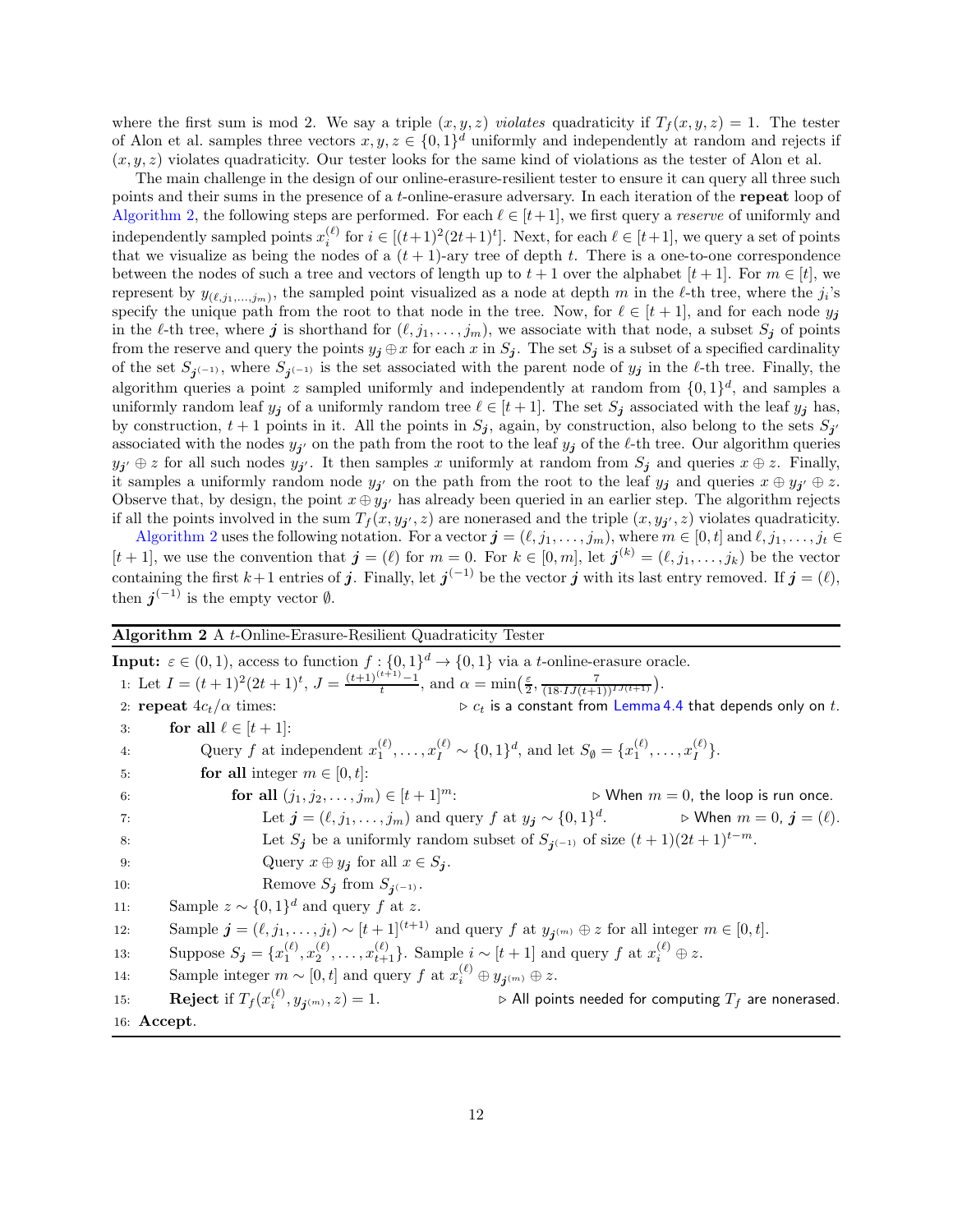*Proof of [Theorem 1.4.](#page-4-1)* If f is quadratic, then [Algorithm 2](#page-12-0) always accepts. Suppose that f is  $\varepsilon$ -far from quadratic. Fix an adversarial strategy and a round of [Algorithm 2.](#page-12-0) We show that [Algorithm 2](#page-12-0) rejects with probability  $\Omega(\varepsilon)$  in this round.

Observe that [Algorithm 2](#page-12-0) makes queries of three types: singletons (of the form  $x_i^{(\ell)}, y_{j^{(m)}}$ , and z), doubles (of the form  $x_i^{(\ell)} \oplus y_{j^{(m)}}$ ,  $x_i^{(\ell)} \oplus z$ , and  $y_{j^{(m)}} \oplus z$ ), and triples (of the form  $x_i^{(\ell)} \oplus y_{j^{(m)}} \oplus z$ ), where  $i \in [I], j =$  $(\ell, j_1, \ldots, j_t) \in [t+1]^{(t+1)}, m \in [0, t].$  We call points of the form  $x_i^{(\ell)} \oplus y_{j^{(m)}}, x_i^{(\ell)} \oplus z$ , and  $y_{j^{(m)}} \oplus z$  double decoys, and points of the form  $x_i^{(\ell)} \oplus y_{j^{(m)}} \oplus z$  triple decoys. We refer to double and triple decoys simply as decoys. Only some of the decoys become actual queries.

Let  $G$  denote the *good* event that, for the fixed round, all of the following hold:

- all singleton queries are successfully obtained;
- all double decoys of the form  $x_i^{(\ell)} \oplus y_{j^{(m)}}$  are nonerased right before  $y_{j^{(m)}}$  is queried;
- all double and triple decoys involving z (as well as  $x_i^{(\ell)}$  and/or  $y_{j^{(m)}}$ ) are nonerased right before z is queried.

To lower bound the rejection probability of the algorithm, we consider the event that all triples of the form  $(x_i^{(\ell)}, y_{j^{(m)}}, z)$ , where  $i \in [I], j = (\ell, j_1, \ldots, j_t) \in [t+1]^{(t+1)}$ ,  $m \in [0, t]$ , violate quadraticity, and all queries in the round are successfully obtained.

**Definition 4.1** (Witness). The singleton queries form a witness if  $T_f(x_i^{(\ell)})$  $i^{(e)}, y_{j^{(m)}}, z) = 1$  for all  $i \in [I], j =$  $(\ell, j_1, \ldots, j_t) \in [t+1]^{(t+1)}, m \in [0, t],$  and, in addition, all singletons and all decoys are distinct.

Let W denote the event that the singleton queries form a witness and let  $\alpha$  be as defined in [Step 1.](#page-12-0)

<span id="page-13-2"></span>**Lemma 4.2** (Probability of Successful Singleton Queries). If  $f: \{0,1\}^d \to \{0,1\}$  is  $\varepsilon$ -far from being quadratic, then  $Pr[W \cap \mathcal{G}] \ge \alpha/2$ .

In other words, [Lemma 4.2](#page-13-2) shows that for every adversarial strategy, with probability at least  $\frac{\alpha}{2}$ , the tester successfully obtains singleton queries that form a witness and, in addition, right before each singleton is queried, the decoys involving that singleton are nonerased. The proof of [Lemma 4.2](#page-13-2) (in [Section 4.1\)](#page-14-0) relies on the following key structural result about the fraction of large structures where all triples of a certain form violate quadraticity.

<span id="page-13-1"></span>**Lemma 4.3** (Probability of Singletons Forming a Violation Structure). Let I,  $J, t \in \mathbb{N}$ . Suppose  $f: \{0,1\}^d \to$  $\{0,1\}$  is  $\varepsilon$ -far from being quadratic. For points  $x_i^{(\ell)}, y_j^{(\ell)}, z \sim \{0,1\}^d$ , where  $(i, j, \ell) \in [I] \times [J] \times [t+1]$ ,

<span id="page-13-3"></span>
$$
\Pr\biggl[\bigcap_{i\in [I],j\in [J],\ell\in [t+1]} [T_f(x_i^{(\ell)}, y_j^{(\ell)}, z) = 1]\biggr] \ge \alpha,\tag{7}
$$

where  $\alpha = \min\left(\frac{\varepsilon}{2}, \frac{7}{(18 \cdot I J(t+1))^{I J(t+1)}}\right)$ .

We prove [Lemma 4.3](#page-13-1) in [Section 4.2,](#page-15-0) building on a result of  $[AKK^+05]$ . To prove [Lemma 4.2,](#page-13-2) we use [Lemma 4.3](#page-13-1) with  $I = (t+1)^2(2t+1)^t$  and  $J = \sum_{m=0}^t (t+1)^m = \frac{(t+1)^{(t+1)}-1}{t}$ , which is the number of nodes in each tree.

Next, in [Lemma 4.4,](#page-13-0) we show that the probability of successfully obtaining all double and triple queries in the round, given the event  $W \cap G$ , depends only on t. The proof of [Lemma 4.4](#page-13-0) appears in [Section 4.3.](#page-17-0)

<span id="page-13-0"></span>Lemma 4.4 (Probability of All Double and Triple Queries Being Nonerased). The probability that all queries made in one round of [Algorithm 2](#page-12-0) are successfully obtained, conditioned on the event  $W \cap G$ , is at least  $1/c_t$ , where  $c_t$  depends only on  $t$ .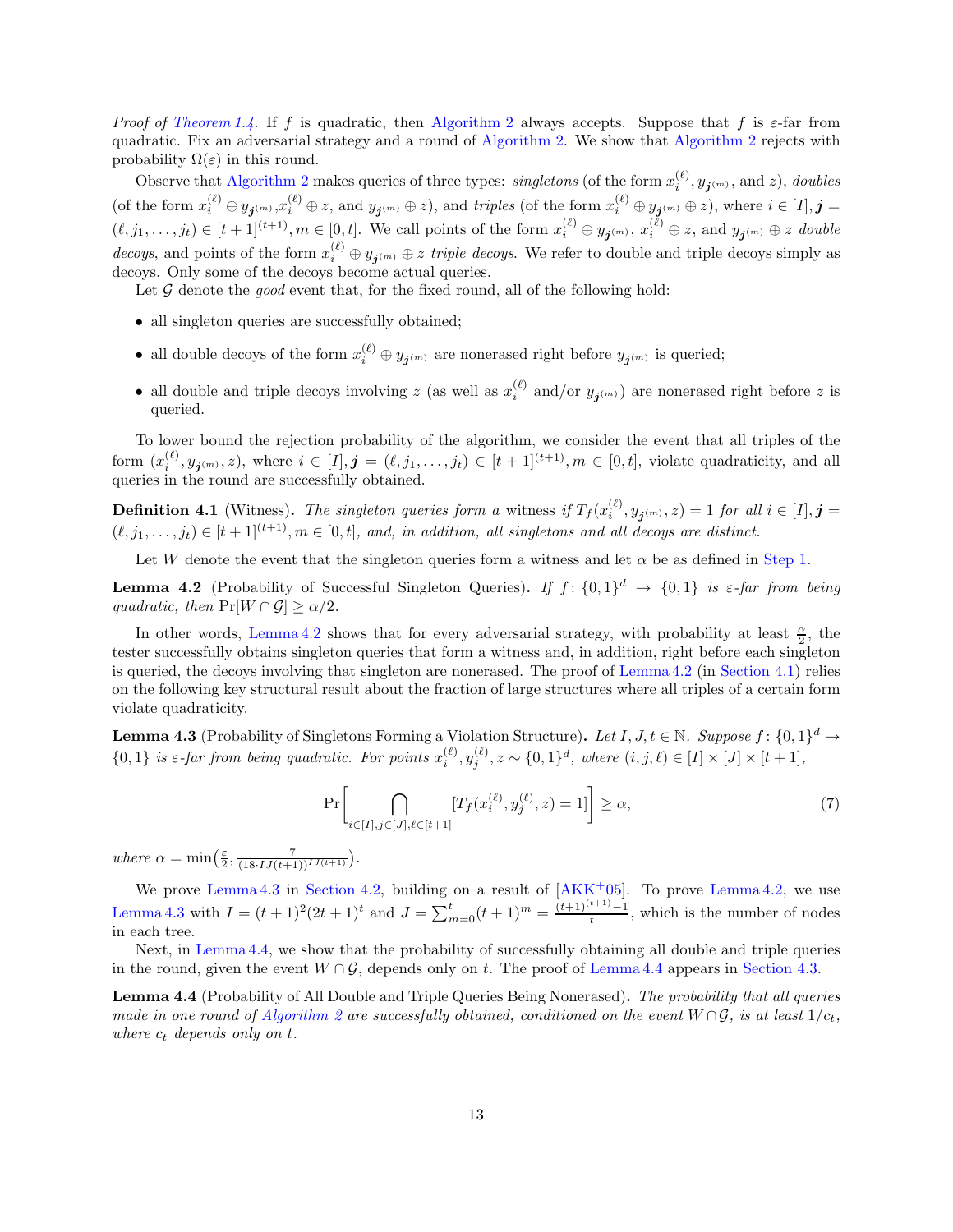Let  $H$  denote the event that all queries in the round are successfully obtained, and recall that  $W$  is the event that the singleton queries form a witness. The probability that [Algorithm 2](#page-12-0) rejects in the given round is at least  $Pr[W \cap H]$ . Note that

$$
\Pr[W \cap H] \ge \Pr[W \cap H \cap G] = \Pr[H \mid W \cap G] \Pr[W \cap G].
$$

By [Lemmas 4.2](#page-13-2) and [4.4,](#page-13-0) we have that [Algorithm 2](#page-12-0) rejects with probability at least  $\frac{1}{c_t} \cdot \frac{\alpha}{2}$  for a fixed round. Therefore, after  $\frac{4c_t}{\alpha}$  rounds, [Algorithm 2](#page-12-0) rejects with probability at least  $\frac{2}{3}$ .

#### <span id="page-14-0"></span>4.1 Proof of [Lemma 4.2](#page-13-2)

In this section, we prove [Lemma 4.2](#page-13-2) that bounds from below the probability that the singleton queries are successfully obtained and form a witness, and, in addition, right before each singleton is queried, the decoys involving that singleton are nonerased. We show that if the fraction of large violation structures is at least  $\alpha$  [\(Lemma 4.3\)](#page-13-1), then, despite the adversarial erasures, the probability of successful singleton queries, as described above, is at least  $\alpha/2$ .

Proof of [Lemma 4.2.](#page-13-2) The key idea of the proof is to keep track of active witnesses during the execution of the round. To simplify notation, let  $K = (I + J)(t + 1) + 1$  and denote by  $u_1, \ldots, u_K$  the singleton queries made by [Algorithm 2](#page-12-0) in the given round.

**Definition 4.5** (Active witness). For  $i \in [K]$ , let  $u_1, \ldots, u_i$  denote the singleton queries made by [Algorithm 2](#page-12-0) up until a given timepoint of the fixed round. We say a witness  $(v_1, \ldots, v_K) \in (\{0,1\}^d)^K$  is *i*-active if

- 1. The first i entries of the tuple are equal to  $u_1, u_2, \ldots, u_i$ .
- 2. All decoys involving  $u_j$ , where  $j \leq i$ , were nonerased right before  $u_j$  was queried.

Furthermore, let  $A_i$  be a random variable denoting the number of active witnesses right after the *i*-th singleton query, and let  $B_i$  denote the number of active witnesses right before the *i*-th singleton query. Let  $B_1$  denote the number of witnesses at the beginning of the round, such that all singletons and decoys for the witness are nonerased. Note that  $Pr[W \cap \mathcal{G}] = Pr[A_K = 1] = \mathbb{E}[A_K]$ . To lower bound  $\mathbb{E}[A_K]$ , we first show a lower bound on  $B_1$ , obtained in turn by a lower bound on the total fraction of witnesses. We then bound the difference between  $A_i$  and  $B_{i+1}$  and show a relationship between  $\mathbb{E}[A_i]$  and  $\mathbb{E}[B_i]$  for general i. All expectations in this proof are over the choice of singletons  $u_1, \ldots, u_K \sim \{0, 1\}^d$ .

<span id="page-14-1"></span>Claim 4.6. Let  $\alpha$  be as defined in [Lemma 4.3.](#page-13-1) If f is  $\varepsilon$ -far from being quadratic then

$$
\Pr_{u_1,\ldots,u_K\sim\{0,1\}^d}[(u_1,\ldots,u_K)\ \text{is a witness}]\geq \frac{7\alpha}{8}.
$$

*Proof.* The probability that the event of [Lemma 4.3](#page-13-1) is true for the singleton queries  $u_1, \ldots, u_K$  is at least  $\alpha$ . Let S denote the set of all singletons and decoys associated with the K-tuple  $(u_1, \ldots, u_K)$ . The number of triple decoys associated with the K-tuple is at most  $IJ(t + 1)$ , whereas the number of double decoys associated with the K-tuple is at most  $I(J+1)(t+1)$ . Therefore,  $|S| \leq 3IJ(t+1)$ . Any two elements in S are uniformly and independently distributed. Therefore, the probability that two elements in  $S$  are identical is  $\frac{1}{2^d}$ . By a union bound over all pairs of elements in S, the probability that not all elements in S are distinct is at most  $\frac{|S|^2}{2^d}$ . For d large enough, we have  $\frac{|S|^2}{2^d} \leq \frac{\alpha}{8}$ . Therefore, with probability at least  $\alpha - \frac{\alpha}{8} = \frac{7\alpha}{8}$ , the singleton queries  $u_1, \ldots, u_K$  form a witness.

<span id="page-14-2"></span>**Claim 4.7.** For all adversarial strategies,  $B_1 \geq \frac{3\alpha}{4} \cdot 2^{Kd}$ .

*Proof.* Recall that  $B_1$  counts the number of witnesses at the beginning of the round, such that all singletons and decoys for the witness are nonerased. [Algorithm 2](#page-12-0) makes at most  $|S|$  queries in each round, so it makes at most  $\frac{4c_t|S|}{\alpha}$  queries in total. Therefore, the oracle can erase at most  $\frac{4t\cdot|S|\cdot c_t}{\alpha}$  points from  $\{0,1\}^d$ . Each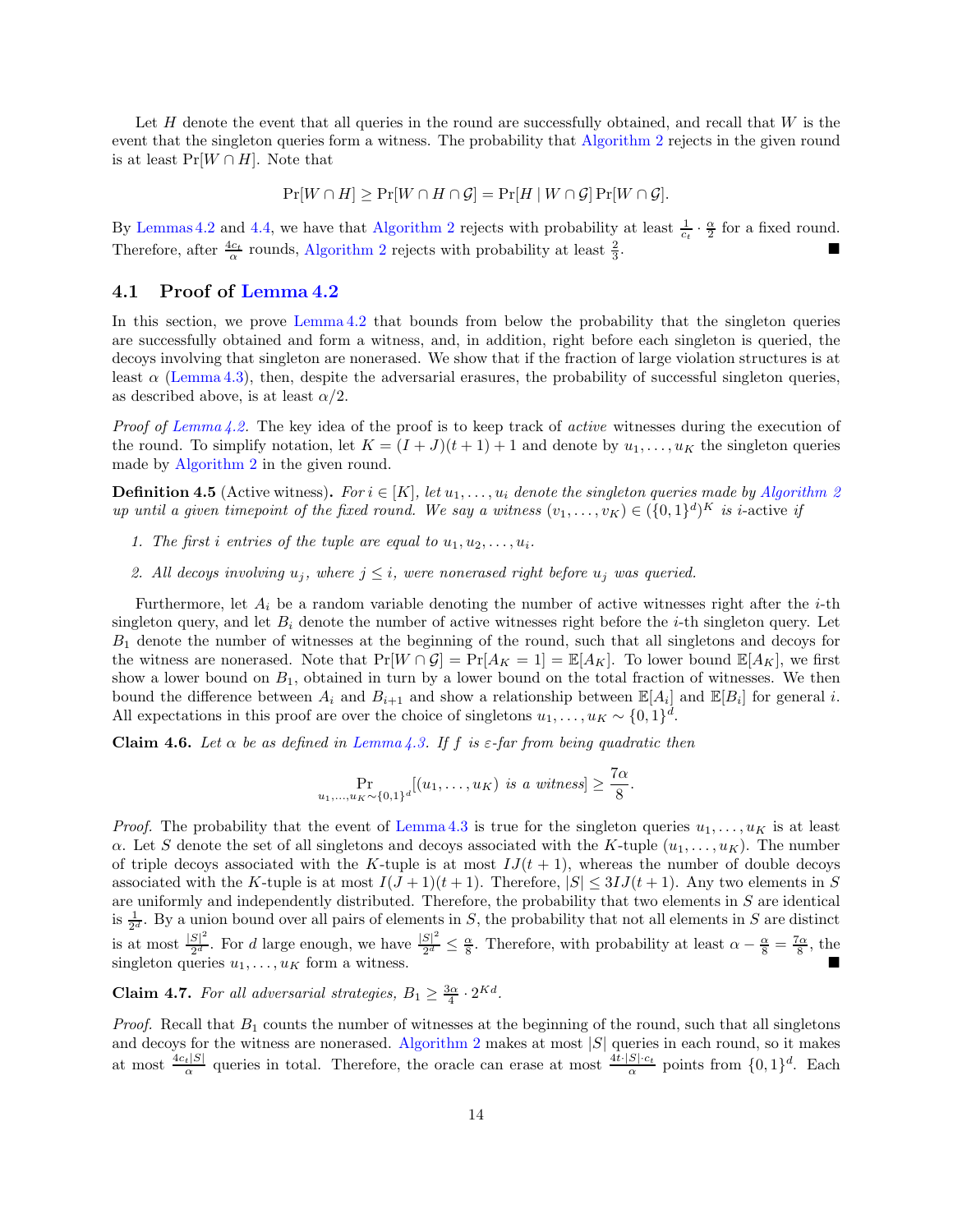erasure can deactivate at most  $|S| \cdot 2^{(K-1)d}$  witnesses, since the point erased could be any one of the  $|S|$ singletons and decoys associated with the witness. By [Claim 4.6,](#page-14-1) we obtain  $B_1 \geq \frac{7\alpha}{8} \cdot 2^{Kd} - \frac{4t \cdot |S|^2 \cdot c_t}{\alpha} \cdot 2^{(K-1)d}$ . Since  $|S| \leq 3IJ(t+1)$ , for d large enough, we have  $\frac{4t \cdot |S|^2 \cdot c_t}{\alpha} \cdot 2^{(K-1)d} \leq \frac{\alpha}{8} \cdot 2^{Kd}$ . Therefore,  $B_1 \geq \frac{3\alpha}{4} \cdot 2^{Kd}$ .

<span id="page-15-2"></span>Claim 4.8. For all  $i \in [K-1]$  and all adversarial strategies,  $A_i - B_{i+1} \leq (t+1)^2 (2t+1)^t \cdot |S| \cdot 2^{(K-1-i)d}$ .

*Proof.* Observe that [Algorithm 2](#page-12-0) makes at most  $(t + 1)(2t + 1)^t$  decoy queries between any two singleton queries (this is the number of double queries made in [Step 9](#page-12-0) for  $m = 0$ ). Therefore, in the period right after the *i*-th singleton query and before the  $(i + 1)$ -st singleton query, the oracle can perform at most  $((t+1)(2t+1)^t+1)\cdot t \leq (t+1)^2(2t+1)^t$  erasures. Let  $u_1, u_2, \ldots, u_i$  be the first i singleton queries of the algorithm. For each erasure, the oracle can deactivate at most  $|S| \cdot 2^{(K-1-i)d}$  witnesses whose first i entries are  $u_1, u_2, \ldots, u_i$ , by erasing one of the remaining singletons or decoys. Therefore, the number of active witnesses between right after the *i*-th singleton query and right before the  $(i + 1)$ -st singleton query can decrease by at most  $(t + 1)^2 (2t + 1)^t \cdot |S| \cdot 2^{(K-1-i)d}$ .

<span id="page-15-1"></span>**Claim 4.9.** For all  $i \in [K]$ , it holds that  $\mathbb{E}[A_i] = \frac{1}{2^d} \mathbb{E}[B_i]$ .

*Proof.* For  $v \in \{0,1\}^d$ , let  $B_{i,v}$  denote the number of witnesses that are active right before the *i*-th singleton query and whose *i*-th entry is equal to v. Then,  $B_i = \sum_{v \in \{0,1\}^d} B_{i,v}$ . Let  $\mathbf{1}(v)$  be the indicator random variable for the event that the *i*-th singleton query is equal to  $v$ . Then,

$$
\mathbb{E}[A_i] = \mathbb{E}\Big[\sum_{v \in \{0,1\}^d} B_{i,v} \mathbf{1}(v)\Big] = \mathbb{E}[\mathbf{1}(v)] \mathbb{E}\Big[\sum_{v \in \{0,1\}^d} B_{i,v}\Big] = \frac{1}{2^d} \mathbb{E}[B_i].
$$

■

We combine the claims above to complete the proof of the lemma. By [Claim 4.9,](#page-15-1)

$$
\mathbb{E}[A_K] = \frac{1}{2^d} \mathbb{E}[B_K] = \frac{1}{2^d} \mathbb{E}[A_{K-1} + B_K - A_{K-1}] = \frac{1}{2^d} \mathbb{E}[A_{K-1}] - \frac{1}{2^d} \mathbb{E}[A_{K-1} - B_K]
$$
  
= 
$$
\frac{1}{2^{2d}} \mathbb{E}[B_{K-1}] - \frac{1}{2^d} \mathbb{E}[A_{K-1} - B_K] = \dots = \frac{1}{2^{kd}} \mathbb{E}[B_1] - \sum_{i=1}^{K-1} \frac{\mathbb{E}[A_i - B_{i+1}]}{2^{(K-i)d}}.
$$

By [Claim 4.7,](#page-14-2)

$$
\frac{1}{2^{Kd}}\mathbb{E}[B_1] \ge \frac{3\alpha}{4}.
$$

In addition, [Claim 4.8](#page-15-2) yields that

$$
\sum_{i=1}^{K-1} \frac{\mathbb{E}[A_i - B_{i+1}]}{2^{(K-i)d}} \le \sum_{i=1}^{K-1} \frac{(t+1)^2 (2t+1)^t \cdot |S| \cdot 2^{(K-1-i)d}}{2^{(K-i)d}} \le \frac{K \cdot (t+1)^2 (2t+1)^t \cdot |S|}{2^d} \le \frac{\alpha}{4},
$$

where the last inequality holds for large enough d. We obtain that  $Pr[W \cap \mathcal{G}] = \mathbb{E}[A_K] \ge \frac{3\alpha}{4} - \frac{\alpha}{4} = \frac{\alpha}{2}$ .

#### <span id="page-15-0"></span>4.2 Proof of [Lemma 4.3](#page-13-1)

In this section, we prove [Lemma 4.3](#page-13-1) on the fraction of large violation structures for which all triples  $(x_i^{(\ell)}$  $_{i}^{(\ell)},y_{j}^{(\ell)}$  $j^{(\ell)}(z)$ ,  $z$ ), where  $(i, j, \ell) \in [I] \times [J] \times [t+1]$ , violate quadraticity. Our proof builds on a result of [\[AKK](#page-22-2)<sup>+</sup>05]. *Proof of [Lemma 4.3.](#page-13-1)* Let  $\eta$  denote the fraction of violating triples for f, i.e.,

$$
\eta := \Pr_{x,y,z \sim \{0,1\}^d} [T_f(x,y,z) = 1].
$$

The distance of a function f to quadraticity, denoted by  $\varepsilon_f$ , is the minimum of  $\Pr_x[f(x) \neq g(x)]$  over all quadratic functions g over the same domain as f. Using this notation, we state a result from  $[AKK^+05]$  for the special case of quadraticity.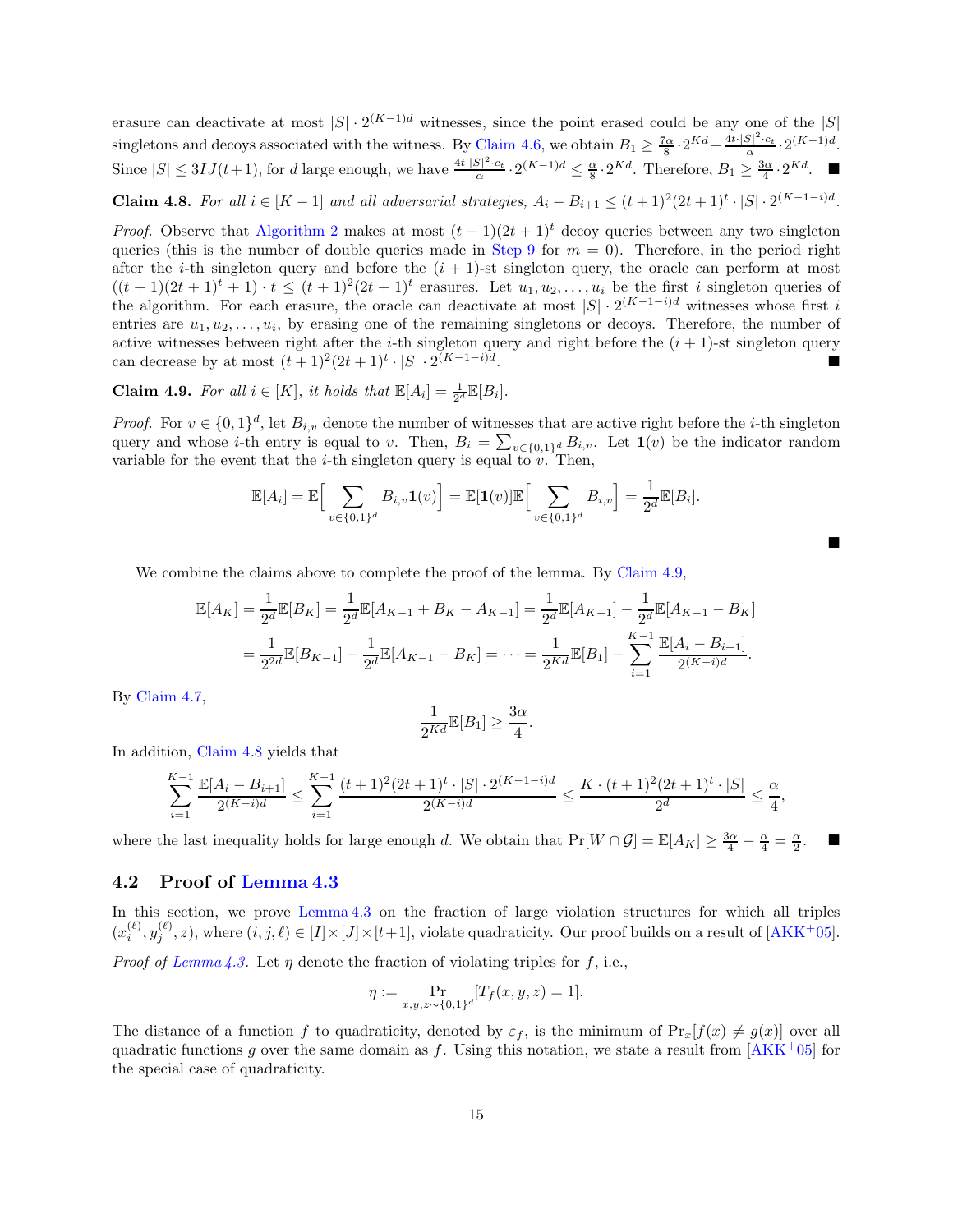<span id="page-16-1"></span>**Claim 4.10** (Theorem 1 of  $\left[AKK^+05\right]$ ). For all f, we have  $\eta \ge \min(\frac{7}{3}\varepsilon_f, \frac{1}{40})$ .

Let  $\eta'$  denote the left-hand side of [\(7\),](#page-13-3) that is, the probability that for  $x_i^{(\ell)}$  $_{i}^{(\ell)},y_{j}^{(\ell)}$  $j^{(\ell)}$ ,  $z \sim \{0, 1\}^d$ , all triples  $(x_i^{(\ell)}, y_j^{(\ell)}, z)$  are violating, where  $(i, j, \ell) \in [I] \times [J] \times [t + 1]$ . [Claim 4.11](#page-16-0) lower bounds  $\eta'$  in terms of  $\eta$  for all values of  $\varepsilon_f$ . [Claim 4.13](#page-17-1) lower bounds  $\eta'$  for small values of  $\varepsilon_f$ . We combine these results and use [Claim 4.10](#page-16-1) to conclude the proof of the lemma.

<span id="page-16-0"></span>**Claim 4.11.** For all f and points  $x_i^{(\ell)}, y_j^{(\ell)}, z \sim \{0,1\}^d$ , where  $i \in [I], j \in [J], \ell \in [t+1]$ , it holds that

$$
\Pr\Big[\bigcap_{i\in [I],j\in[J],\ell\in[t+1]}[T_f(x_i^{(\ell)},y_j^{(\ell)},z)=1]\Big]\geq \eta^{IJ(t+1)}.
$$

*Proof.* The proof uses the Hölder's inequality as its key ingredient.

**Claim 4.12** (Hölder's inequality). Let  $p, q \ge 1$  such that  $\frac{1}{p} + \frac{1}{q} = 1$ . For all  $(a_1, \ldots, a_n), (b_1, \ldots, b_n) \in \mathbb{R}^n$ ,

$$
\sum_{i \in [n]} |a_i b_i| \le \Big(\sum_{i \in [n]} |a_i|^p\Big)^{1/p} \Big(\sum_{i \in [n]} |b_i|^q\Big)^{1/q}.
$$

For  $x_i^{(\ell)}$  $_{i}^{(\ell)},y_{j}^{(\ell)}$  $j^{(\ell)}, z \sim \{0, 1\}^d$ , let  $T_{ij}^{(\ell)}$  be the event  $T_f(x_i^{(\ell)})$  $_{i}^{(\ell)},y_{j}^{(\ell)}$  $j^{(t)}(z) = 1$ . Then

$$
\Pr\Big[\bigcap_{i\in[I],j\in[J],\ell\in[t+1]} T_{ij}^{(\ell)}\Big] = \sum_{u\in\{0,1\}^d} \Pr\Big[\bigcap_{i\in[I],j\in[J],\ell\in[t+1]} T_{ij}^{(\ell)} \mid z=u\Big] \Pr[z=u] \n= \frac{1}{2^d} \sum_{u\in\{0,1\}^d} \Pr\Big[\bigcap_{i\in[I],j\in[J],\ell\in[t+1]} T_{ij}^{(\ell)} \mid z=u\Big] \n= \frac{1}{2^d} \sum_{u\in\{0,1\}^d} \Pr\Big[\bigcap_{i\in[I],j\in[J]} T_{ij}^{(1)} \mid z=u\Big]^{t+1} \n\ge \left(\frac{1}{2^d} \sum_{u\in\{0,1\}^d} \Pr\Big[\bigcap_{i\in[I],j\in[J]} T_{ij}^{(1)} \mid z=u\Big]\right)^{t+1} \n= \Pr\Big[\bigcap_{i\in[I],j\in[J]} T_{ij}^{(1)} \Big]^{t+1},
$$

where the first equality holds by the Law of Total Probability; the third equality holds because, conditioned on z taking a specific value, the events  $\bigcap_{i\in [I],j\in [J]} T_{ij}^{(\ell)}$  for  $\ell \in [t+1]$  are independent and have the same probability; the inequality follows from the Hölder's inequality.

We use a similar argument to obtain

$$
\Pr\Big[\bigcap_{i\in[I],j\in[J]}T_{ij}^{(1)}\Big]\geq \Big(\Pr\Big[\bigcap_{j\in[J]}T_{1j}^{(1)}\Big]\Big)^{I},
$$

where we condition on the values of  $y_1^{(1)}, \ldots, y_J^{(1)}$  $j^{(1)}$ , and z. Similarly,

$$
\Pr\Big[\bigcap_{j\in[J]} T_{1j}^{(1)}\Big] \ge (\Pr[T_{11}^{(1)}])^J,
$$

is obtained by conditioning on the values of  $x_1^{(1)}$  and z. Since  $Pr[T_{11}^{(1)}] = \eta$ , the claim follows.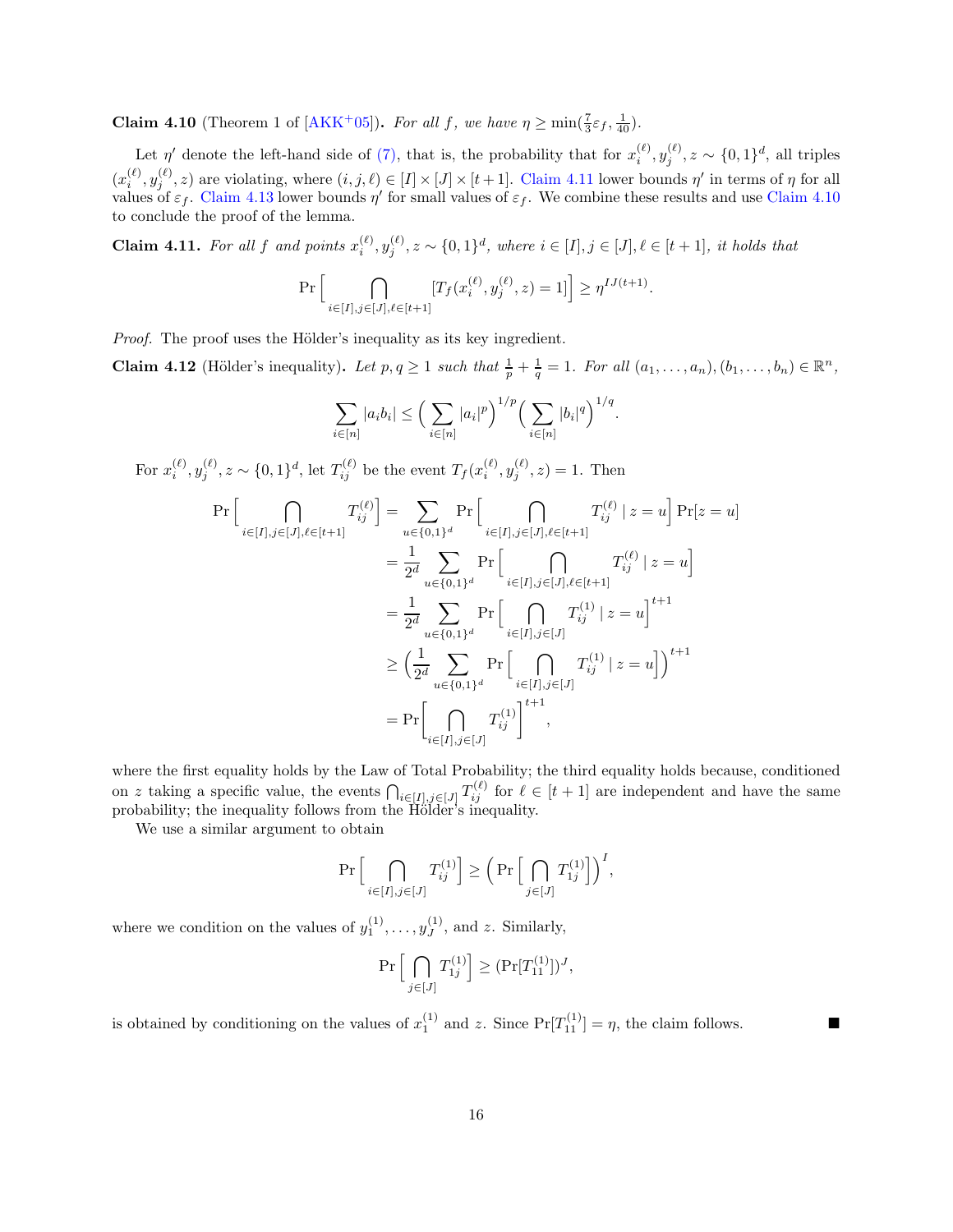Next, we consider the case when  $\varepsilon_f$  is small. For  $u_1, u_2, u_3 \in \{0, 1\}^d$ , let  $\text{span}(u_1, u_2, u_3)$  be the set of points  $\bigoplus_{i\in T} u_i$  for  $\emptyset \neq T \subseteq [3]$  and

$$
S=\bigcup_{i\in [I],j\in [J],\ell\in [t+1]}\mathrm{span}(x_i^{(\ell)},y_j^{(\ell)},z).
$$

The set S has  $(I+J)(t+1)+1$  singletons, at most  $I(J+1)(t+1)$  double sums, and at most  $IJ(t+1)$  triple sums. Therefore,  $|S| \leq 3IJ(t+1)$ .

<span id="page-17-1"></span>**Claim 4.13.** Suppose  $\varepsilon_f \leq \frac{1}{2|S|}$ . Then  $\eta' \geq \frac{\varepsilon_f}{2}$  $\frac{f}{2}$ .

*Proof.* Let g be a closest quadratic function to f. Any two elements of S are uniformly and independently distributed in  $\{0,1\}^d$ . Then, for  $x_i^{(\ell)}, y_j^{(\ell)}, z \sim \{0,1\}^d$ , we have

$$
\eta' \ge \Pr[f(z) \ne g(z) \text{ and } f(u) = g(u) \forall u \in S \setminus \{z\}]
$$
  
\n
$$
\ge \Pr[f(z) \ne g(z)] - \sum_{u \in S \setminus \{z\}} [f(z) \ne g(z) \text{ and } f(u) \ne g(u)]
$$
  
\n
$$
\ge \varepsilon_f - (|S| - 1)\varepsilon_f^2 = \varepsilon_f (1 - (|S| - 1)\varepsilon_f).
$$

If  $\varepsilon_f \leq \frac{1}{2|S|}$ , then  $1 - (|S| - 1)\varepsilon_f \geq 1 - |S| \cdot \frac{1}{2|S|} \geq \frac{1}{2}$ , which concludes the proof.

Suppose  $\frac{1}{2|S|} \leq \varepsilon_f \leq \frac{3}{7\cdot 40}$ . In this case, by [Claims 4.10](#page-16-1) and [4.11](#page-16-0) and using the fact that  $|S| \leq 3IJ(t+1)$ , we have

$$
\eta' \ge \left(\frac{7}{3}\varepsilon_f\right)^{IJ(t+1)} \ge \left(\frac{7}{6\cdot|S|}\right)^{IJ(t+1)} \ge \frac{7}{(18\cdot IJ(t+1))^{IJ(t+1)}}.
$$

Finally, if  $\varepsilon_f \geq \frac{1}{40}$ , then again by [Claims 4.10](#page-16-1) and [4.11,](#page-16-0) we have  $\eta' \geq \frac{1}{40^{(IJ(t+1))}}$ . We have obtained that  $\eta' \geq \min\left(\frac{\varepsilon}{2}, \frac{7}{(18 \cdot I)(t+1))^{I J(t+1)}}\right).$ 

#### <span id="page-17-0"></span>4.3 Proof of [Lemma 4.4](#page-13-0)

In this section, we prove [Lemma 4.4,](#page-13-0) which shows that conditioned on the good event  $W \cap G$ , all queries in one round of [Algorithm 2](#page-12-0) are successfully obtained. In particular, this probability only depends on the per-query erasure budget t.

*Proof of [Lemma 4.4.](#page-13-0)* We first prove a lower bound on the probability that the queries made in [Step 9](#page-12-0) are successfully obtained.

<span id="page-17-2"></span>**Claim 4.14.** Conditioned on the event  $W \cap G$ , the probability that in one execution of [Step 9](#page-12-0) at level  $m \in [0, t]$ , all queries in the step are successfully obtained is at least

$$
\left(\frac{1}{(t^2+t)(2t+1)^{t-m}+1}\right)^{(t+1)(2t+1)^{t-m}}.
$$

*Proof.* Fix the values of  $\ell, m, j_1, \ldots, j_m$  for the given execution of [Step 9](#page-12-0) and let  $\mathbf{j} = (\ell, j_1, \ldots, j_m)$ . We can assume, without loss of generality, that [Step 6](#page-12-0) considers the tuples  $(j_1, \ldots, j_m)$  in the lexicographic order. When  $j_m = 1$ , then right before [Step 9](#page-12-0) is executed, we have  $|S_{j-1}| = (t+1)(2t+1)^{t-m+1}$ . The size of the set  $S_{j^{(-1)}}$  decreases as the value of  $j_m$  increases, so that for  $j_m = t + 1$ , we have

$$
|S_{\boldsymbol{j}^{(-1)}}| = (t+1)(2t+1)^{t-m+1} - t(t+1)(2t+1)^{t-m}
$$
  
=  $(t+1)(2t+1)^{t-m}(2t+1-t) = (t+1)^2(2t+1)^{t-m}.$ 

Thus, right before [Step 9](#page-12-0) is executed, the size of  $S_{j^{(-1)}}$  is at least  $(t + 1)$  times the size of the subset  $S_j$ .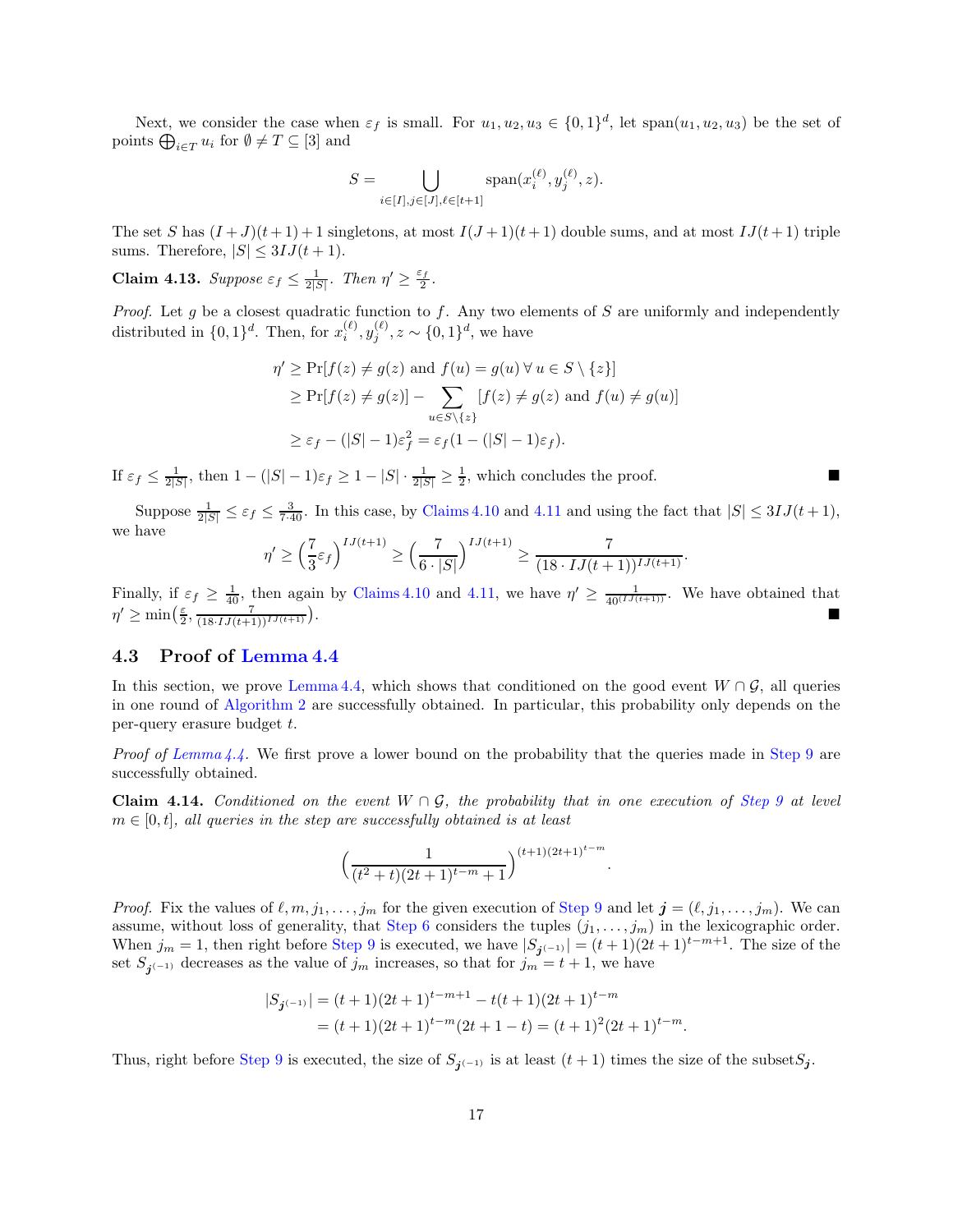Let s denote the size of  $S_{j^{(-1)}}$  right before the execution of [Step 8.](#page-12-0) In [Step 8](#page-12-0) we sample a uniformly random subset  $S_j$  of  $S_{j-1}$  of size  $s' = (t+1)(2t+1)^{t-m}$  and in [Step 9](#page-12-0) we query  $x \oplus y_j$  for all  $x \in S_j$ . Conditioned on the event  $W \cap G$ , all sums  $x \oplus y_j$ , where  $x \in S_j$ , are distinct and nonerased right before  $y_j$  is queried. On the i-th query of [Step 9,](#page-12-0) the tester selects a uniformly random x out of  $s-(i-1)$  elements. Right before the *i*-th query of the tester, the oracle can have erased at most ti of the sums  $x \oplus y_j$ , for  $x \in S_{j^{(-1)}},$ since the adversary is not aware of the points belonging to  $S_j$  until their sums with  $y_j$  are queried in [Step 9.](#page-12-0) Therefore, the probability that the tester successfully obtains the sum on its *i*-th query is at least  $1 - \frac{ti}{s-i+1}$ , where  $i \in [s']$ . We argued that, for all values of  $j_m$ , right before the execution of [Step 9,](#page-12-0) it always holds that  $s \ge (t+1)s'$ . Therefore, the probability that the tester successfully obtains a sum is always positive. In particular, using the bound  $s \ge (t+1)s'$ , the probability that all queries in [Step 9](#page-12-0) are successfully obtained is at least

$$
\prod_{i=1}^{s'} \left(1 - \frac{ti}{s-i+1}\right) \ge \left(1 - \frac{ts'}{s-s'+1}\right)^{s'} \ge \left(\frac{1}{(t+1)s'-s'+1}\right)^{s'} = \left(\frac{1}{s't+1}\right)^{s'}.
$$

Substituting  $s' = (t + 1)(2t + 1)^{t-m}$  concludes the proof.

In [Steps 4–11,](#page-12-0) the tester makes only singleton and double queries. Conditioned on  $W \cap G$ , all singleton queries are successfully obtained. All double queries are made in [Step 9.](#page-12-0) By [Claim 4.14,](#page-17-2) the probability that all double queries in [Step 9](#page-12-0) are successfully obtained depends only on t.

Before z is queried in [Step 11,](#page-12-0) conditioned on the event  $W \cap G$ , all double and triple sums of the form  $y_{j^{(m)}} \oplus z, x \oplus z$ , and  $x \oplus y_{j^{(m)}} \oplus z$ , where  $m \in [0, t]$ ,  $j = (\ell, j_1, \ldots, j_t) \in [t + 1]^{(t+1)}$ , and  $x \in S_j$ , are distinct and nonerased. After  $z$  is queried, the oracle can perform at most  $t$  erasures. Therefore, there exists  $\ell \in [t+1]$ , say  $\ell = 1$ , such that all double and triple sums  $y_{j^{(m)}} \oplus z$ ,  $x \oplus z$ , and  $x \oplus y_{j^{(m)}} \oplus z$ , where  $m \in [0, t]$ ,  $j = (1, j_1, \ldots, j_t) \in [t+1]^{(t+1)}$ , and  $x \in S_j$ , are nonerased after z is queried. With probability  $\frac{1}{t+1}$ , the tester samples  $\ell = 1$  in [Step 12.](#page-12-0) By a similar reasoning, with probability  $\frac{1}{(t+1)^t}$  the tester samples values of  $j_1, \ldots, j_t$  in [Step 12,](#page-12-0) say  $j_1 = \cdots = j_t = 1$ , such that all queries  $y_{j^{(m)}} \oplus z$ , where  $m \in [0, t]$ , are successfully obtained. In addition, right before  $y_{j^{(t)}} \oplus z$  is queried, all sums of the form  $x \oplus z$  and  $x \oplus y_{j^{(m)}} \oplus z$ , where  $j = (1, ..., 1, j_t) \in [t + 1]^{(t+1)}$ ,  $m \in [0, t]$ , and  $x \in S_j$ , are nonerased.

After  $y_{j^{(t)}} \oplus z$  is queried, the oracle performs at most t erasures, so there exists  $x \in S_j$  such that  $x \oplus z$  and  $x \oplus y_{j(m)} \oplus z$ , where  $j = (1, 1, ..., 1)$  and  $m \in [0, t]$ , are nonerased. With probability  $\frac{1}{t+1}$ , the tester samples this x in [Step 13,](#page-12-0) and with probability  $\frac{1}{t+1}$ , it samples  $m \in [0, t]$  such that the triple sum  $x \oplus y_{j^{(m)}} \oplus z$  is successfully obtained in [Step 14.](#page-12-0) Thus, with probability  $\frac{1}{(t+1)^{t+3}}$ , all queries in [Steps 12–14](#page-12-0) are successfully obtained. Therefore the probability that all queries in one round of [Algorithm 2](#page-12-0) are successfully obtained, conditioned on  $W \cap G$ , is  $1/c_t$ , where  $c_t$  is a constant depending only on t.

### 5 Online-Erasure-Resilient Sortedness Testing

In this section, we prove [Theorem 1.5](#page-4-0) on the impossibility of general online-erasure-resilient sortedness testing and [Theorem 1.6](#page-4-2) on online-erasure-resilient sortedness testing of sequences with few distinct values.

#### 5.1 Impossibility of Online-Erasure-Resilient Sortedness Testing

In this section, we prove [Theorem 1.5](#page-4-0) which shows that online-erasure-resilient testing of sortedness of integer sequences is impossible.

Proof of [Theorem 1.5.](#page-4-0) By Yao's principle (see [Corollary A.4\)](#page-27-0), it is enough to give a pair of distributions, one over monotone functions over  $[n]$  and the other one over functions over  $[n]$  that are far from monotone, and an adversarial strategy, such that there is no deterministic algorithm that can distinguish the distributions with high probability, when given access to them via a 1-online-erasure oracle that uses the given strategy.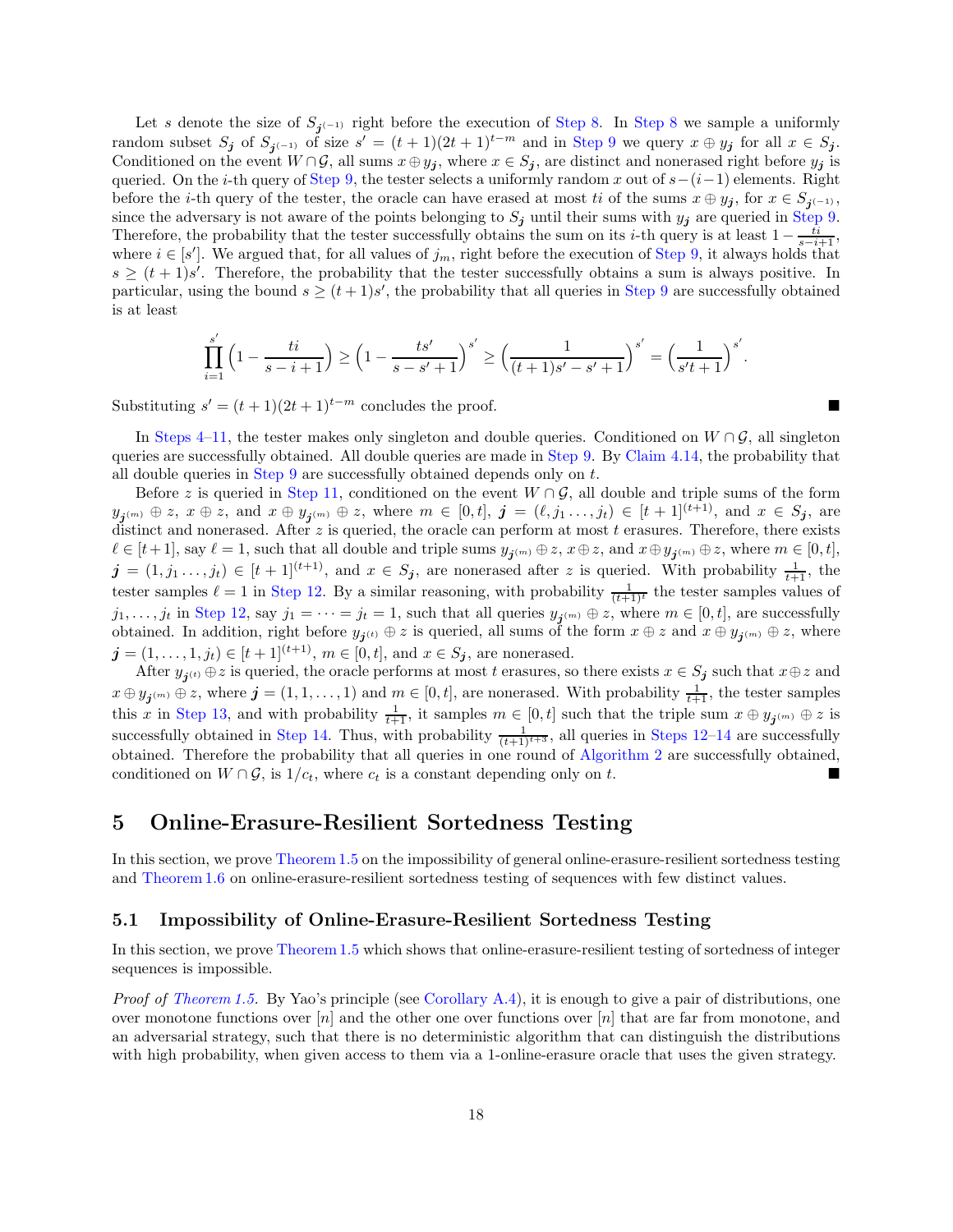Let  $n \in \mathbb{N}$  be even. Consider the following distributions on functions  $f : [n] \to [n]$ .

 $\mathcal{D}^+$  distribution: Independently for all  $i \in [n/2]$ :

- $f(2i-1) \leftarrow 2i-1$  and  $f(2i) \leftarrow 2i-1$ , with probability  $1/3$ .
- $f(2i-1) \leftarrow 2i-1$  and  $f(2i) \leftarrow 2i$ , with probability 1/3.
- $f(2i-1) \leftarrow 2i$  and  $f(2i) \leftarrow 2i$ , with probability 1/3.

 $\mathcal{D}^-$  distribution: Independently for all  $i \in [n/2]$ :

- $f(2i-1) \leftarrow 2i$  and  $f(2i) \leftarrow 2i-1$ , with probability 1/3.
- $f(2i-1) \leftarrow 2i-1$  and  $f(2i) \leftarrow 2i$ , with probability 2/3.

Every function sampled from the distribution  $\mathcal{D}^+$  is monotone.

For a function sampled from the distribution  $\mathcal{D}^-$ , the expected number of index pairs  $(2i-1, 2i)$  such that the respective function values are 2i and  $2i - 1$  is equal to  $n/6$ . By a Chernoff bound, the probability that the number of such index-pairs is less than  $n/12$  is at most  $\exp(-n/48)$ . In other words, with probability at least  $1 - \exp(-n/48)$ , a function sampled from the  $\mathcal{D}^-$  distribution is 1/12-far from being monotone.

Consider a deterministic adaptive algorithm T with two-sided error for online-erasure-resilient  $\frac{1}{12}$ -testing of monotonicity of functions from [n] to [n]. Assume that T is given access to a function sampled from  $\mathcal{D}^+$  or  $\mathcal{D}^-$  with equal probability, where the access is via a 1-online-erasures oracle. The oracle uses the following strategy. For each  $i \in [n/2]$ , if T queries the point  $2i - 1$ , then the oracle erases the function value at the point 2i; if T queries the point 2i then the oracle erases the function value at the point  $2i - 1$ . The oracle erases exactly one function value between queries. Given this strategy, the tester  $T$  never sees a violation to monotonicity.

The distribution of function values restricted to any particular index is identical for distributions  $\mathcal{D}^+$  and  $\mathcal{D}^-$ . Hence, the tester T cannot distinguish the distributions, no matter how many queries it makes.

#### 5.2 Online-Erasure-Resilient Testing of Sortedness with Few Distinct Values

In this section, we prove [Theorem 1.6](#page-4-2) by showing that  $O(\frac{\sqrt{r}}{s})$  $\frac{f(r)}{\varepsilon}$  uniform queries are sufficient for *t*-onlineerasure-resilient  $\varepsilon$ -testing of sortedness, when r, the number of distinct values in the sequence, is small. Pallavoor et al. [\[PRV18\]](#page-25-15) showed a 1-sided error  $\varepsilon$ -tester for sortedness of real-valued sequences containing at most r distinct values that makes  $O(\frac{\sqrt{r}}{\epsilon})$  $\frac{f}{\varepsilon}$ ) uniform and independent queries. The proof of [\[PRV18,](#page-25-15) Theorem 1.5] is the starting point for our analysis.

*Proof of [Theorem 1.6.](#page-4-2)* We call  $(u, v) \in [n]^2$  a *violating* pair if  $u < v$  and  $f(u) > f(v)$ . The tester, given input  $\varepsilon \in (0,1)$  and oracle access to a function f with image size at most r, queries f on  $\frac{2c\sqrt{r}}{\varepsilon}$  $\frac{\Delta V}{\varepsilon}$  points selected uniformly and independently and rejects if and only if it queries  $u, v \in [n]$  such that  $(u, v)$  is a violating pair. Since the decision made by the tester does not depend on the specific values being queried, but only on the ordering of the queried values, we can assume without loss of generality that the input function is of the form  $f : [n] \to [r]$ . Clearly, the tester accepts all sorted functions. We show that for  $c = 32$ , if f is  $\varepsilon$ -far from sorted, the tester rejects with probability at least  $\frac{2}{3}$ .

Suppose f is  $\varepsilon$ -far from sorted. Define the violation graph  $G([n], E)$  to be the graph whose edges are the violating pairs  $(u, v) \in [n]^2$ . Dodis et al. [\[DGL](#page-23-3)+99, Lemma 7] show that G has a matching M of size at least  $\varepsilon n/2$ . For each range value  $i \in [r]$ , let  $M_i$  be the set of edges  $(u, v) \in M$  whose lower endpoint u has value i, i.e.,  $f(u) = i$ . Let  $L_i$  consist of the  $|M_i|/2$  smallest indices amongst the lower endpoints of the edges in  $M_i$ . Let  $U_i$  consist of the  $|M_i|/2$  largest indices amongst the upper endpoints of the edges in  $M_i$ . It is not hard to see that, for every  $i \in [r]$ , all pairs in  $L_i \times U_i$  are violating. By construction,

<span id="page-19-0"></span>
$$
\sum_{i \in [r]} |L_i| = \sum_{i \in [r]} |U_i| = \sum_{i \in [r]} |M_i|/2 = \frac{|M|}{2} \ge \frac{\varepsilon n}{4}.
$$
\n(8)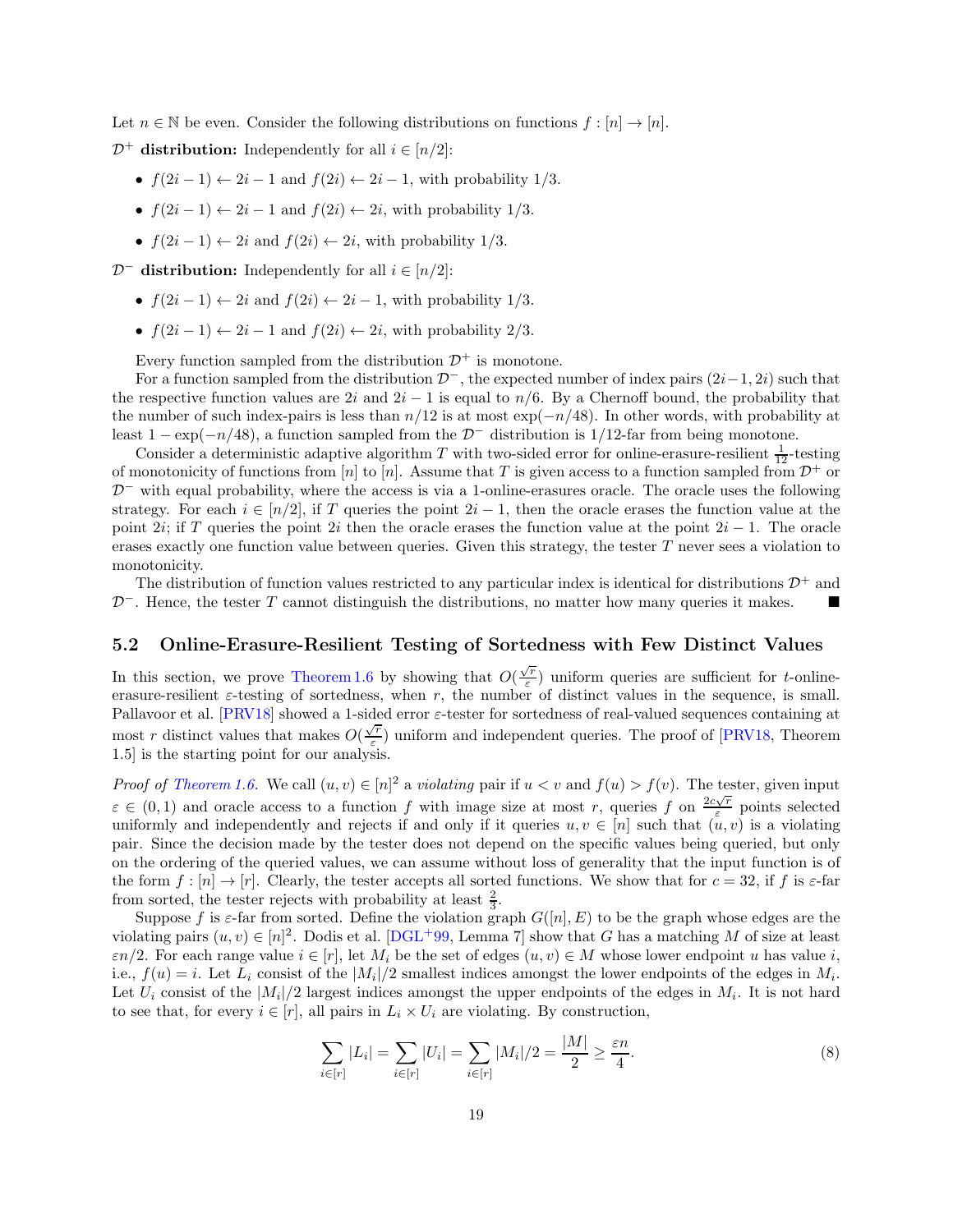We show that with probability at least  $\frac{2}{3}$ , for some  $i \in [r]$ , the tester samples a nonerased element both from  $L_i$  and from  $U_i$ , in which case it rejects.

Our proof relies on the following claim from  $[GGL^+00]$ , for which we first introduce some notation. Let  $L_1, \ldots, L_r$  be disjoint subsets of [n]. Let  $p_i = \frac{|L_i|}{n}$  and  $\rho = \sum_{i \in [r]} p_i$ . Suppose we sample  $c\sqrt{r}/\rho$  uniform points from [n]. Let I be a random variable denoting the set of indices  $i \in [r]$  such that the sample contains at least one element from the set  $L_i$ .

<span id="page-20-0"></span>**Claim 5.1** (Claim 1 of  $[GGL^{+}00]$ ). With probability  $1 - e^{-c}$  over the choice of the sample,

$$
\sum_{i \in I} p_i \ge \frac{\rho}{\sqrt{r}}.
$$

Split the sample into two parts of size  $\frac{c\sqrt{r}}{s}$  $\frac{\partial V^r}{\partial \varepsilon}$  each. Let  $L'_i \subseteq L_i$  be the set of nonerased indices of  $L_i$ after the tester queries the first part of the sample, and define  $U'_i$  similarly. Let  $p'_i = \frac{|L'_i|}{n}$ ,  $q'_i = \frac{|U'_i|}{n}$ , and  $\rho' = \sum_{i \in [r]} \min(p'_i, q'_i)$ . Assume without loss of generality that  $p'_i \leq q'_i$  for all  $i \in [r]$ . The adversary performs at most  $\frac{c\sqrt{r}t}{\epsilon}$  $\frac{f^{T L}}{\varepsilon}$  erasures after the first part of the sample is queried, therefore

$$
\rho' = \sum_{i \in [r]} \frac{|L'_i|}{n} \ge \left(\sum_{i \in [r]} \frac{|L_i|}{n}\right) - \frac{c\sqrt{r}t}{\varepsilon n} \ge \frac{\varepsilon}{4} - \frac{c\sqrt{r}t}{\varepsilon n} \ge \frac{\varepsilon}{8},
$$

where we use [\(8\)](#page-19-0) and the assumption that  $\sqrt{r} \leq r \leq \frac{\varepsilon^2 n}{8c^2 t}$ . Let I' be a random variable denoting the set of indices  $i \in [r]$  such that at least one element of  $L'_i$  is contained in the first part of the sample. By [Claim 5.1,](#page-20-0) with probability  $1 - e^{-\frac{c}{8}}$  over the first part of the sample,

<span id="page-20-1"></span>
$$
\sum_{i \in I'} p'_i \ge \frac{\varepsilon}{8\sqrt{r}}.\tag{9}
$$

The probability that the second part of the sample does not include a nonerased element from  $\cup_{i\in[r]}U_i'$  is

$$
\left(1 - \sum_{i \in [r]} q'_i + \frac{c\sqrt{r}t}{\varepsilon n}\right)^{\frac{c\sqrt{r}}{\varepsilon}} \le \left(1 - \frac{\varepsilon}{8\sqrt{r}} + \frac{\varepsilon}{16\sqrt{r}}\right)^{\frac{c\sqrt{r}}{\varepsilon}} \le e^{-\frac{c}{16}},
$$

where we use [\(9\)](#page-20-1) to lower bound  $\sum_{i\in[r]} q'_i$ , and the assumption that  $r < \frac{\varepsilon^2 n}{ct}$  to upper bound the number of erasures. Therefore, the probability that for some  $i \in [r]$  the tester samples a nonerased element both from  $L_i$  and  $U_i$  and rejects is at least

$$
(1 - e^{-\frac{c}{8}}) \cdot (1 - e^{-\frac{c}{16}}) \ge \frac{2}{3},
$$

where the inequality holds for  $c = 32$ .

### 6 Impossibility of Online-Erasure-Resilient Lipschitz Testing

In this section, we prove [Theorem 1.7.](#page-5-2) We start by showing that 1-online-erasure-resilient Lipschitz testing of functions  $f : [n] \to \{0, 1, 2\}$  is impossible.

Proof of [Theorem 1.7,](#page-5-2) part 1. We prove the theorem using Yao's principle. The proof is analogous to that of [Theorem 1.5](#page-4-0) once the hard distributions are described. In particular, the strategy of the oracle is identical to that used in the proof of [Theorem 1.5.](#page-4-0)

Let  $n \in \mathbb{N}$  be a multiple of 4. The following distributions are over functions  $f : [n] \to \{0, 1, 2\}.$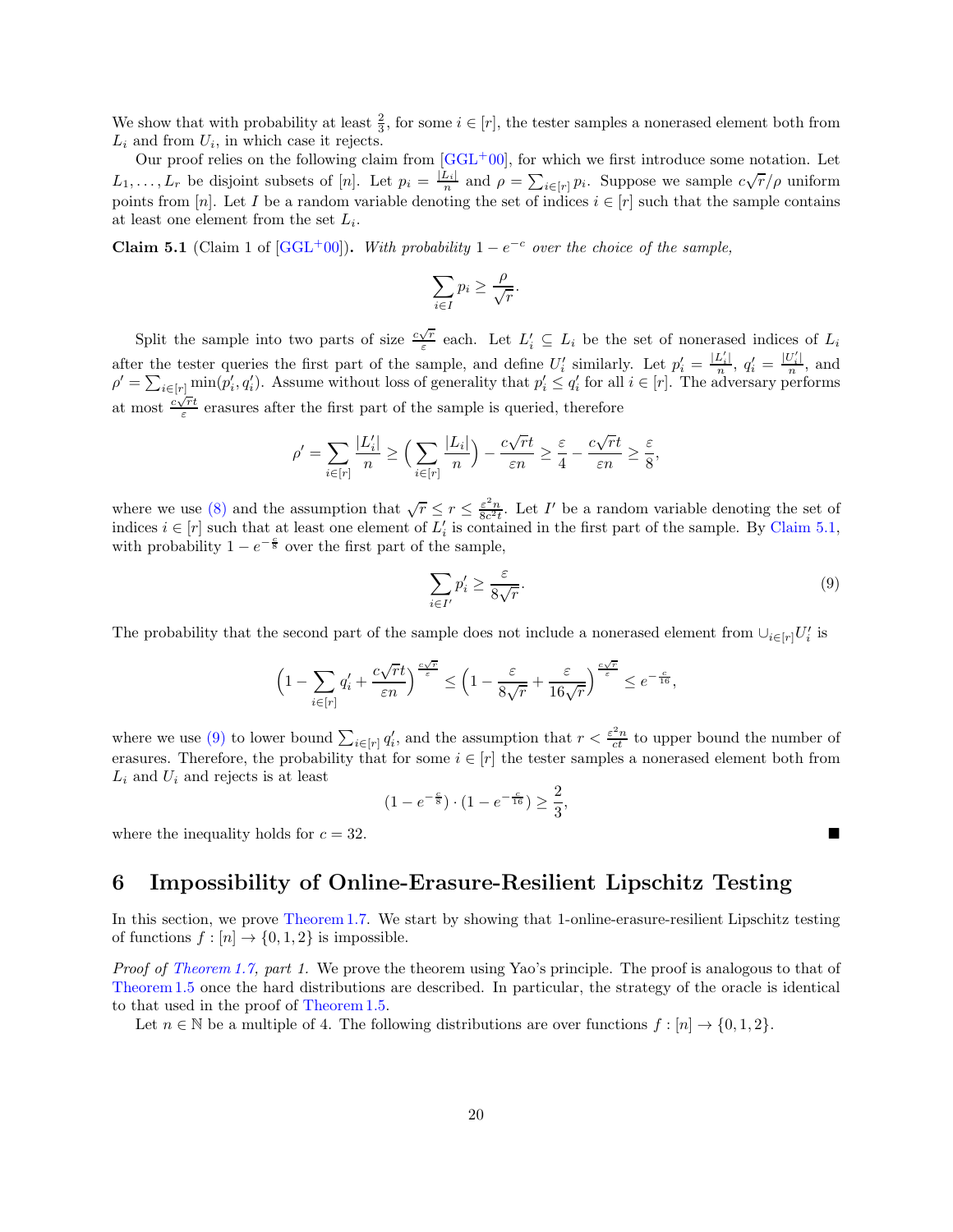**Distribution**  $\mathcal{D}^+$ : Independently, for all  $i \in [n]$  such that  $i \mod 4 \equiv 1$ :

- $f(i) \leftarrow 0$  and  $f(i+1) \leftarrow 1$ , with probability 1/2.
- $f(i) \leftarrow 1$  and  $f(i+1) \leftarrow 2$ , with probability 1/2.

Independently, for all  $i \in [n]$  such that  $i \mod 4 \equiv 3$ :

- $f(i) \leftarrow 1$  and  $f(i+1) \leftarrow 0$ , with probability 1/2.
- $f(i) \leftarrow 2$  and  $f(i+1) \leftarrow 1$ , with probability 1/2.

Distribution  $\mathcal{D}^-$ : Independently, for all i such that i mod  $4 \equiv 1$ :

- $f(i) \leftarrow 0$  and  $f(i+1) \leftarrow 2$ , with probability 1/2.
- $f(i) \leftarrow 1$  and  $f(i+1) \leftarrow 1$ , with probability 1/2.

Independently, for all i such that i mod  $4 \equiv 3$ :

- $f(i) \leftarrow 2$  and  $f(i+1) \leftarrow 0$ , with probability 1/2.
- $f(i) \leftarrow 1$  and  $f(i+1) \leftarrow 1$ , with probability 1/2.

Every function sampled from the distribution  $\mathcal{D}^+$  is Lipschitz. For a function sampled from the distribution  $\mathcal{D}^-$ , the expected distance to being Lipschitz is 1/4. The rest of the proof is similar to that of Theorem 1.5. [Theorem 1.5.](#page-4-0)

Next, we prove the second part of [Theorem 1.7](#page-5-2) showing that 1-online-erasure-resilient Lipschitz testing of functions  $f: \{0,1\}^d \to \{0,1,2\}$  is impossible.

Proof of [Theorem 1.7,](#page-5-2) part 2. The proof is analogous to the proof of the first part of the theorem once the hard distributions are described. The following distributions are over functions  $f: \{0,1\}^d \to \{0,1,2\}$ . Let  $e_1 \in \{0,1\}^d$  denote the first standard basis vector.

**Distribution**  $\mathcal{D}^+$ : Independently, for all  $x \in \{0, 1\}^d$  such that  $x_1 = 0$ :

- $f(x) \leftarrow 0$  and  $f(x \oplus e_1) \leftarrow 1$ , with probability 1/2.
- $f(x) \leftarrow 1$  and  $f(x \oplus e_1) \leftarrow 2$ , with probability 1/2.

**Distribution**  $\mathcal{D}^-$ : Independently, for all  $x \in \{0, 1\}^d$  such that  $x_1 = 0$ :

- $f(x) \leftarrow 0$  and  $f(x \oplus e_1) \leftarrow 2$ , with probability 1/2.
- $f(x) \leftarrow 1$  and  $f(x \oplus e_1) \leftarrow 1$ , with probability 1/2.

Every function sampled from the distribution  $\mathcal{D}^+$  is Lipschitz. For a function sampled from the distribution  $\mathcal{D}^-$ , the expected distance to being Lipschitz is 1/4. The rest of the proof is similar to that of [Theorem 1.5.](#page-4-0) This completes the proof of [Theorem 1.7.](#page-5-2)

#### Acknowledgements

We are thankful to Kobbi Nissim for suggesting investigating settings with online adversarial erasures. We thank Noga Ron-Zewi for pointing out relevant references.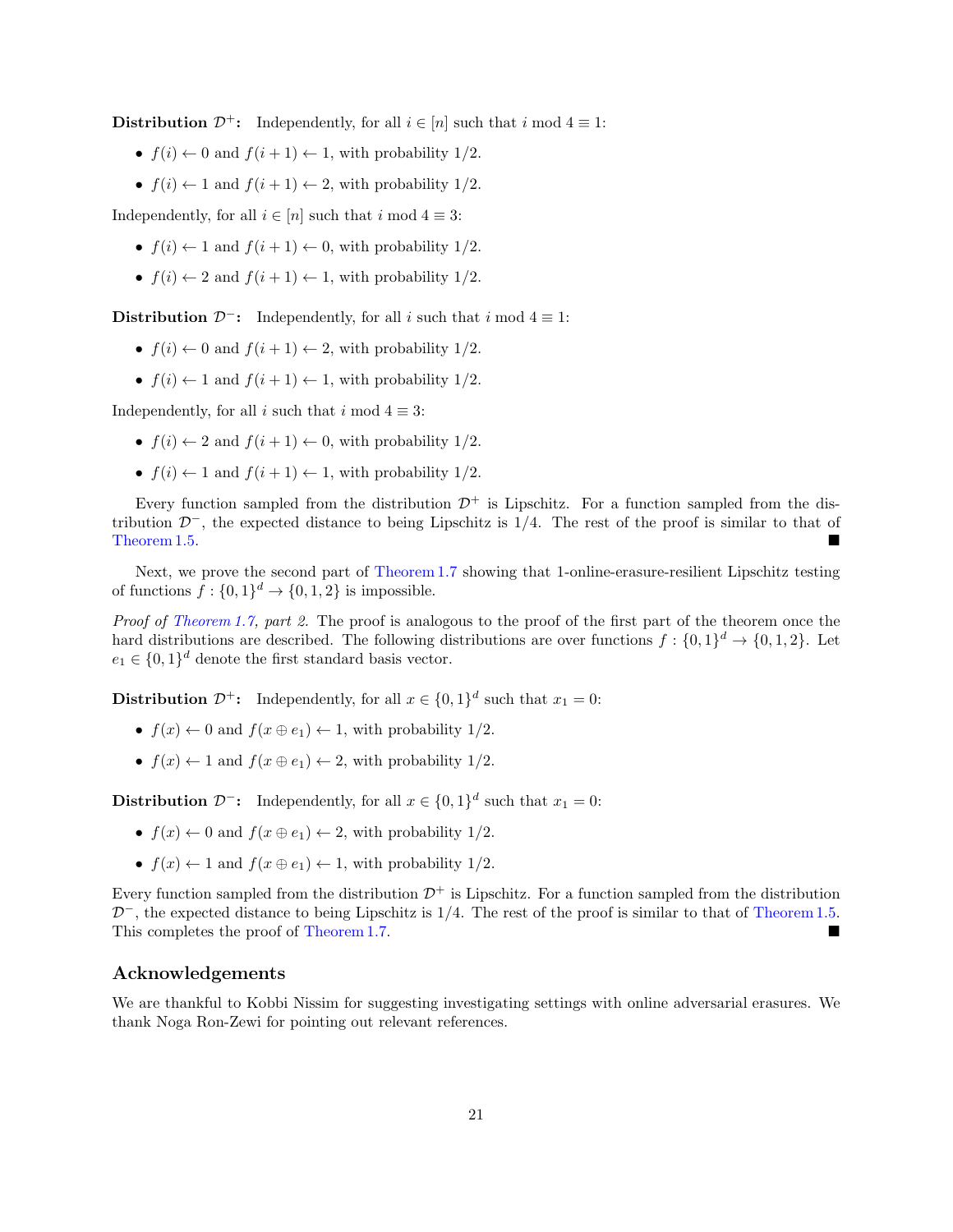### References

- <span id="page-22-6"></span>[ACCL07] Nir Ailon, Bernard Chazelle, Seshadhri Comandur, and Ding Liu. Estimating the distance to a monotone function. Random Structures Algorithms, 31(3):371–383, 2007.
- <span id="page-22-16"></span>[AJMR16] Pranjal Awasthi, Madhav Jha, Marco Molinaro, and Sofya Raskhodnikova. Testing Lipschitz functions on hypergrid domains. Algorithmica, 74(3):1055–1081, 2016.
- <span id="page-22-2"></span>[AKK+05] Noga Alon, Tali Kaufman, Michael Krivelevich, Simon Litsyn, and Dana Ron. Testing Reed-Muller codes. IEEE Trans. Inf. Theory, 51(11):4032–4039, 2005.
- <span id="page-22-13"></span>[AS03] Sanjeev Arora and Madhu Sudan. Improved low-degree testing and its applications. Comb., 23(3):365–426, 2003.
- <span id="page-22-1"></span>[BCH<sup>+96]</sup> Mihir Bellare, Don Coppersmith, Johan Håstad, Marcos A. Kiwi, and Madhu Sudan. Linearity testing in characteristic two. IEEE Trans. Information Theory, 42(6):1781–1795, 1996.
- <span id="page-22-4"></span>[Bel18] Aleksandrs Belovs. Adaptive lower bound for testing monotonicity on the line. In Proceedings of Approximation, Randomization, and Combinatorial Optimization. Algorithms and Techniques (APPROX/RANDOM), pages 31:1–31:10, 2018.
- <span id="page-22-11"></span>[BFL91] László Babai, Lance Fortnow, and Carsten Lund. Non-deterministic exponential time has twoprover interactive protocols. Comput. Complex., 1:3–40, 1991.
- <span id="page-22-5"></span>[BFLR20] Omri Ben-Eliezer, Eldar Fischer, Amit Levi, and Ron D. Rothblum. Hard properties with (very) short PCPPs and their applications. In Proceedings, Innovations in Theoretical Computer Science (ITCS), pages 9:1–9:27, 2020.
- <span id="page-22-12"></span>[BFLS91] László Babai, Lance Fortnow, Leonid A. Levin, and Mario Szegedy. Checking computations in polylogarithmic time. In Proceedings, ACM Symposium on Theory of Computing (STOC), pages 21–31, 1991.
- <span id="page-22-3"></span>[BGJ<sup>+</sup>12] Arnab Bhattacharyya, Elena Grigorescu, Kyomin Jung, Sofya Raskhodnikova, and David P. Woodruff. Transitive-closure spanners. SIAM J. Comput., 41(6):1380-1425, 2012.
- <span id="page-22-7"></span>[BGLR93] Mihir Bellare, Shafi Goldwasser, Carsten Lund, and Alexander Russell. Efficient probabilistically checkable proofs and applications to approximations. In Proceedings, ACM Symposium on Theory of Computing (STOC), pages 294–304, 1993.
- <span id="page-22-9"></span>[BGS98] Mihir Bellare, Oded Goldreich, and Madhu Sudan. Free bits, PCPs, and nonapproximabilitytowards tight results. SIAM J. Comput., 27(3):804–915, 1998.
- <span id="page-22-14"></span>[BKS<sup>+</sup>10] Arnab Bhattacharyya, Swastik Kopparty, Grant Schoenebeck, Madhu Sudan, and David Zuckerman. Optimal testing of Reed-Muller codes. In Proceedings, IEEE Symposium on Foundations of Computer Science (FOCS), pages 488–497, 2010.
- <span id="page-22-0"></span>[BLR93] Manuel Blum, Michael Luby, and Ronitt Rubinfeld. Self-testing/correcting with applications to numerical problems. J. Comput. Syst. Sci.,  $47(3):549-595$ , 1993.
- <span id="page-22-10"></span>[BRY14a] Piotr Berman, Sofya Raskhodnikova, and Grigory Yaroslavtsev. Lp-testing. In Proceedings, ACM Symposium on Theory of Computing (STOC), pages 164–173, 2014.
- <span id="page-22-15"></span>[BRY14b] Eric Blais, Sofya Raskhodnikova, and Grigory Yaroslavtsev. Lower bounds for testing properties of functions over hypergrid domains. In Proceedings, IEEE Conference on Computational Complexity (CCC), pages 309–320, 2014.
- <span id="page-22-8"></span>[BS94] Mihir Bellare and Madhu Sudan. Improved non-approximability results. In Proceedings, ACM Symposium on Theory of Computing (STOC), pages 184–193, 1994.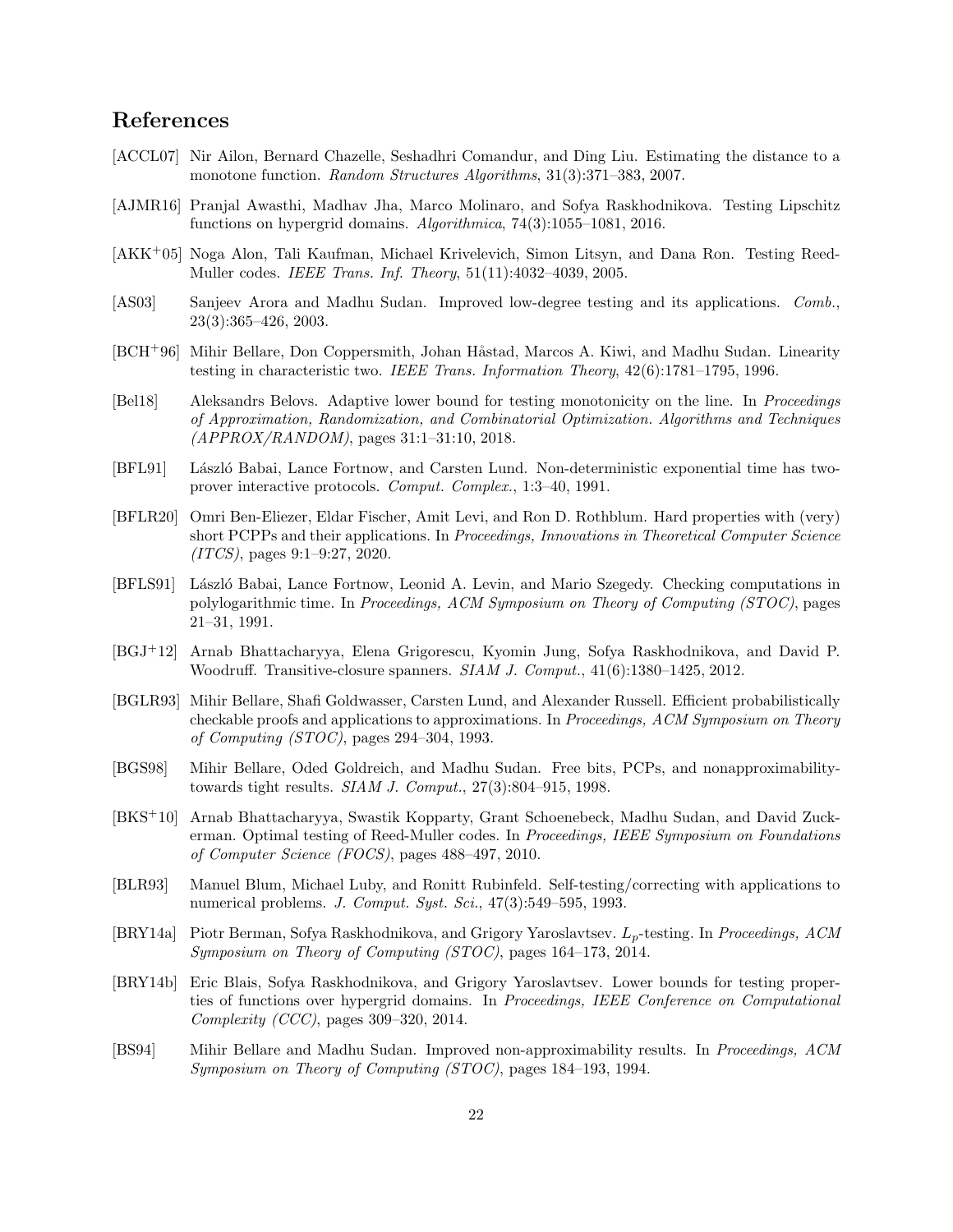- <span id="page-23-7"></span>[BSVW03] Eli Ben-Sasson, Madhu Sudan, Salil P. Vadhan, and Avi Wigderson. Randomness-efficient low degree tests and short PCPs via epsilon-biased sets. In Proceedings, ACM Symposium on Theory of Computing (STOC), pages  $612-621$ , 2003.
- <span id="page-23-14"></span>[CDJS17] Deeparnab Chakrabarty, Kashyap Dixit, Madhav Jha, and C. Seshadhri. Property testing on product distributions: Optimal testers for bounded derivative properties. ACM Trans. on Algorithms (TALG), 13(2):20:1–20:30, 2017.
- <span id="page-23-4"></span>[CS13] Deeparnab Chakrabarty and C. Seshadhri. Optimal bounds for monotonicity and Lipschitz testing over hypercubes and hypergrids. In Proceedings, ACM Symposium on Theory of Computing (STOC), pages 419–428, 2013.
- <span id="page-23-12"></span>[CS14] Deeparnab Chakrabarty and C. Seshadhri. An optimal lower bound for monotonicity testing over hypergrids. Theory of Computing, 10:453–464, 2014.
- <span id="page-23-10"></span>[DG13] Irit Dinur and Venkatesan Guruswami. PCPs via low-degree long code and hardness for constrained hypergraph coloring. In Proceedings, IEEE Symposium on Foundations of Computer Science (FOCS), pages 340–349, 2013.
- <span id="page-23-3"></span>[DGL+99] Yevgeniy Dodis, Oded Goldreich, Eric Lehman, Sofya Raskhodnikova, Dana Ron, and Alex Samorodnitsky. Improved testing algorithms for monotonicity. In Proceedings of Approximation, Randomization, and Combinatorial Optimization. Algorithms and Techniques (AP-PROX/RANDOM), pages 97–108, 1999.
- <span id="page-23-13"></span>[DJRT13] Kashyap Dixit, Madhav Jha, Sofya Raskhodnikova, and Abhradeep Thakurta. Testing the Lipschitz property over product distributions with applications to data privacy. In Theory of Cryptography Conference (TCC), pages 418–436, 2013.
- <span id="page-23-15"></span>[Don07] Ryan O' Donnell. 15-859s 2007: Analysis of boolean functions. Course notes., 2007.
- <span id="page-23-5"></span>[DRTV18] Kashyap Dixit, Sofya Raskhodnikova, Abhradeep Thakurta, and Nithin Varma. Erasure-resilient property testing. SIAM J. Comput., 47(2):295–329, 2018.
- <span id="page-23-2"></span>[EKK<sup>+</sup>00] Funda Ergun, Sampath Kannan, Ravi Kumar, Ronitt Rubinfeld, and Mahesh Viswanathan. Spot-checkers. J. Comput. System Sci., 60(3):717–751, 2000.
- <span id="page-23-6"></span>[FGL+96] Uriel Feige, Shafi Goldwasser, László Lovász, Shmuel Safra, and Mario Szegedy. Interactive proofs and the hardness of approximating cliques. Journal of the ACM, 43(2):268–292, 1996.
- <span id="page-23-11"></span>[Fis04] Eldar Fischer. On the strength of comparisons in property testing. Information and Computation, 189(1):107–116, 2004.
- <span id="page-23-1"></span>[FLN<sup>+</sup>02] Eldar Fischer, Eric Lehman, Ilan Newman, Sofya Raskhodnikova, Ronitt Rubinfeld, and Alex Samorodnitsky. Monotonicity testing over general POset domains. In Proceedings, ACM Symposium on Theory of Computing (STOC), pages 474–483, 2002.
- <span id="page-23-9"></span>[FS95] Katalin Friedl and Madhu Sudan. Some improvements to total degree tests. In Third Israel Symposium on Theory of Computing and Systems (ISTCS), pages 190–198, 1995.
- <span id="page-23-16"></span>[GGL+00] Oded Goldreich, Shafi Goldwasser, Eric Lehman, Dana Ron, and Alex Samorodnitsky. Testing monotonicity. *Combinatorica*, 20(3):301-337, 2000.
- <span id="page-23-0"></span>[GGR98] Oded Goldreich, Shafi Goldwasser, and Dana Ron. Property testing and its connection to learning and approximation. Journal of the ACM, 45(4):653–750, 1998.
- <span id="page-23-8"></span>[GLR+91] Peter Gemmell, Richard J. Lipton, Ronitt Rubinfeld, Madhu Sudan, and Avi Wigderson. Selftesting/correcting for polynomials and for approximate functions. In Proceedings, ACM Symposium on Theory of Computing (STOC), pages 32–42, 1991.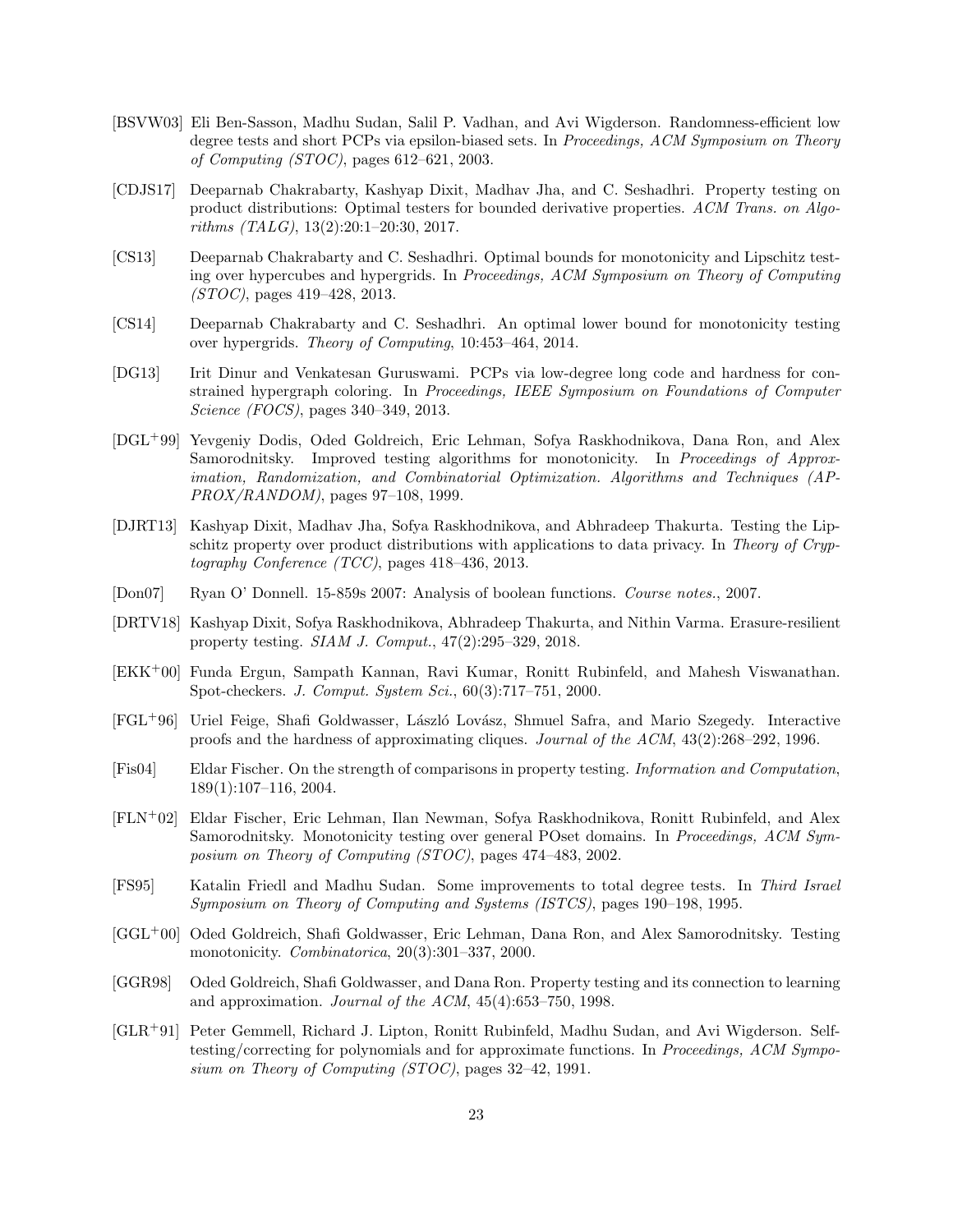- <span id="page-24-8"></span>[Gol14] Oded Goldreich. On multiple input problems in property testing. In Klaus Jansen, Jos´e D. P. Rolim, Nikhil R. Devanur, and Cristopher Moore, editors, *Proceedings of Approxi*mation, Randomization, and Combinatorial Optimization. Algorithms and Techniques (AP-PROX/RANDOM), volume 28 of LIPIcs, pages 704–720. Schloss Dagstuhl - Leibniz-Zentrum für Informatik, 2014.
- <span id="page-24-5"></span>[GR05] Venkatesan Guruswami and Atri Rudra. Tolerant locally testable codes. In Proceedings of Approximation, Randomization, and Combinatorial Optimization. Algorithms and Techniques  $APPROX/RANDOM$ , pages 306-317, 2005.
- <span id="page-24-13"></span>[HSS13] Elad Haramaty, Amir Shpilka, and Madhu Sudan. Optimal testing of multivariate polynomials over small prime fields. SIAM J. Comput., 42(2):536–562, 2013.
- <span id="page-24-6"></span>[HW03] Johan Håstad and Avi Wigderson. Simple analysis of graph tests for linearity and PCP. Random Struct. Algorithms, 22(2):139–160, 2003.
- <span id="page-24-12"></span>[JPRZ09] Charanjit S. Jutla, Anindya C. Patthak, Atri Rudra, and David Zuckerman. Testing low-degree polynomials over prime fields. Random Struct. Algorithms, 35(2):163–193, 2009.
- <span id="page-24-15"></span>[JR13] Madhav Jha and Sofya Raskhodnikova. Testing and reconstruction of Lipschitz functions with applications to data privacy. SIAM J. Comput., 42(2):700–731, 2013.
- <span id="page-24-7"></span>[KLX10] Tali Kaufman, Simon Litsyn, and Ning Xie. Breaking the epsilon-soundness bound of the linearity test over GF(2). SIAM J. Comput., 39(5):1988–2003, 2010.
- <span id="page-24-11"></span>[KR06] Tali Kaufman and Dana Ron. Testing polynomials over general fields. SIAM J. Comput., 36(3):779–802, 2006.
- <span id="page-24-4"></span>[KS09] Swastik Kopparty and Shubhangi Saraf. Tolerant linearity testing and locally testable codes. In Proceedings of Approximation, Randomization, and Combinatorial Optimization. Algorithms and Techniques (APPROX/RANDOM), pages 601–614, 2009.
- <span id="page-24-1"></span>[LPRV21] Amit Levi, Ramesh Krishnan S. Pallavoor, Sofya Raskhodnikova, and Nithin Varma. Erasureresilient sublinear-time graph algorithms. In *Proceedings, Innovations in Theoretical Computer* Science (ITCS), pages 80:1–80:20, 2021.
- <span id="page-24-0"></span>[Man13] Alessandro Mantelero. The EU proposal for a general data protection regulation and the roots of the 'right to be forgotten'. Comput. Law Secur. Rev., 29(3):229–235, 2013.
- <span id="page-24-10"></span>[Mos17] Dana Moshkovitz. Low-degree test with polynomially small error. Comput. Complex., 26(3):531– 582, 2017.
- <span id="page-24-9"></span>[MR08] Dana Moshkovitz and Ran Raz. Sub-constant error low degree test of almost-linear size. SIAM J. Comput., 38(1):140–180, 2008.
- <span id="page-24-2"></span>[NV21] Ilan Newman and Nithin Varma. New sublinear algorithms and lower bounds for LIS estimation. In Nikhil Bansal, Emanuela Merelli, and James Worrell, editors, 48th International Colloquium on Automata, Languages, and Programming, ICALP 2021, July 12-16, 2021, Glasgow, Scotland (Virtual Conference), volume 198 of LIPIcs, pages  $100:1-100:20$ . Schloss Dagstuhl - Leibniz-Zentrum für Informatik, 2021.
- <span id="page-24-14"></span>[Pal20] Ramesh Krishnan Pallavoor Suresh. Improved Algorithms and New Models in Property Testing. PhD thesis, Boston University, 2020.
- <span id="page-24-3"></span>[PRR06] Michal Parnas, Dana Ron, and Ronitt Rubinfeld. Tolerant property testing and distance approximation. Journal of Computer and System Sciences, 6(72):1012–1042, 2006.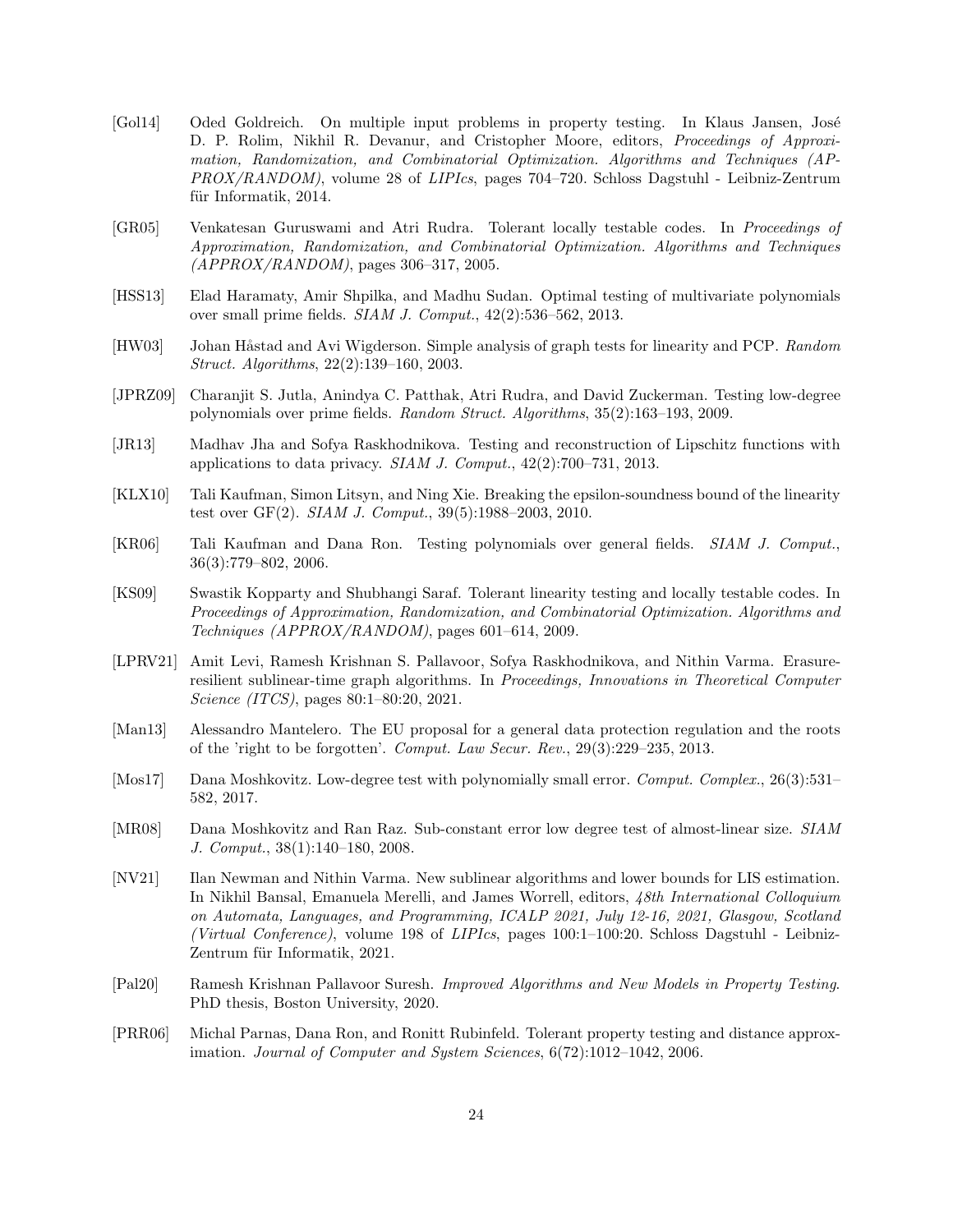- <span id="page-25-15"></span>[PRV18] Ramesh Krishnan S. Pallavoor, Sofya Raskhodnikova, and Nithin Varma. Parameterized property testing of functions. ACM Trans. Comput. Theory,  $9(4):17:1-17:19$ ,  $2018$ .
- <span id="page-25-3"></span>[PRW20] Ramesh Krishnan S. Pallavoor, Sofya Raskhodnikova, and Erik Waingarten. Approximating the distance to monotonicity of Boolean functions. Random Structures and Algorithms (to appear), 2020. Preliminary version appeared in SODA 2020.
- <span id="page-25-14"></span>[Ras16] Sofya Raskhodnikova. Testing if an array is sorted. Encyclopedia of Algorithms, pages 2219–2222, 2016.
- <span id="page-25-11"></span>[RR16] Sofya Raskhodnikova and Ronitt Rubinfeld. Linearity testing/testing hadamard codes. In Encyclopedia of Algorithms, pages 1107–1110. Springer, 2016.
- <span id="page-25-2"></span>[RRV19] Sofya Raskhodnikova, Noga Ron-Zewi, and Nithin Varma. Erasures vs. errors in local decoding and property testing. In Proceedings, Innovations in Theoretical Computer Science (ITCS), pages 63:1–63:21, 2019.
- <span id="page-25-0"></span>[RS96] Ronitt Rubinfeld and Madhu Sudan. Robust characterizations of polynomials with applications to program testing. *SIAM J. Comput.*,  $25(2):252-271$ , 1996.
- <span id="page-25-12"></span>[RS97] Ran Raz and Shmuel Safra. A sub-constant error-probability low-degree test, and a sub-constant error-probability PCP characterization of NP. In Proceedings, ACM Symposium on Theory of Computing (STOC), pages 475–484, 1997.
- <span id="page-25-17"></span>[RS06] Sofya Raskhodnikova and Adam D. Smith. A note on adaptivity in testing properties of bounded degree graphs. Electron. Colloquium Comput. Complex., 13(089), 2006.
- <span id="page-25-13"></span>[RS13] Noga Ron-Zewi and Madhu Sudan. A new upper bound on the query complexity of testing generalized Reed-Muller codes. Theory Comput., 9:783–807, 2013.
- <span id="page-25-1"></span>[RV18] Sofya Raskhodnikova and Nithin Varma. Brief announcement: Erasure-resilience versus tolerance to errors. In Proceedings, International Colloquium on Automata, Languages and Programming (ICALP), pages 111:1–111:3, 2018.
- <span id="page-25-8"></span>[Sam07] Alex Samorodnitsky. Low-degree tests at large distances. In Proceedings, ACM Symposium on Theory of Computing (STOC), pages 506–515, 2007.
- <span id="page-25-4"></span>[SS17] Michael E. Saks and C. Seshadhri. Estimating the longest increasing sequence in polylogarithmic time. SIAM J. Comput., 46(2):774-823, 2017.
- <span id="page-25-6"></span>[ST98] Madhu Sudan and Luca Trevisan. Probabilistically checkable proofs with low amortized query complexity. In Proceedings, IEEE Symposium on Foundations of Computer Science (FOCS), pages 18–27, 1998.
- <span id="page-25-7"></span>[ST00] Alex Samorodnitsky and Luca Trevisan. A PCP characterization of NP with optimal amortized query complexity. In Proceedings, ACM Symposium on Theory of Computing (STOC), pages 191–199, 2000.
- <span id="page-25-9"></span>[ST09] Alex Samorodnitsky and Luca Trevisan. Gowers uniformity, influence of variables, and PCPs. SIAM J. Comput., 39(1):323–360, 2009.
- <span id="page-25-10"></span>[SW06] Amir Shpilka and Avi Wigderson. Derandomizing homomorphism testing in general groups. SIAM J. Comput., 36(4):1215–1230, 2006.
- <span id="page-25-5"></span>[Tre98] Luca Trevisan. Recycling queries in PCPs and in linearity tests (extended abstract). In Proceedings, ACM Symposium on Theory of Computing (STOC), pages 299–308, 1998.
- <span id="page-25-16"></span>[Yao77] Andrew Chi-Chih Yao. Probabilistic computations: Toward a unified measure of complexity (extended abstract). In Proceedings, IEEE Symposium on Foundations of Computer Science (FOCS), pages 222–227, 1977.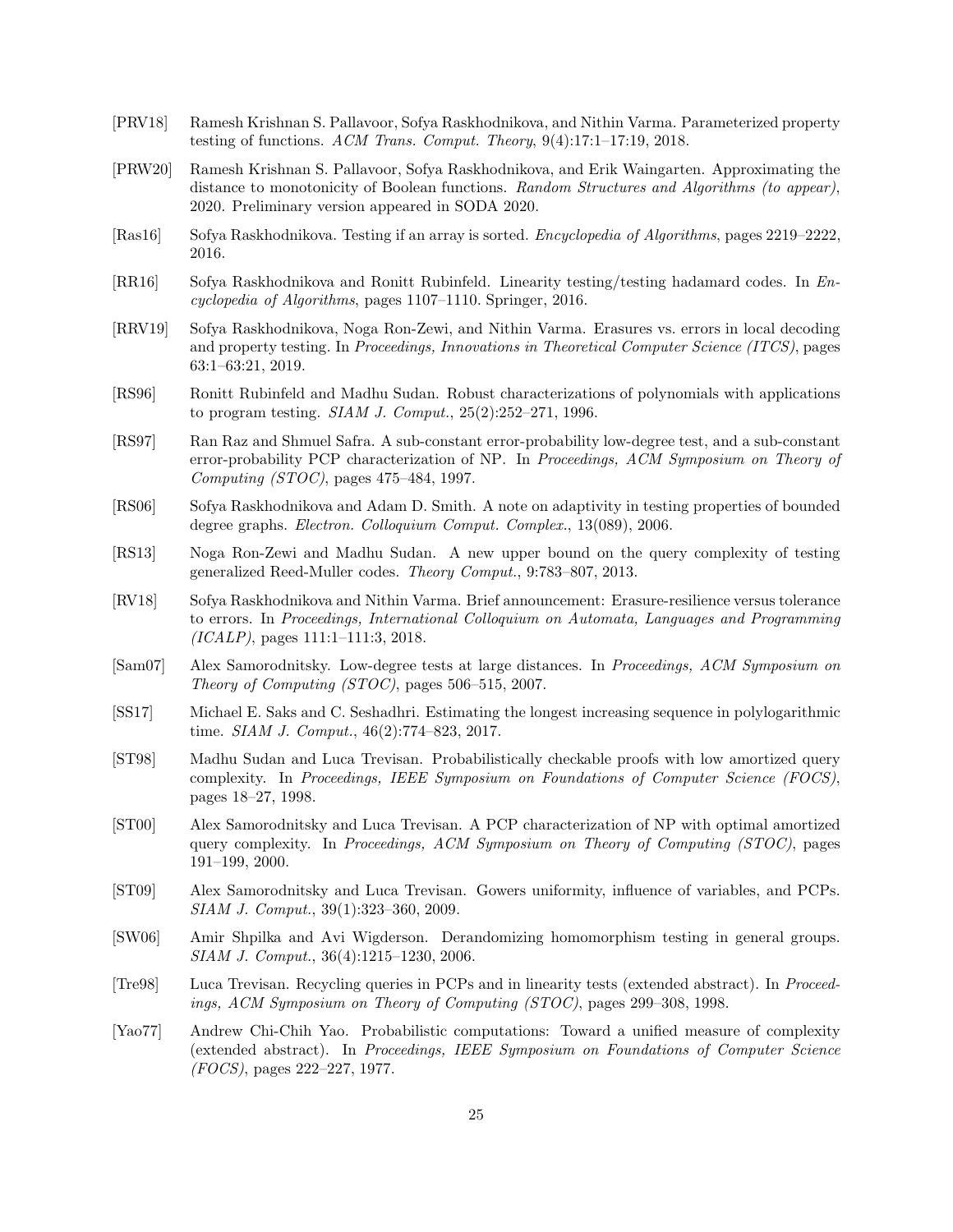### <span id="page-26-0"></span>A Yao's Minimax Principle for Online Erasure Oracles

We extend Yao's minimax principle  $[Ya<sub>0</sub>77]$  to the setting of online erasures, so that it can be used to prove lower bounds on the query complexity of randomized online-erasure-resilient testers. In the standard property testing model, Yao's principle allows one to prove a lower bound on query complexity by describing a distribution on inputs that is hard to test, in the sense that a deterministic algorithm needs many queries to decide, with high probability over the input, whether an input sampled from the distribution has the property or is far from it. In the setting of online erasures, we show that one can prove a lower bound by describing a distribution on inputs as well as an oracle erasure strategy such that every deterministic algorithm that accesses the input selected from the distribution via the erasure oracle needs many queries to test a specified property with high probability.

<span id="page-26-1"></span>**Theorem A.1.** To prove a lower bound q on the worst-case query complexity of online-erasure-resilient randomized algorithms that perform a specified computational task with error probability strictly less than  $\frac{1}{3}$ , it is enough to give a distribution  $D$  on inputs of size n and a (randomized) oracle erasure strategy  $S$ , such that every deterministic algorithm making at most q queries to an input drawn from D via an online-erasure oracle that uses strategy S, errs with probability at least  $\frac{1}{3}$ .

*Proof.* We prove a min-max inequality similar to Yao's original min-max inequality  $|Yao77|$ . The inequality relates the error complexities of the algorithms, rather than their query complexity, which we will fix beforehand. Consider a randomized algorithm for the specified task, that given an input object of size n, accessed via a t-online-erasure oracle, makes at most  $q$  queries, and may be incorrect with some probability. We can represent the randomized algorithm as a probability distribution  $\tau$  on the set of all (possibly incorrect) deterministic algorithms A with query complexity at most  $q$ . Let  $\mathcal{A}_q$  denote the set of such algorithms, and let  $\tau(A)$  denote the probability of drawing algorithm A from the set  $\mathcal{A}_q$ .

Denote by  $X_n$  the set of inputs of size n for the computational task. Let  $\mathcal{S}_{q,n}$  denote the set of deterministic erasure strategies of the t-online-erasure oracle for inputs of size n against algorithms of query complexity at most q. An adversarial strategy can be represented by a decision tree that, based on the input and the queries of the algorithm, indicates which input entries to erase next. Since we are only considering inputs of fixed size and algorithms of bounded query complexity, the set of oracle strategies has finite cardinality. Oracle strategies can be randomized, so we consider a distribution on deterministic strategies. For ease of notation, we consider a joint distribution on inputs and oracle strategies, i.e., we let  $\sigma$  be a distribution on the input-strategy pairs  $X_n \times S_{q,n}$ . Given an input  $x \in X_n$ , an adversarial strategy  $s \in S_{q,n}$ , and an algorithm  $A \in \mathcal{A}_q$ , let  $I(A, x, s)$  be the indicator function for A being incorrect on x, i.e.,  $I(A, x, s) = 1$  if A is incorrect on x against an oracle that uses strategy s, and  $I(A, x, s) = 0$  otherwise.

We show the following min-max inequality

<span id="page-26-2"></span>
$$
\min_{\tau} \max_{(x,s)\in X_n \times \mathcal{S}_{q,n}} \sum_{A \in \mathcal{A}_q} I(A,x,s)\tau(A) \ge \max_{\sigma} \min_{A \in \mathcal{A}_q} \sum_{(x,s)\in X_n \times \mathcal{S}_{q,n}} I(A,x,s)\sigma(x,s). \tag{10}
$$

We comment on how [\(10\)](#page-26-2) implies [Theorem A.1.](#page-26-1) Suppose there exists some distribution  $\sigma$  on inputstrategy pairs, such that every  $q$ -query deterministic algorithm errs with probability at least  $1/3$  on an input-strategy pair drawn from  $\sigma$ . This implies that the right-hand side of [\(10\)](#page-26-2) is at least  $\frac{1}{3}$ . (Note that we can express  $\sigma$  as a distribution D on the inputs and a randomized adversarial strategy S). By [\(10\),](#page-26-2) every q-query randomized algorithm errs with probability at least  $\frac{1}{3}$  for every input and adversarial strategy. Therefore, an algorithm for the given computational task that errs with probability strictly less than  $\frac{1}{3}$  has to make at least  $q$  queries, which implies [Theorem A.1.](#page-26-1)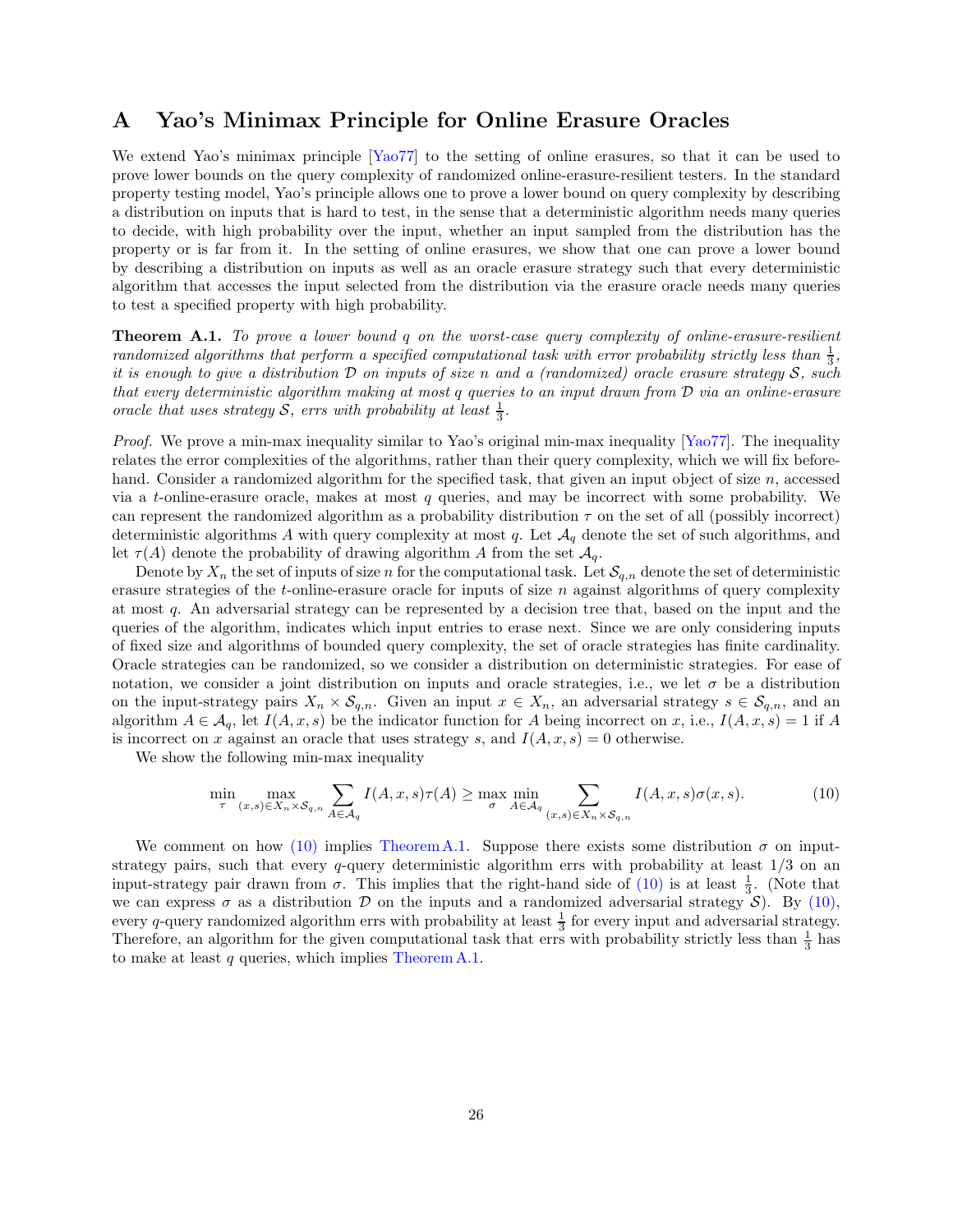We now show [\(10\).](#page-26-2) Fix distributions  $\tau$  and  $\sigma$  on algorithms and input-strategy pairs. Then

<span id="page-27-1"></span>
$$
\max_{(x,s)\in X_n\times S_{q,n}} \sum_{A\in\mathcal{A}_q} I(A,x,s)\tau(A) = \left(\sum_{(x,s)\in X_n\times S_{q,n}} \sigma(x,s)\right) \max_{(x,s)\in X_n\times S_{q,n}} \sum_{A\in\mathcal{A}_q} I(A,x,s)\tau(A)
$$
  
\n
$$
\geq \sum_{(x,s)\in X_n\times S_{q,n}} \sigma(x,s) \sum_{A\in\mathcal{A}_q} I(A,x,s)\tau(A)
$$
  
\n
$$
= \sum_{A\in\mathcal{A}_q} \tau(A) \sum_{(x,s)\in X_n\times S_{q,n}} I(A,x,s)\sigma(x,s)
$$
  
\n
$$
\geq \sum_{A\in\mathcal{A}_q} \tau(A) \min_{A\in\mathcal{A}_q} \sum_{(x,s)\in X_n\times S_{q,n}} I(A,x,s)\sigma(x,s)
$$
  
\n
$$
= \min_{A\in\mathcal{A}_q} \sum_{(x,s)\in X_n\times S_{q,n}} I(A,x,s)\sigma(x,s).
$$
\n(11)

Crucially, the fact that  $\mathcal{A}_q$ ,  $X_n$ , and  $\mathcal{S}_{q,n}$  have finite cardinalities allows us to exchange the order of the sums in (11). in  $(11)$ .

#### A.1 A Version of Yao's Minimax with Two Distributions

In this section, we prove a corollary to [Theorem A.1](#page-26-1) which refers to the more common usage of Yao's minimax principle for proving lower bounds, where separate distributions on positive and negative instances are defined. The corollary is a generalization of Claim 5 in [\[RS06\]](#page-25-17).

**Definition A.2.** The statistical distance between two discrete distributions  $\mathcal{D}_1$  and  $\mathcal{D}_2$  is

$$
CD(\mathcal{D}_1, \mathcal{D}_2) = \max_{S \subseteq \text{support}(\mathcal{D}_1) \cup \text{support}(\mathcal{D}_2)} \Big( \Big| \Pr_{x \sim \mathcal{D}_1}[x \in S] - \Pr_{x \sim \mathcal{D}_2}[x \in S] \Big| \Big).
$$

**Definition A.3.** Given a q-query deterministic algorithm A, let  $a(x)$  be the string of q answers that A receives when making queries to input object x. For a distribution  $D$  and adversarial strategy  $S$ , let  $D$ -view be the distribution on strings  $a(x)$  where the input object x is sampled from D and accessed via a t-onlineerasure oracle using strategy S.

<span id="page-27-0"></span>Corollary A.4. To prove a lower bound q on the worst-case query complexity of online-erasure-resilient randomized algorithms for a promise decision problem, it is enough to give

- a randomized adversarial strategy  $S$ ,
- a distribution  $\mathcal{D}^+$  on positive instances of size n, and
- a distribution  $\mathcal{D}^-$  on instances of size n that are negative with probability at least  $\frac{6}{7}$ ,

such that  $CD(\mathcal{D}^+$ -view,  $\mathcal{D}^-$ -view)  $\lt \frac{1}{6}$  for every deterministic q-query algorithm that accesses its input via an online-erasure oracle using strategy S.

We prove [Corollary A.4,](#page-27-0) following an argument in [\[RS06\]](#page-25-17). We rely on the following claim from [RS06].

<span id="page-27-2"></span>Claim A.5 (Claim 4 of [\[RS06\]](#page-25-17)). Let E be an event that happens with probability at least  $1 - \delta$  under the distribution D and let B be the distribution D conditioned on E. Then  $CD(D, \mathcal{B}) \leq \delta'$ , where  $\delta' = \frac{1}{1-\delta} - 1$ .

*Proof of [Corollary A.4.](#page-27-0)* Let A be a deterministic q-query algorithm for the promise decision problem. Given distributions  $\mathcal{D}^+$  and  $\mathcal{D}^-$ , we define a distribution  $\mathcal D$  satisfying the conditions of [Theorem A.1.](#page-26-1) Let E be the event that  $x \sim \mathcal{D}^-$  is a negative instance, and let B be the distribution  $\mathcal{D}^-$  conditioned on the event E. To obtain a sample from  $\mathcal{D}$ , with probability  $1/2$  draw a sample from  $\mathcal{D}^+$ , and with probability  $1/2$  draw a sample from B. We show that A errs with probability at least 1/3 when it accesses an input object  $x \sim \mathcal{D}$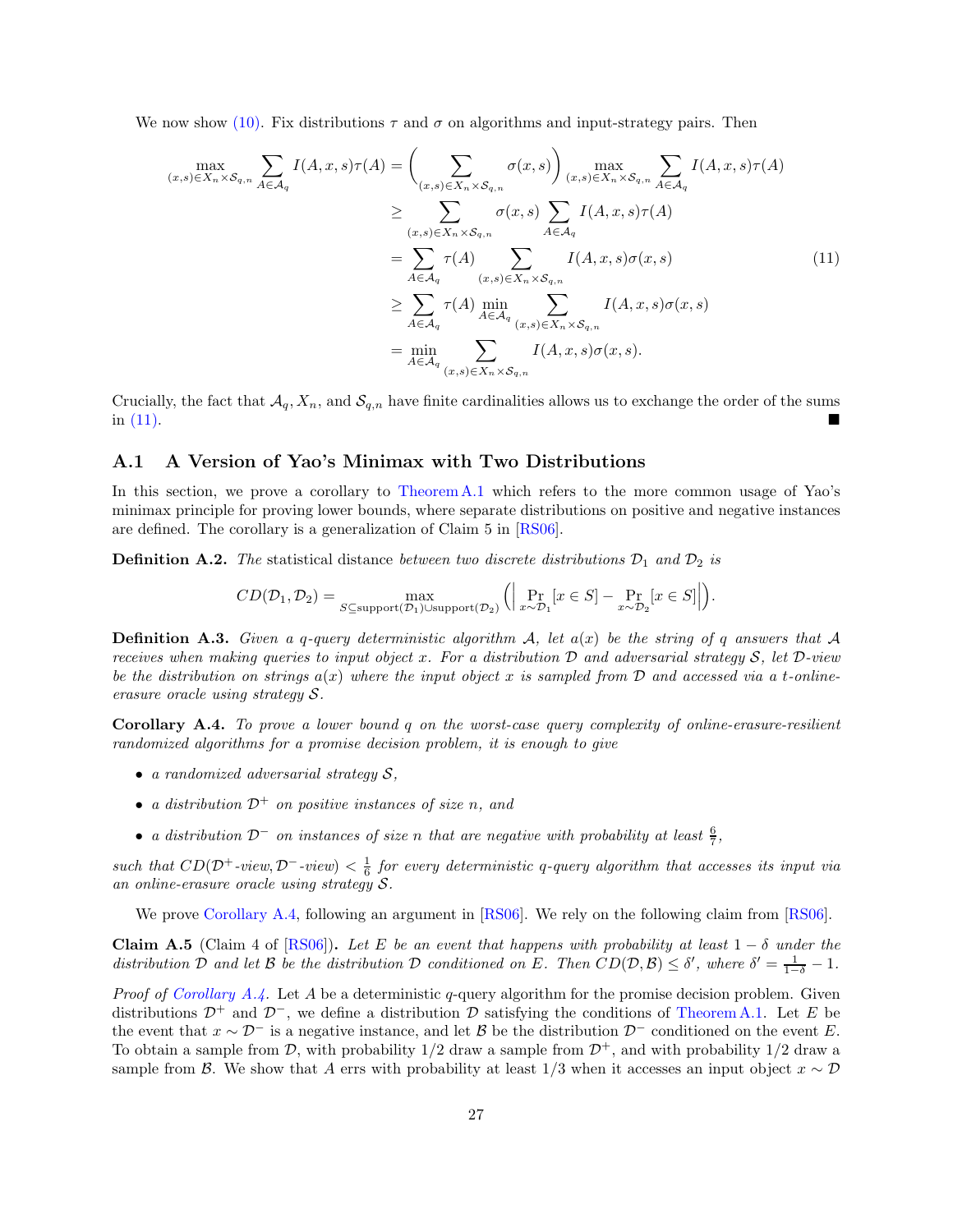via the online-erasure oracle that uses strategy S. Let Q be the set of query-answers strings a on which A accepts. By the law of total probability,

$$
\Pr_{x \sim \mathcal{D}}[A(x) \text{ is correct}] = \frac{1}{2} \Pr_{x \sim \mathcal{D}^+}[A(x) \text{ accepts}] + \frac{1}{2} \Pr_{x \sim \mathcal{B}}[A(x) \text{ rejects}]
$$
  
\n
$$
= \frac{1}{2} + \frac{1}{2} \Big( \Pr_{x \sim \mathcal{D}^+}[A(x) \text{ accepts}] - \Pr_{x \sim \mathcal{B}}[A(x) \text{ accepts}] \Big)
$$
  
\n
$$
= \frac{1}{2} + \frac{1}{2} \Big( \Pr_{a \sim \mathcal{D}^+ \text{-view}}[a \in Q] - \Pr_{a \sim \mathcal{B} \text{-view}}[a \in Q] \Big)
$$
  
\n
$$
\leq \frac{1}{2} + \frac{1}{2} CD(D^+ \text{-view}, \mathcal{B} \text{-view}).
$$

Note that B-view is the same as the distribution  $\mathcal{D}^-$ -view conditioned on the event E. By [Claim A.5](#page-27-2) and the assumption that  $Pr_{x \sim \mathcal{D}^-}[E] \geq \frac{6}{7}$ , we have  $CD(\mathcal{B}\text{-view}, \mathcal{D}^-$ -view)  $\leq \frac{1}{6}$ . By the triangle inequality,

 $CD(\mathcal{D}^+\text{-view}, \mathcal{B}\text{-view}) \leq CD(\mathcal{D}^+\text{-view}, \mathcal{D}^-\text{-view}) + CD(\mathcal{B}\text{-view}, \mathcal{D}^-\text{-view},) < \frac{1}{6}$  $\frac{1}{6} + \frac{1}{6}$  $\frac{1}{6} = \frac{1}{3}$  $\frac{1}{3}$ .

Therefore,  $Pr_{x \sim \mathcal{D}}[A(x) \text{ is correct}] < \frac{1}{2} + \frac{1}{2} \cdot \frac{1}{3} = \frac{2}{3}$ .

## <span id="page-28-0"></span>B An Online-Erasure-Resilient Linearity Tester with  $O(t/\varepsilon)$  Queries

In this section, we present our online-erasure-resilient linearity tester with query complexity  $O(t/\varepsilon)$  [\(Algorithm 3\)](#page-28-1) and prove [Theorem B.1](#page-28-2) below that, together with [Theorem 2.1,](#page-7-1) implies [Theorem 1.1.](#page-3-2)

<span id="page-28-2"></span>**Theorem B.1.** There exist a constant  $c_0 \in (0,1)$  and a 1-sided error, nonadaptive, t-online-erasure-resilient  $\varepsilon$ -tester for linearity of functions  $f: \{0,1\}^d \to \{0,1\}$  that works for  $t \leq c_0 \cdot \varepsilon \cdot 2^{d/4}$  and makes  $O(\frac{t}{\varepsilon})$  queries.

<span id="page-28-1"></span>Algorithm 3 An Online-Erasure-Resilient Linearity Tester

**Input:**  $\varepsilon \in (0, \frac{1}{2})$ , erasure budget  $t \in \mathbb{N}$ , access to function  $f : \{0,1\}^d \to \{0,1\}$  via a t-online-erasure oracle. 1: Let  $c = 88$  and  $q = \frac{ct}{\varepsilon}$ . 2: for all  $i \in [q]$ :<br>3: Sample  $x_i$ 3: Sample  $x_i \sim \{0,1\}^d$  and query f at  $x_i$ . 4: **repeat**  $\frac{24}{\varepsilon}$  times: 5: Sample a uniform  $(i, j)$  such that  $i, j \in [q]$  and  $i < j$ , then query  $f$  at  $x_i \oplus x_j$ .<br>6: **Reject** if  $x_i, x_j$ , and  $x_i \oplus x_j$  are nonerased and  $f(x_i) + f(x_i) \neq f(x_i \oplus x_j)$ . 6: **Reject** if  $x_i, x_j$ , and  $x_i \oplus x_j$  are nonerased and  $f(x_i) + f(x_j) \neq f(x_i \oplus x_j)$ . 7: Accept.

In the analysis of [Algorithm 3,](#page-28-1) we let  $x_i$ , for all  $i \in [q]$ , be random variables denoting the points queried in [Step 3.](#page-28-1) Recall that a pair  $(x, y)$  of domain points *violates* linearity if  $f(x) + f(y) \neq f(x \oplus y)$ . The proof of [Theorem B.1](#page-28-2) crucially relies on the following lemma about the concentration of pairs violating linearity.

<span id="page-28-3"></span>**Lemma B.2.** Suppose f is  $\varepsilon$ -far from linear and  $q = \frac{ct}{\varepsilon}$ . Let Y denote the number of pairs  $(i, j) \in [q]^2$  such that  $i < j$  and  $(x_i, x_j)$  violates linearity. Then  $Pr[Y \leq \frac{\epsilon}{4} \cdot {q \choose 2}] \leq 0.25$ .

We prove [Lemma B.2](#page-28-3) in [Section B.1.](#page-29-0) In the rest of this section, we first prove an auxiliary lemma [\(Lemma B.3\)](#page-28-4) and then use [Lemmas B.2](#page-28-3) and [B.3](#page-28-4) to prove [Theorem B.1.](#page-28-2)

We say a query  $u \in \{0,1\}^d$  is successfully obtained if it is nonerased right before it is queried, i.e., the tester obtains  $f(u)$  as opposed to the symbol  $\bot$ .

<span id="page-28-4"></span>**Lemma B.3.** Let  $G_1$  be the (good) event that all  $\binom{q}{2}$  sums  $x_i \oplus x_j$  of points queried in [Step 3](#page-28-1) of [Algorithm 3](#page-28-1) are distinct, and  $G_2$  be the (good) event that all q points  $x_i$  queried in [Step 3](#page-28-1) are successfully obtained. Then  $Pr[\overline{G_1} \cup \overline{G_2}] \leq 0.05$  for all adversarial strategies.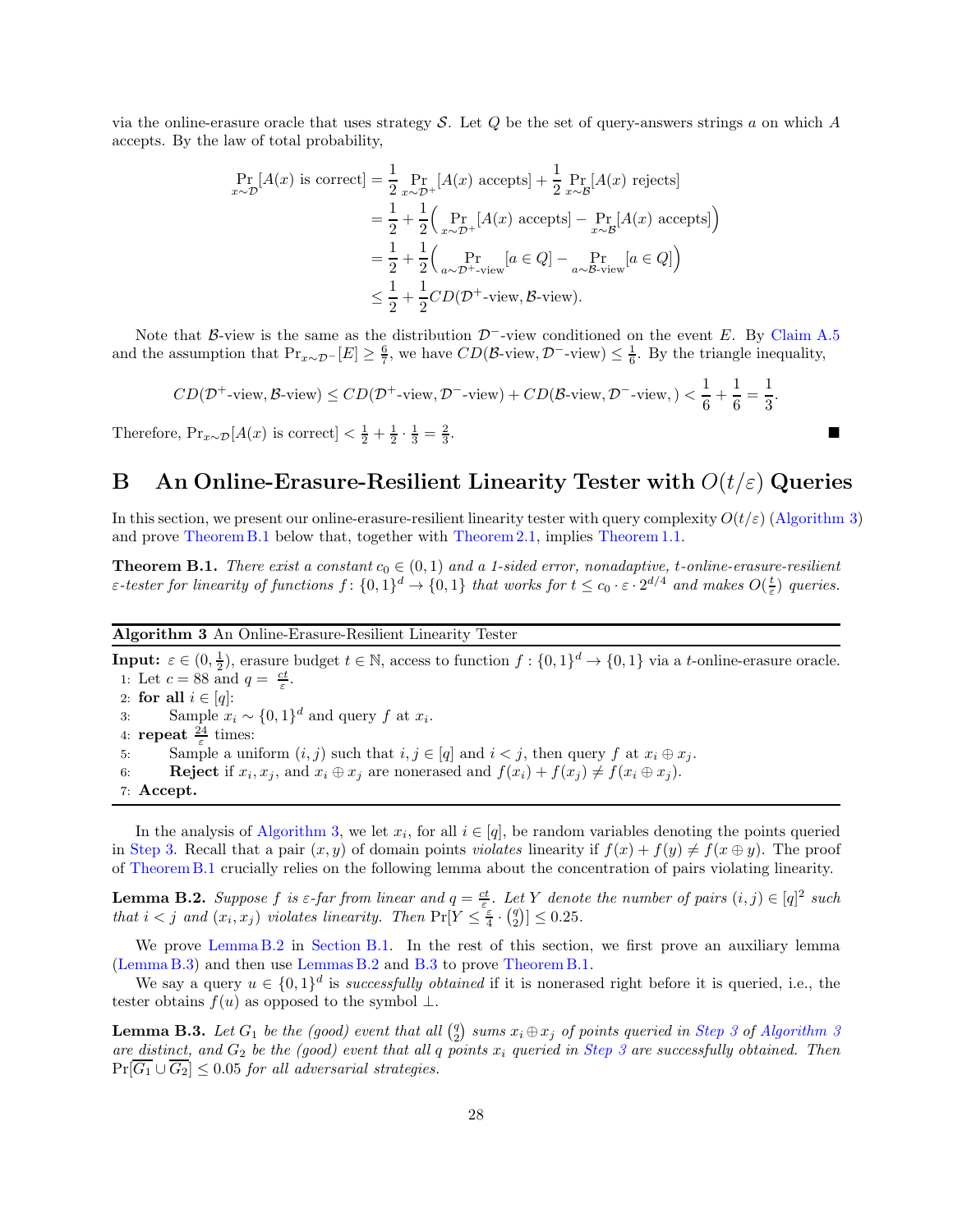*Proof.* First, we analyze event  $G_1$ . Consider points  $x_i, x_j, x_k, x_\ell \sim \{0, 1\}^d$ , where  $\{i, j\} \neq \{k, \ell\}$ . Since these points are distributed uniformly and independently, so are the sums  $x_i \oplus x_j$  and  $x_k \oplus x_\ell$ . The probability that two uniformly and independently sampled points  $x, y \sim \{0, 1\}^d$  are identical is  $\frac{1}{2^d}$ . Therefore, by a union bound over all pairs of sums,  $Pr[\overline{G_1}] \leq {q \choose 2}^2 \cdot \frac{1}{2^d} \leq \frac{q^4}{4 \cdot 2}$  $\frac{q}{4\cdot 2^d}$ .

To analyze  $G_2$ , fix an arbitrary adversarial strategy. In [Steps 2–3,](#page-28-1) the algorithm makes at most  $q$  queries. Hence the oracle erases at most qt points from  $\{0,1\}^d$ . Since each point  $x_i$  is sampled uniformly from  $\{0,1\}^d$ ,

$$
\Pr_{x_i \sim \{0,1\}^d} [x_i \text{ is erased when queried}] \le \frac{qt}{2^d}.
$$

By a union bound over the q points sampled in [Step 3,](#page-28-1) we get  $Pr[\overline{G_2}] \leq \frac{q^2t}{2^d}$  $\frac{q^2t}{2^d}$ . We substitute  $q = \frac{ct}{\varepsilon}$  to get

$$
\Pr[\overline{G_1} \cup \overline{G_2}] \le \frac{q^4}{4 \cdot 2^d} + \frac{q^2 t}{2^d} \le \frac{q^4}{2^d} = \frac{c^4 t^4}{\varepsilon^4 \cdot 2^d} \le c^4 c_0^4 \le 0.05,
$$

since  $t \leq c_0 \cdot \varepsilon \cdot 2^{d/4}$ , as stated in [Theorem B.1,](#page-28-2) and assuming  $c_0$  is sufficiently small.

Proof of [Theorem B.1.](#page-28-2) The query complexity of [Algorithm 3](#page-28-1) is evident from its description. Clearly, Algorithm 3 is nonadaptive and accepts if f is linear. Suppose now that f is  $\varepsilon$ -far from linear and fix an arbitrary adver-sarial strategy. We show that [Algorithm 3](#page-28-1) rejects with probability at least  $\frac{2}{3}$ .

We call a sum  $x_i \oplus x_j$  queried in [Step 5](#page-28-1) *violating* if the pair  $(x_i, x_j)$  violates linearity. For [Algorithm 3](#page-28-1) to reject, it must sample  $i, j \in [q]$  such that  $x_i, x_j$ , and  $x_i \oplus x_j$  are successfully obtained and  $x_i \oplus x_j$  is a violating sum. Let  $E_k$ , for all  $k \in [24/\varepsilon]$ , be the event that in iteration k of [Step 4,](#page-28-1) the algorithm successfully obtains a violating sum. Let  $E = \bigcup_{k \in [24/\varepsilon]} E_k$ . We define the following good event concerning the execution of the for loop:  $G = G_1 \cap G_2 \cap G_3$ , where  $G_1$  and  $G_2$  are as defined in [Lemma B.3,](#page-28-4) and  $G_3$  is the event that Y, defined in [Lemma B.2,](#page-28-3) is at least  $\frac{\varepsilon}{4} \cdot \left(\frac{q}{2}\right)$ . By a union bound and [Lemmas B.2](#page-28-3) and [B.3,](#page-28-4) we know that  $Pr[G] \geq 0.7$ . Therefore, the probability that [Algorithm 3](#page-28-1) rejects is at least

$$
\Pr[E \cap G] = \Pr[G] \cdot \Pr[E|G] \ge 0.7 \cdot \Pr[E|G].
$$

Suppose that G occurs for the execution of the for loop. Since  $G_2$  occurred, all q points queried in [Step 3](#page-28-1) of [Algorithm 3](#page-28-1) were successfully obtained. So, the algorithm will reject as soon as it successfully obtains a violating sum. Since  $G_1$  occurred, there are at least  $\binom{q}{2}$  distinct sums that can be queried in [Step 5.](#page-28-1) Since  $G_3$  occurred, at least  $\frac{\varepsilon}{4} \cdot {q \choose 2}$  of them are violating. The total number of erasures the adversary makes over the course of the entire execution is at most  $2qt$ , since [Algorithm 3](#page-28-1) queries at most  $2q$  points. Therefore, the fraction of sums that are nonerased and violating before each iteration of [Step 5](#page-28-1) is at least

$$
\frac{\varepsilon}{4} - \frac{2qt}{\binom{q}{2}} \ge \frac{\varepsilon}{4} - \frac{5t}{q} = \frac{\varepsilon}{4} - \frac{5\varepsilon}{c} = \frac{\varepsilon}{4} - \frac{5\varepsilon}{88} > \frac{\varepsilon}{6}.
$$

That is,  $Pr[E_k|G] > \varepsilon/6$  for all  $k \in [24/\varepsilon]$ . Observe that the indicator for the event  $E_k$ , for every fixed setting of random coins (of the algorithm and the adversary) used prior to iteration  $k$  of [Step 5,](#page-28-1) is a Bernoulli random variable with the probability parameter equal to the fraction of sums that are violating and nonerased right before iteration  $k$ . Since independent random coins are used in each iteration of Step  $5$ ,

$$
\Pr[\overline{E}|G] \le \Pr\big[\bigcap_{k \in [24/\varepsilon]} \overline{E_k} \mid G\big] < (1 - \varepsilon/6)^{24/\varepsilon} \le e^{-4}.
$$

This yields that  $Pr[E \cap G] > 0.7 \cdot (1 - e^{-4}) > 2/3$ , completing the proof of the theorem. ■

#### <span id="page-29-0"></span>B.1 Concentration of Pairs that Violate Linearity

In this section, we prove [Lemma B.2](#page-28-3) on the concentration of pairs that violate linearity. The proof relies on [Claim B.4](#page-30-0) that gives upper bounds on the fraction of pairs  $(x, y) \in (\{0, 1\}^d)^2$  that violate linearity and on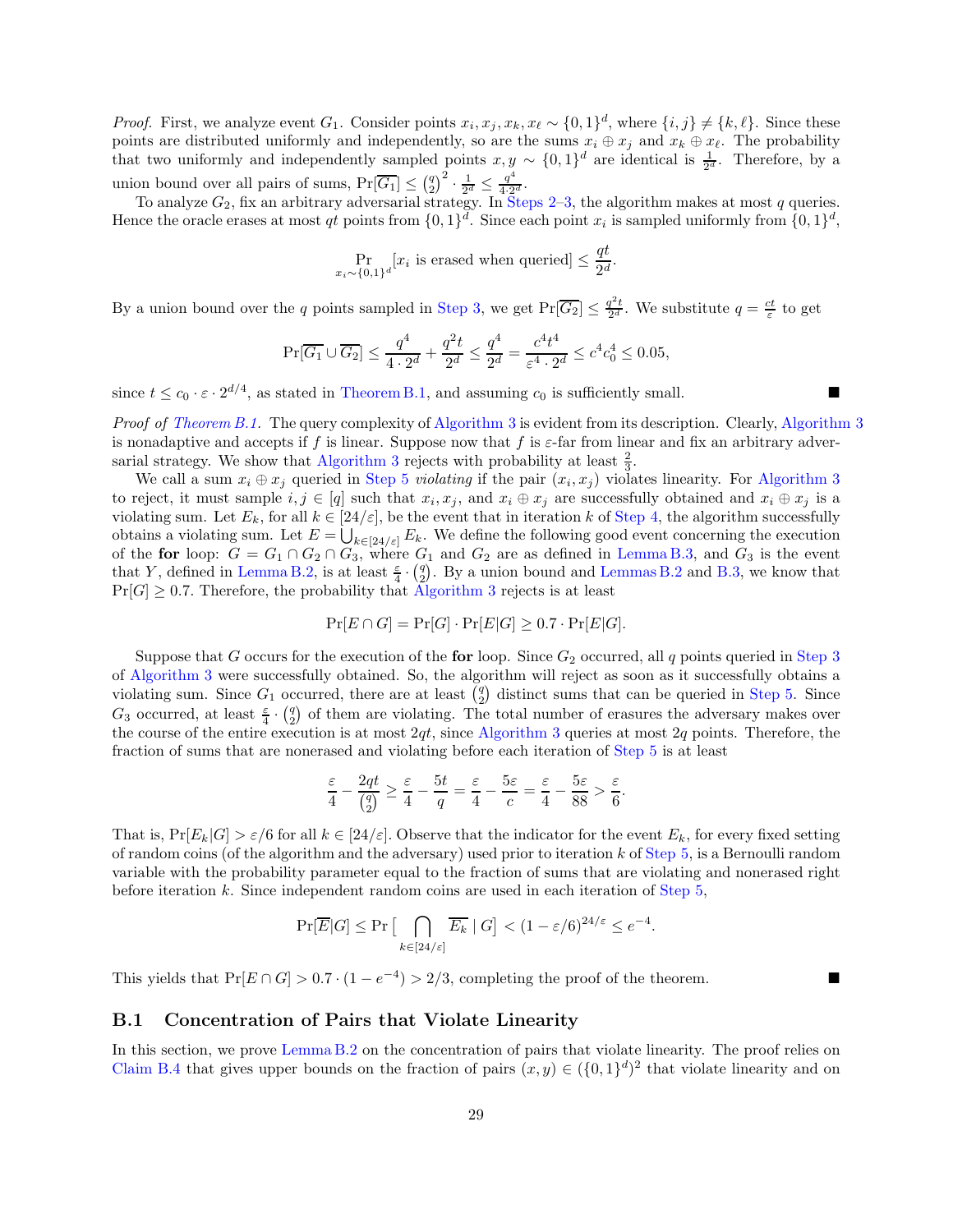the fraction of triples  $(x, y, z) \in \{0, 1\}^{d \times 3}$  such that  $(x, y)$  and  $(x, z)$  violate linearity. The upper bounds are stated as a function of the distance to linearity. The distance of a function f to linearity, denoted  $\varepsilon_f$ , is the minimum over all linear functions g over the same domain as f of  $\Pr_x[f(x) \neq g(x)]$ .

We remark that a tighter upper bound than  $(12)$  in [Claim B.4](#page-30-0) is shown in [\[BCH](#page-22-1)+96, Lemma 3.2]. Since we only need a looser upper bound, we provide a proof for completeness.

<span id="page-30-0"></span>**Claim B.4.** For all  $f: \{0,1\}^d \rightarrow \{0,1\}$ , the following hold:

<span id="page-30-2"></span><span id="page-30-1"></span>
$$
\Pr_{x,y \sim \{0,1\}^d}[(x,y) \text{ violates linearity}] \le 3\varepsilon_f; \tag{12}
$$

$$
\Pr_{x,y,z \sim \{0,1\}^d}[(x,y) \text{ and } (x,z) \text{ violate linearity}] \le \varepsilon_f + 4\varepsilon_f^2. \tag{13}
$$

*Proof.* Let g be the closest linear function to f. Let  $S \subseteq \{0,1\}^d$  be the set of points on which f and g differ, i.e.,  $S = \{x \in \{0,1\}^d \mid f(x) \neq g(x)\}\)$ . Then  $|S| = \varepsilon_f \cdot 2^d$ .

For a pair  $(x, y)$  to violate linearity, at least one of  $x, y$ , and  $x \oplus y$  must be in S. By a union bound,

Pr  $\Pr_{x,y \sim \{0,1\}^d}[(x,y) \text{ violates linearity for } f] \leq \Pr_{x,y \sim \{0,1\}^d}[x \in S \lor y \in S \lor x \oplus y \in S] \leq 3 \Pr_{x \sim \{0,1\}^d}[x \in S] = 3\varepsilon_f,$ 

completing the proof of [\(12\).](#page-30-1)

To prove [\(13\),](#page-30-2) let  $E_{x,y,z}$  be the event that  $(x, y)$  and  $(x, z)$  violate linearity. By the law of total probability,

$$
\Pr_{x,y,z \sim \{0,1\}^d}[E_{x,y,z}] = \Pr[E_{x,y,z} \mid x \in S] \Pr[x \in S] + \Pr[E_{x,y,z} \mid x \notin S] \Pr[x \notin S]
$$
\n
$$
\leq 1 \cdot \varepsilon_f + \Pr[E_{x,y,z} \mid x \notin S]
$$
\n
$$
\leq \varepsilon_f + \Pr[(y, z \in S) \lor (x \oplus y, z \in S) \lor (y, x \oplus z \in S) \lor (x \oplus y, x \oplus z \in S) \mid x \notin S]
$$
\n
$$
\leq \varepsilon_f + 4 \Pr[y, z \in S \mid x \notin S] = \varepsilon_f + 4 \varepsilon_f^2,
$$

where, in the last line, we used symmetry and a union bound, and then independence of  $x, y$ , and  $z$ .

*Proof of [Lemma B.2.](#page-28-3)* We prove the lemma by applying Chebyshev's inequality to Y. For all  $i, j \in [q]$ , where  $i < j$ , let  $Y_{i,j}$  be the indicator for the event that  $(x_i, x_j)$  violates linearity. Then  $Y = \sum_{i < j \in [q]} Y_{i,j}$ .

First, we obtain a lower bound on  $\mathbb{E}[Y]$ . By linearity of expectation and symmetry,

$$
\mathbb{E}[Y] = \sum_{i < j \in [q]} \mathbb{E}[Y_{i,j}] = \binom{q}{2} \cdot \Pr_{x_i, x_j \sim \{0,1\}^d}[(x_i, x_j) \text{ violates linearity}] \ge \binom{q}{2} \varepsilon_f,
$$

where the inequality is due to  $[BCH<sup>+</sup>96, Theorem 1.2]$ .

Next, we obtain an upper bound on Var[Y]. We have  $Var[Y] = \sum$  $i$ < $j$  $Var[Y_{i,j}] + \sum$  $i < j, k < l$ <br>{ $i, j$ } $\neq$ { $k, \ell$ }  $Cov[Y_{i,j}Y_{k,l}].$ 

By [\(12\),](#page-30-1) we get  $\text{Var}[Y_{i,j}] \leq \mathbb{E}[Y_{i,j}^2] = \mathbb{E}[Y_{i,j}] \leq 3\varepsilon_f$ . Therefore,

<span id="page-30-3"></span>
$$
\sum_{i < j} \text{Var}[Y_{i,j}] \le 3 \binom{q}{2} \varepsilon_f. \tag{14}
$$

When  $\{i, j\} \cap \{k, \ell\} = \emptyset$ , the random variables  $Y_{i,j}$  and  $Y_{k,\ell}$  are independent, and thus  $Cov[Y_{i,j}Y_{k,\ell}] = 0$ . Consider the case when  $|\{i, j\} \cap \{k, \ell\}| = 1$ . Suppose that  $i = k$ . Then

$$
Cov[Y_{i,j}Y_{i,\ell}] = \mathbb{E}[Y_{i,j}Y_{i,\ell}] - \mathbb{E}[Y_{i,j}]\mathbb{E}[Y_{i,\ell}] \leq \varepsilon_f + 4\varepsilon_f^2 - \varepsilon_f^2 = \varepsilon_f + 3\varepsilon_f^2,
$$

where the inequality follows from  $(13)$  and [\[BCH](#page-22-1)+96, Theorem 1.2]. By symmetry,